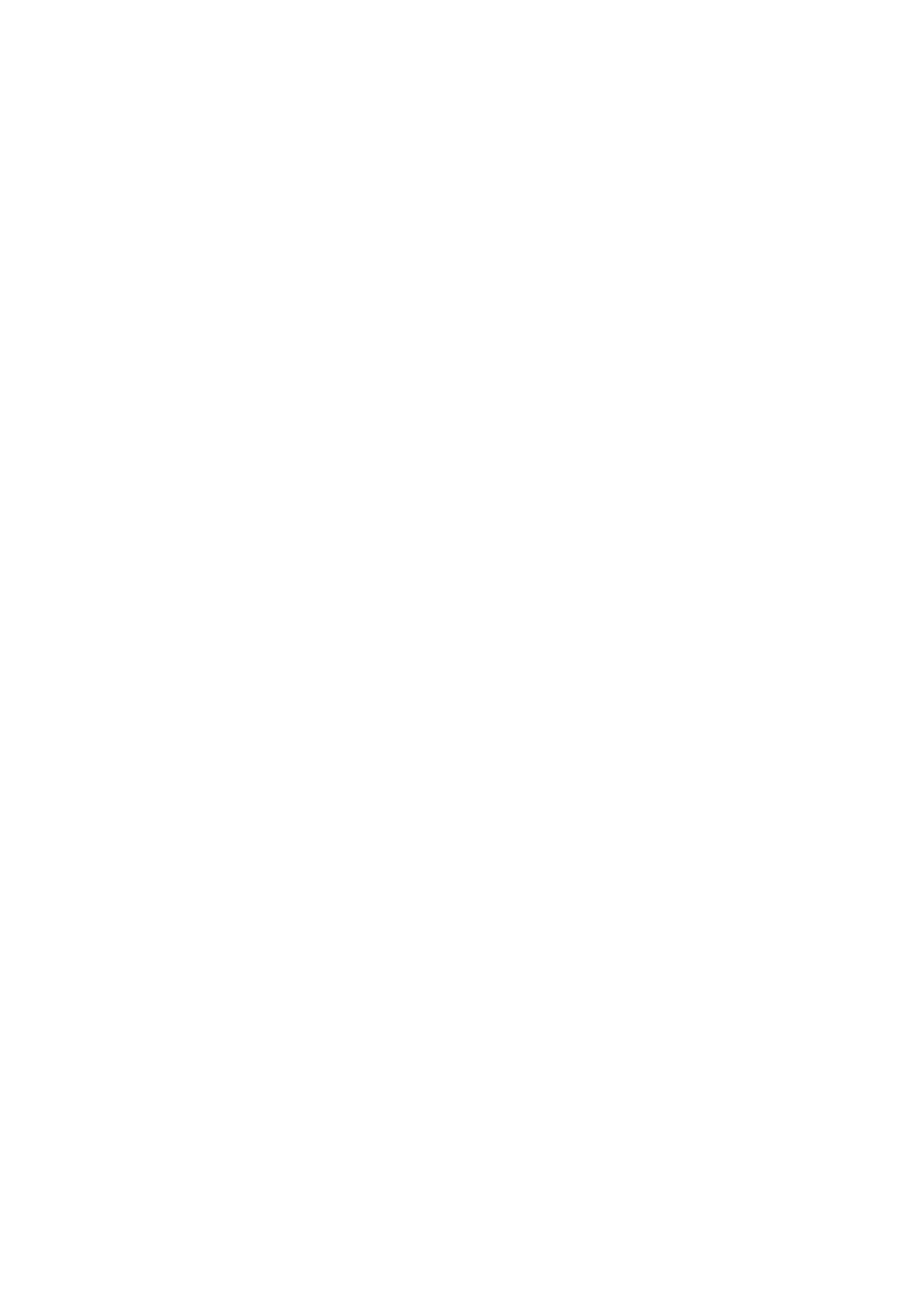

Ellan Vannin

# **FISHERIES ACT 2012**

# **Index**

| Section |                                               | Page |
|---------|-----------------------------------------------|------|
|         | <b>PART 1-INTRODUCTORY</b>                    | 7    |
| 1       |                                               |      |
| 2       |                                               |      |
| 3       |                                               |      |
| 4       |                                               |      |
|         | PART 2 - GENERAL FUNCTIONS OF DEPARTMENT ETC. | 12   |
|         | Preliminary                                   | 12   |
| 5       |                                               |      |
| 6       |                                               |      |
| 7       |                                               |      |
| 8       |                                               |      |
|         | <b>PART 3 - INLAND FISHERIES - GENERAL</b>    | 13   |
|         | Improvement and protection of fisheries       | 13   |
| 9       |                                               |      |
| 10      |                                               |      |
|         | Obstructions to passage of fish               | 14   |
| 11      |                                               |      |
| 12      |                                               |      |
| 13      |                                               |      |
| 14      |                                               |      |
| 15      |                                               |      |
|         | Protection of inland fisheries                | 16   |
| 16      |                                               |      |
| 17      |                                               |      |
| 18      |                                               |      |
| 19      |                                               |      |
| 20      |                                               |      |
| 21      |                                               |      |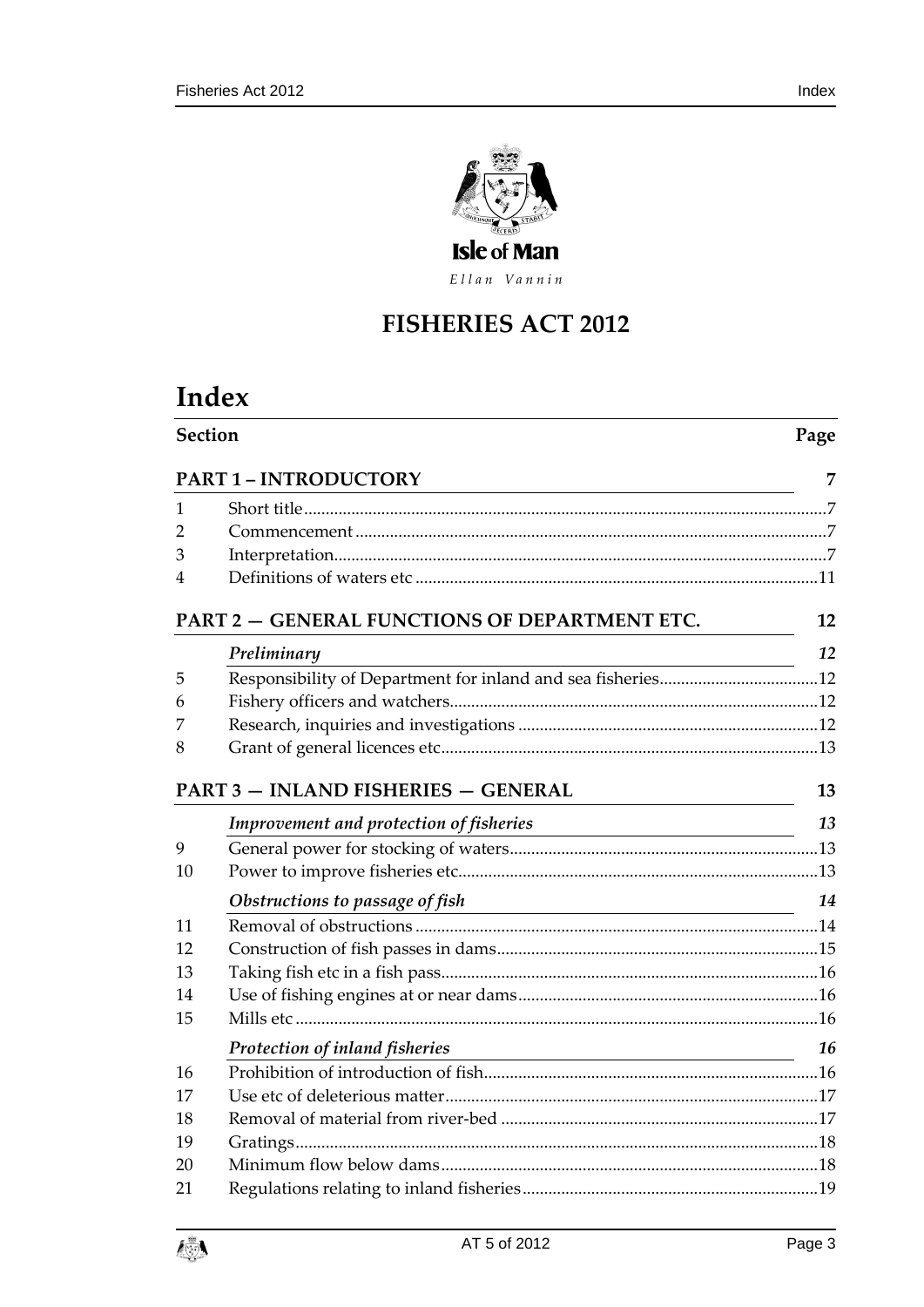|    | PART 4 - REGULATION OF FISHING IN INLAND WATERS                                                                                               | 20 |
|----|-----------------------------------------------------------------------------------------------------------------------------------------------|----|
|    | <b>Fishing licences</b>                                                                                                                       | 20 |
| 22 |                                                                                                                                               |    |
| 23 |                                                                                                                                               |    |
| 24 |                                                                                                                                               |    |
| 25 |                                                                                                                                               |    |
| 26 |                                                                                                                                               |    |
| 27 |                                                                                                                                               |    |
|    | Prohibition of certain methods of fishing                                                                                                     | 23 |
| 28 |                                                                                                                                               |    |
| 29 |                                                                                                                                               |    |
| 30 |                                                                                                                                               |    |
| 31 | Prohibited methods of fishing for salmon, trout, sea trout or eels 25                                                                         |    |
|    | Other provisions<br><u> 1989 - Johann Barn, mars ann an t-Amhain an t-Amhain ann an t-Amhain an t-Amhain an t-Amhain an t-Amhain an t-</u>    | 26 |
| 32 |                                                                                                                                               |    |
| 33 |                                                                                                                                               |    |
| 34 |                                                                                                                                               |    |
| 35 |                                                                                                                                               |    |
|    | <b>PART 5 - REGULATION OF SEA FISHING</b>                                                                                                     | 27 |
|    | General restrictions on fishing                                                                                                               | 27 |
| 36 |                                                                                                                                               |    |
|    | <b>Fishing boats</b><br><u> 1989 - Johann Stoff, amerikansk politiker (* 1908)</u>                                                            | 29 |
| 37 |                                                                                                                                               |    |
| 38 |                                                                                                                                               |    |
| 39 |                                                                                                                                               |    |
| 40 |                                                                                                                                               |    |
| 41 |                                                                                                                                               |    |
| 42 |                                                                                                                                               |    |
|    | Landing of fish<br><u> 1989 - Johann Stoff, deutscher Stoffen und der Stoffen und der Stoffen und der Stoffen und der Stoffen und der</u>     | 34 |
| 43 |                                                                                                                                               |    |
| 44 |                                                                                                                                               |    |
|    | Recreational fishing<br><u> 1989 - Johann Barn, mars ann an t-Amhain Aonaich an t-Aonaich an t-Aonaich an t-Aonaich an t-Aonaich an t-Aon</u> | 37 |
| 45 |                                                                                                                                               |    |
|    | Other provisions                                                                                                                              | 40 |
| 46 |                                                                                                                                               |    |
| 47 |                                                                                                                                               |    |
|    |                                                                                                                                               |    |
|    | <b>PART 6 - MISCELLANEOUS RESTRICTIONS</b>                                                                                                    | 42 |
|    | Annual close season                                                                                                                           | 42 |

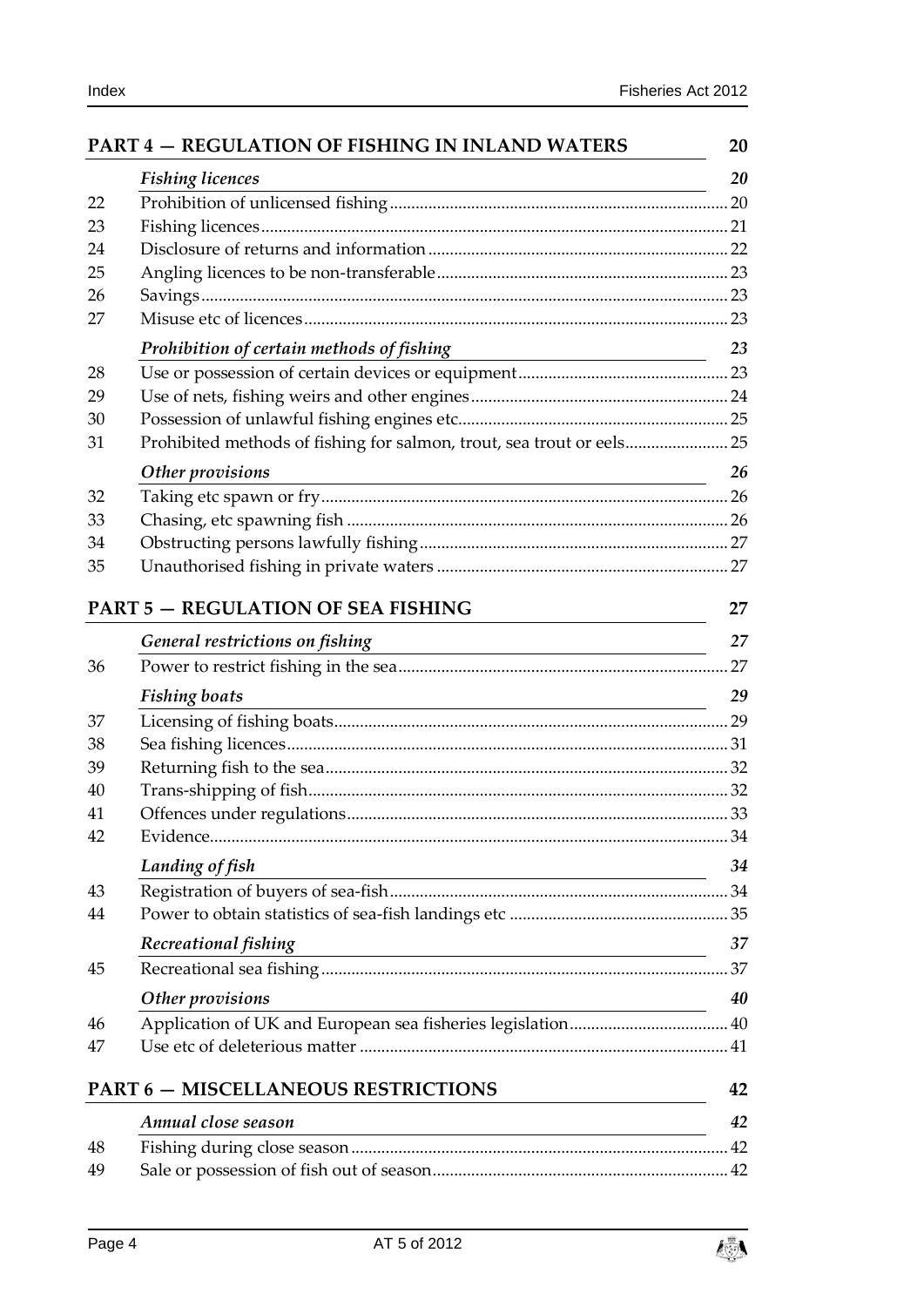|    | Unseasonable fish                                             | 43  |
|----|---------------------------------------------------------------|-----|
| 50 |                                                               |     |
|    | Further restrictions on sale etc. of fish                     | 43  |
| 51 |                                                               |     |
| 52 |                                                               |     |
|    | <b>PART 7-AQUACULTURE</b>                                     | 45  |
| 53 |                                                               |     |
| 54 |                                                               |     |
| 55 |                                                               |     |
| 56 |                                                               |     |
| 57 |                                                               |     |
| 58 |                                                               |     |
|    | <b>PART 8 - AUTHORISED PERSONS</b>                            | 49  |
|    | General                                                       | 49  |
| 59 |                                                               |     |
| 60 |                                                               |     |
| 61 |                                                               |     |
| 62 |                                                               |     |
| 63 |                                                               |     |
|    | <b>Inland</b> waters                                          | 55  |
| 64 |                                                               |     |
| 65 |                                                               |     |
| 66 |                                                               |     |
| 67 |                                                               |     |
| 68 |                                                               |     |
| 69 |                                                               |     |
|    | Protection of authorised persons etc                          | 58  |
| 70 |                                                               |     |
| 71 |                                                               |     |
| 72 |                                                               |     |
|    | <b>PART 9 - MISCELLANEOUS AND SUPPLEMENTAL</b>                | 59  |
|    | Licence fees                                                  | 59  |
| 73 |                                                               | .59 |
|    | Tagging of salmon and sea trout                               | 59  |
| 74 |                                                               | .59 |
|    | Exemptions for artificial propagation and scientific purposes | 60  |
| 75 |                                                               | .60 |
|    | Marine nature reserves                                        | 61  |
| 76 |                                                               | .61 |
|    | Legal proceedings                                             | 61  |

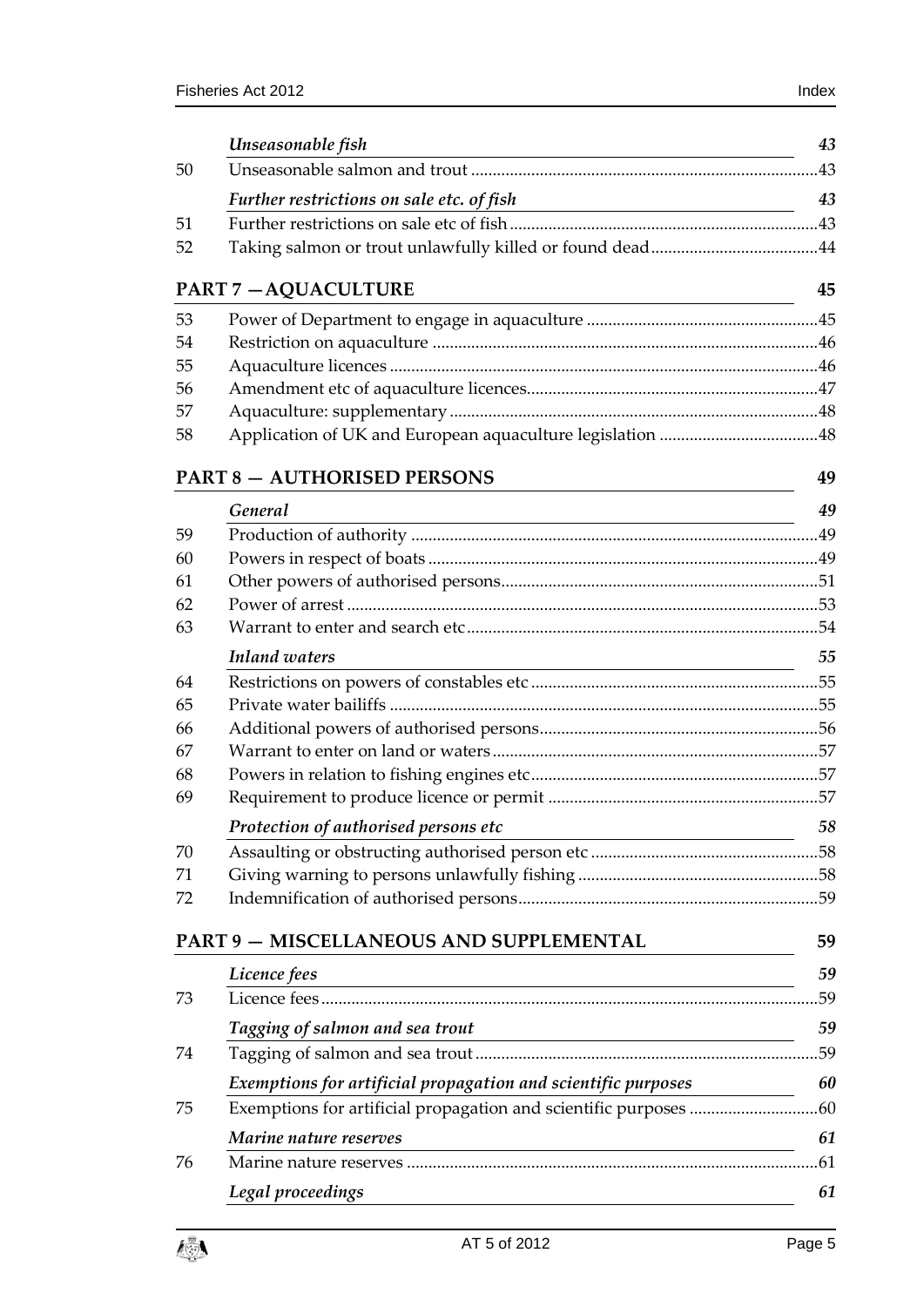| 77 |                                       |    |  |
|----|---------------------------------------|----|--|
|    | Forfeitures etc                       | 62 |  |
| 78 |                                       |    |  |
| 79 |                                       |    |  |
| 80 |                                       |    |  |
| 81 |                                       |    |  |
| 82 |                                       |    |  |
|    | Supplemental                          | 65 |  |
| 83 |                                       |    |  |
| 84 |                                       |    |  |
|    | <b>SCHEDULE 1</b>                     | 67 |  |
|    | <b>MILLS ETC.</b>                     | 67 |  |
|    | Taking fish in mill pools, leats etc. | 67 |  |
|    | Interpretation                        | 68 |  |
|    | <b>SCHEDULE 2</b>                     | 69 |  |
|    | <b>TRANSITIONAL PROVISIONS</b>        | 69 |  |
|    | <b>SCHEDULE 3</b>                     | 70 |  |
|    | <b>REPEALS</b>                        | 70 |  |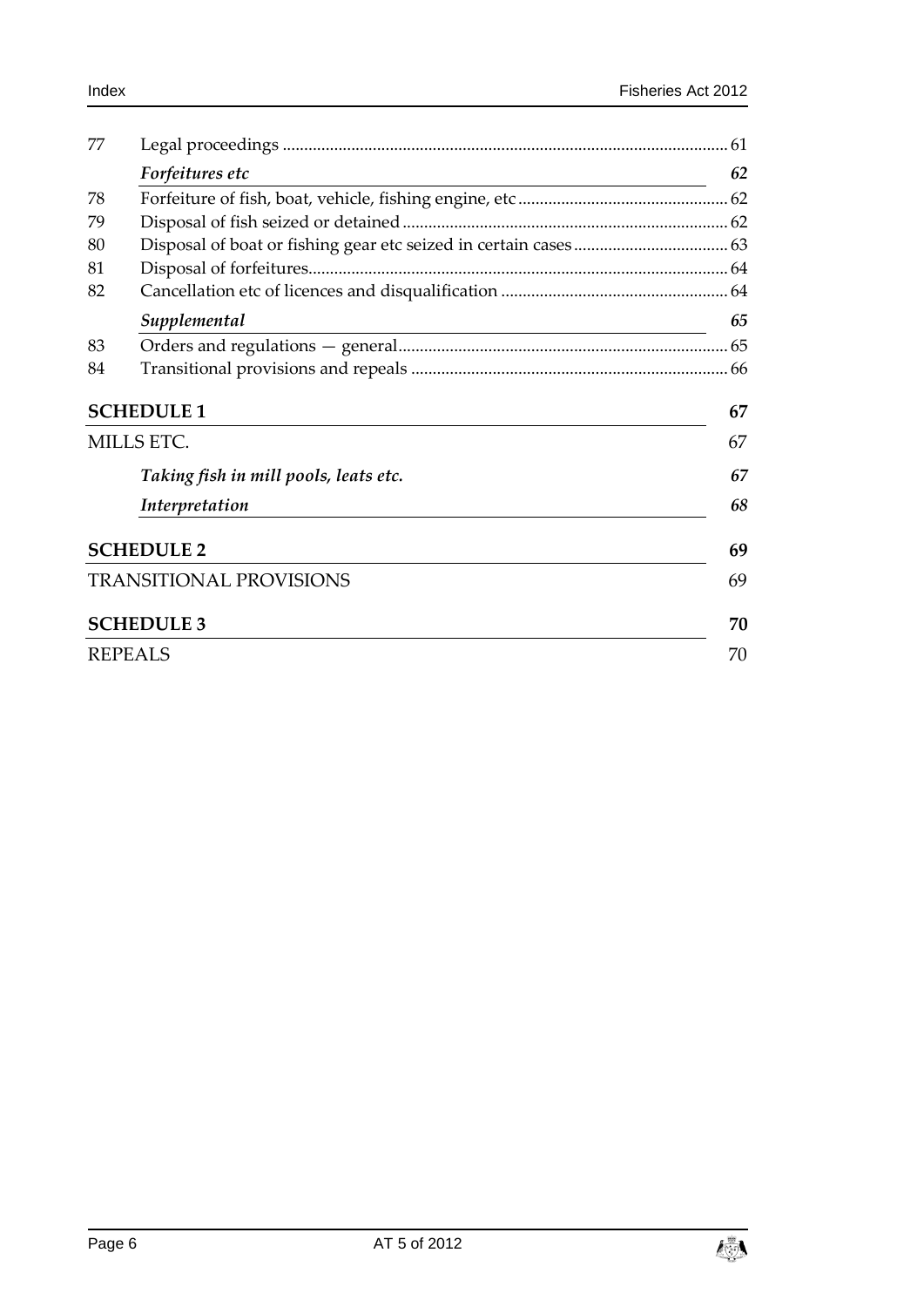

# **FISHERIES ACT 2012**

| Signed in Tynwald:     | 12 July 2011 |
|------------------------|--------------|
| Received Royal Assent: | 9 July 2012  |
| Announced to Tynwald:  | 10 July 2012 |

**AN ACT** to re-enact with amendments and further provisions the enactments relating to inland and sea fisheries; and for connected purposes.

<span id="page-6-0"></span>**BE IT ENACTED** by the Queen's Most Excellent Majesty, by and with the advice and consent of the Council and Keys in Tynwald assembled, and by the authority of the same, as follows:—

# **PART 1 – INTRODUCTORY**

# <span id="page-6-1"></span>**1 Short title**

The short title of this Act is the Fisheries Act 2012.

# <span id="page-6-2"></span>**2 Commencement**

This Act (except this Part and section 83 so far as it relates to this Part) shall come into operation on such day or days as the Department may by order appoint.

# <span id="page-6-3"></span>**3 Interpretation**

 $(1)$  In this Act —

"**annual close season**", in relation to a species of fish, means the season specified under section 48 in respect of that species;

"**aquaculture**" means —

- (a) the culture of any species of fish in inland waters; and
- (b) the culture of any species of fish or aquatic vegetable in the sea, or on the sea-bed or foreshore;

"**aquaculture licence**" means a licence under section 55;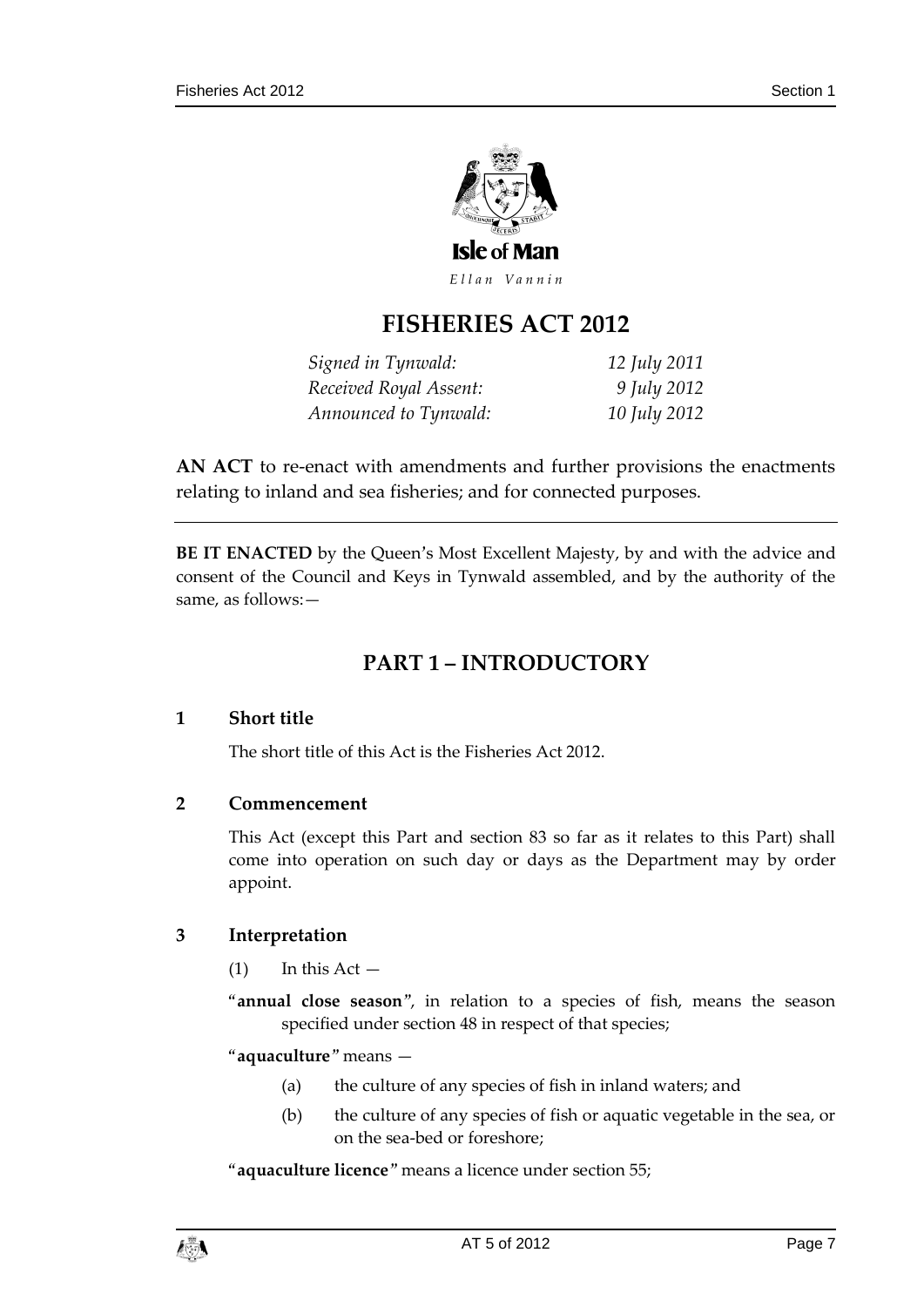"**authorised person**" means (subject to section  $57(1)$  and  $60(2)$ ) —

- (a) a constable;
- (b) a fishery officer;
- (c) a watcher; or
- (d) a private water bailiff;
- "**boat**" includes any vessel, and any raft or other apparatus constructed or adapted for floating on water;
- "**Community instrument**" has the same meaning as in the *European Communities (Isle of Man) Act 1973*;
- "**dam**" means a dam, weir, dyke, sluice, embankment or structure built or placed in, or in connection with, any inland waters or the sea for or in connection with the sustaining of water for any purpose, but does not include an embankment erected solely to prevent erosion of the banks of the river or to protect adjacent land from flooding;
- "**deleterious matter**" means any substance (including an explosive and an anaesthetic), the entry or discharge of which into any waters is liable —
	- (a) to render those or any other waters poisonous or injurious to fish, spawning grounds or the food of any fish; or
	- (b) to injure fish in their value as human food; or
	- (c) to impair the usefulness of the bed and soil of any waters as spawning grounds or their capacity to produce the food of fish;
- "**the Department**" means the Department of Environment, Food and Agriculture;
- "**dwelling**" means premises used exclusively as a private residence;
- "**eels**" means freshwater eels, including elvers;
- "**fish**" includes spawn of fish and shellfish, and references to fish or to fish of any species or description include a part of a fish or part of a fish of that species or description, as the case may be;
- "**fish pass**" means a channel for the free run or migration of fish in, over or in connection with an obstruction in inland waters or the sea and includes a fish ladder or any other contrivance which facilitates the passage of fish;

"**fishery**" means any water —

- (a) holding populations of fish, or
- (b) where fish may be caught for commercial or recreational purposes;
- "**fishery legislation**" means any provision of
	- (a) this Act;
	- (b) regulations under this Act; or
	- (c) legislation applied to the Island under section 46;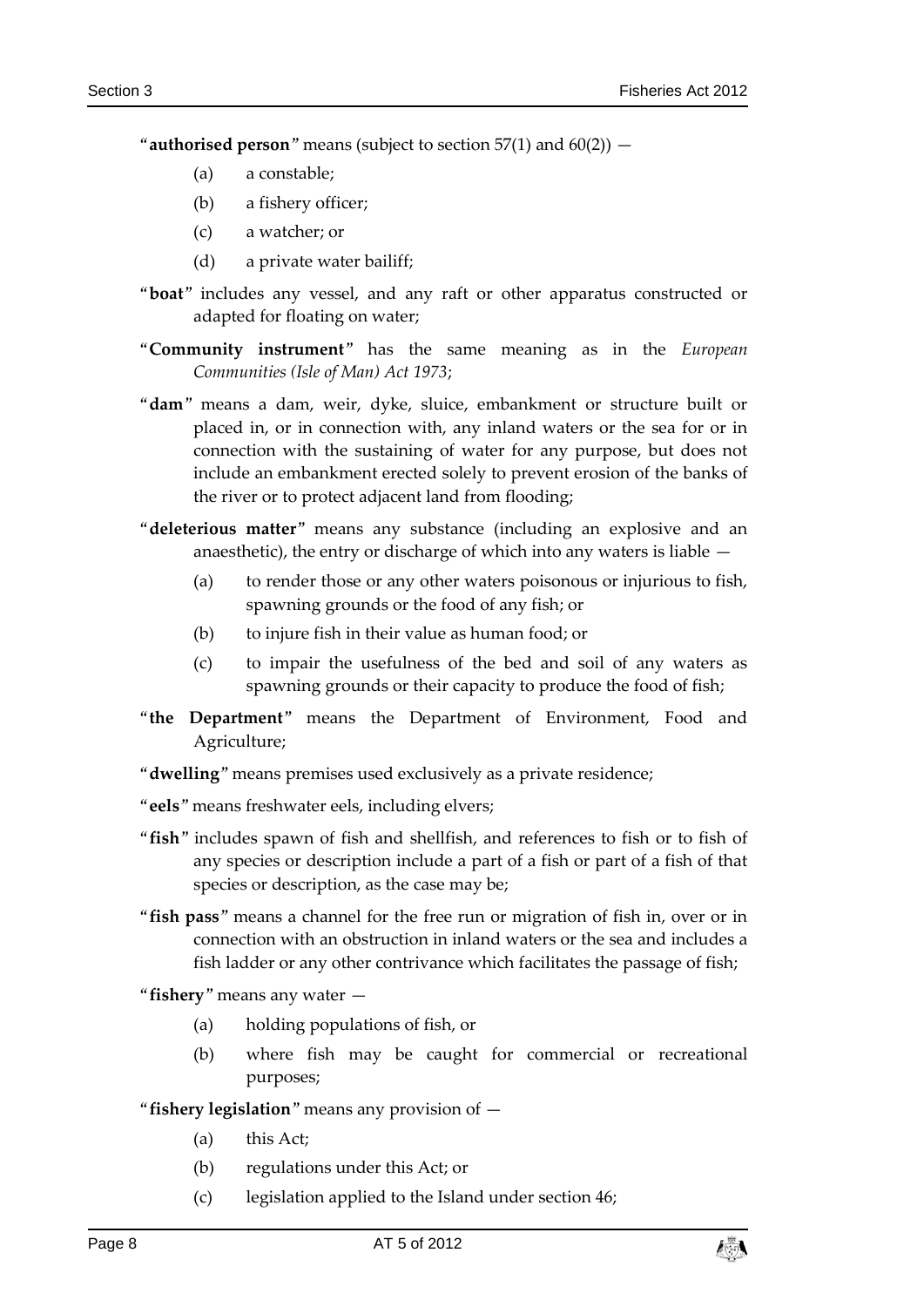- "**fishery officer**" means a fishery officer appointed under section 6(1);
- "**fishing boat**" means a boat which is for the time being employed in sea fishing;
- "**fishing engine**" means any engine, net, instrument or device whatsoever capable of being used for taking or killing fish;
- "**fishing licence**" (except in the terms "recreational sea fishing licence" and "sea fishing licence") means a licence granted pursuant to regulations under section 23;
- "**fishing weir**" means any erection, structure or obstruction, fixed to the soil across, or partly across, a river and incorporating one or more openings wherein fish may be taken which is used for the purpose of taking, or facilitating the taking of, fish, but does not include a fixed engine;
- "**fixed engine**" means
	- (a) any stake, bag, stop and still or fixed draft net; or
	- (b) any net, implement, engine or device
		- (i) fixed to the soil; or
		- (ii) secured by anchors; or
		- (iii) held by hand; or
		- (iv) made stationary in any other way, and used solely for the purpose of taking, or facilitating the taking of, fish, not being a fishing weir, or a rod and line (however used);
- "**freshwater fish**" means any fish (other than salmon or sea trout) living in inland waters;
- "**holder**", in relation to a licence or permit under this Act, means the person to whom the licence or permit is granted and who (except in the case of a general licence or permit) is named in the licence or permit,
- "**inland fishery**" means a fishery in inland waters;
- "**inland fishery legislation**" means any fishery legislation except sea fishery legislation;
- "**inland waters**", subject to subsection (2), includes any river, lake, pond, pool, reservoir, watercourse or estuary, but does not include any part of the sea;
- "**justice**" means a justice of the peace;
- "**lawful fishing engine**" means any fishing engine the use of which (except during particular times, in particular places or a particular manner) is not prohibited by or under this Act, and "**unlawful fishing engine**" has a corresponding meaning;
- "**mill**" includes any factory, machine, building or other work by or for which water is taken or used for any purpose;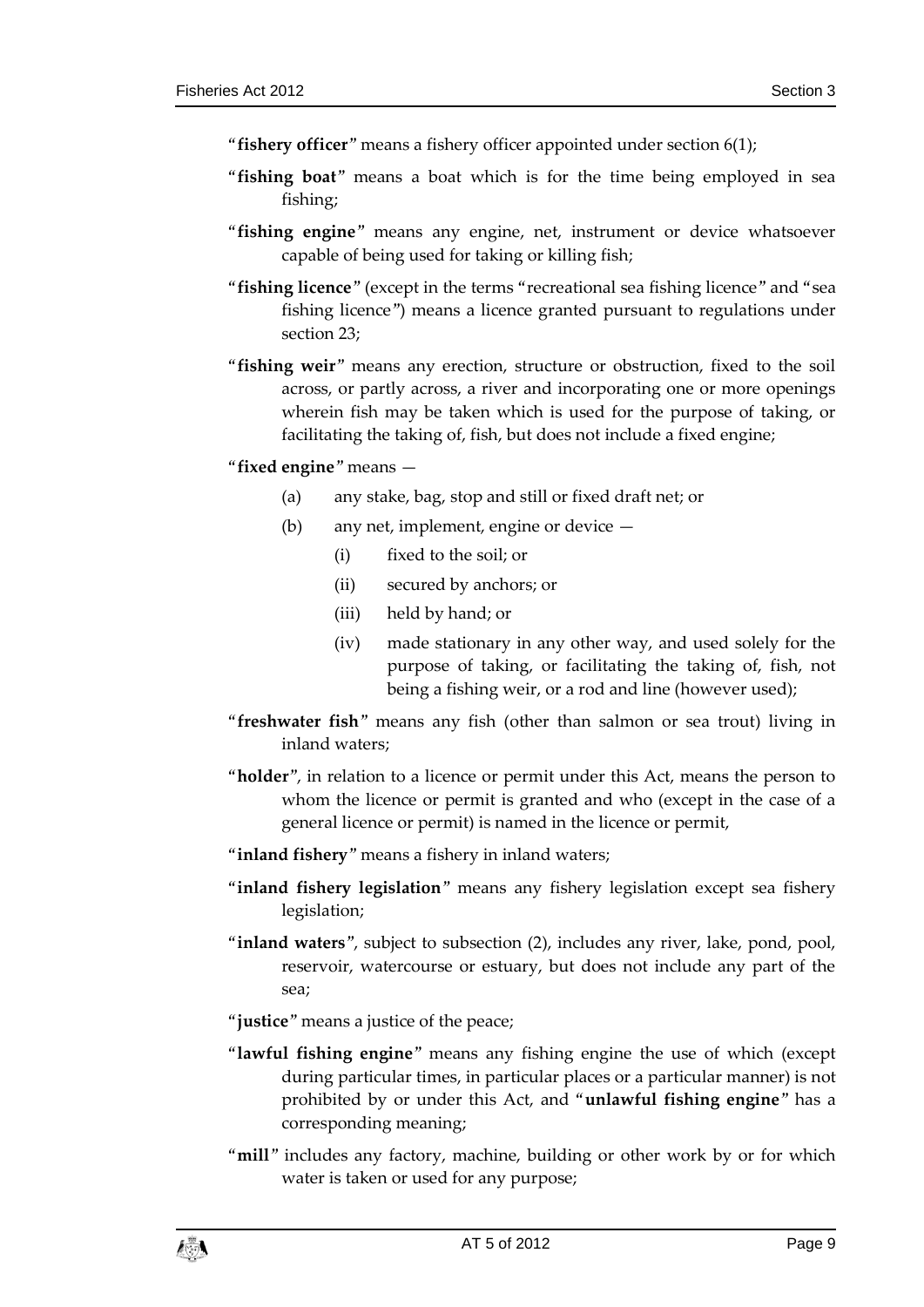- "**net**" includes all descriptions of nets, and all other engines or devices, of whatsoever construction or materials, or howsoever known or styled, which are used for the taking of fish;
- "**owner**", in relation to land, has the meaning given in section 73 of the *Local Government Act 1985*;
- "**package**" includes any tank or other container;
- "**private water bailiff**" means a person appointed as a private water bailiff under section 65;
- "**recreational sea fishing licence**" means a licence granted pursuant to regulations under section 45;
- "**sale**", in relation to fish, includes
	- (a) supply in the course of a business, and
	- (b) exchange or part-exchange for goods or services,

and references to selling and offering or exposing for sale shall be construed accordingly;

"**salmon**" means all fish of the species *Salmo salar*;

- "**the sea**", subject to subsection (2), includes the coast up to the mean high water mark of ordinary spring tides;
- "**sea-fish**" means
	- (a) fish of any description found in the sea, including shellfish, and
	- (b) salmon and sea trout;

"**sea fishery legislation**" means —

- (a) Part 5;
- (b) regulations under Part 5; or
- (c) legislation applied to the Island under section 46;

"**sea fishing**" means fishing in the sea;

"**sea fishing licence**" (except in the term "recreational sea fishing licence") means a licence granted under section 38;

"**sea trout**" means migratory fish of the species *Salmo trutta*;

"**stake net**" includes a stake weir and any fixed engine of similar construction to a stake net;

"**substance**" includes any liquid or gas;

- "**trout**", without more, includes all fish of the brown trout and rainbow trout kind, but does not include sea trout;
- "**undersized**" and "**unseasonable**" have the meanings given by subsections (3) and (4);

"**watcher**" means a fisheries watcher appointed under section 6(2);

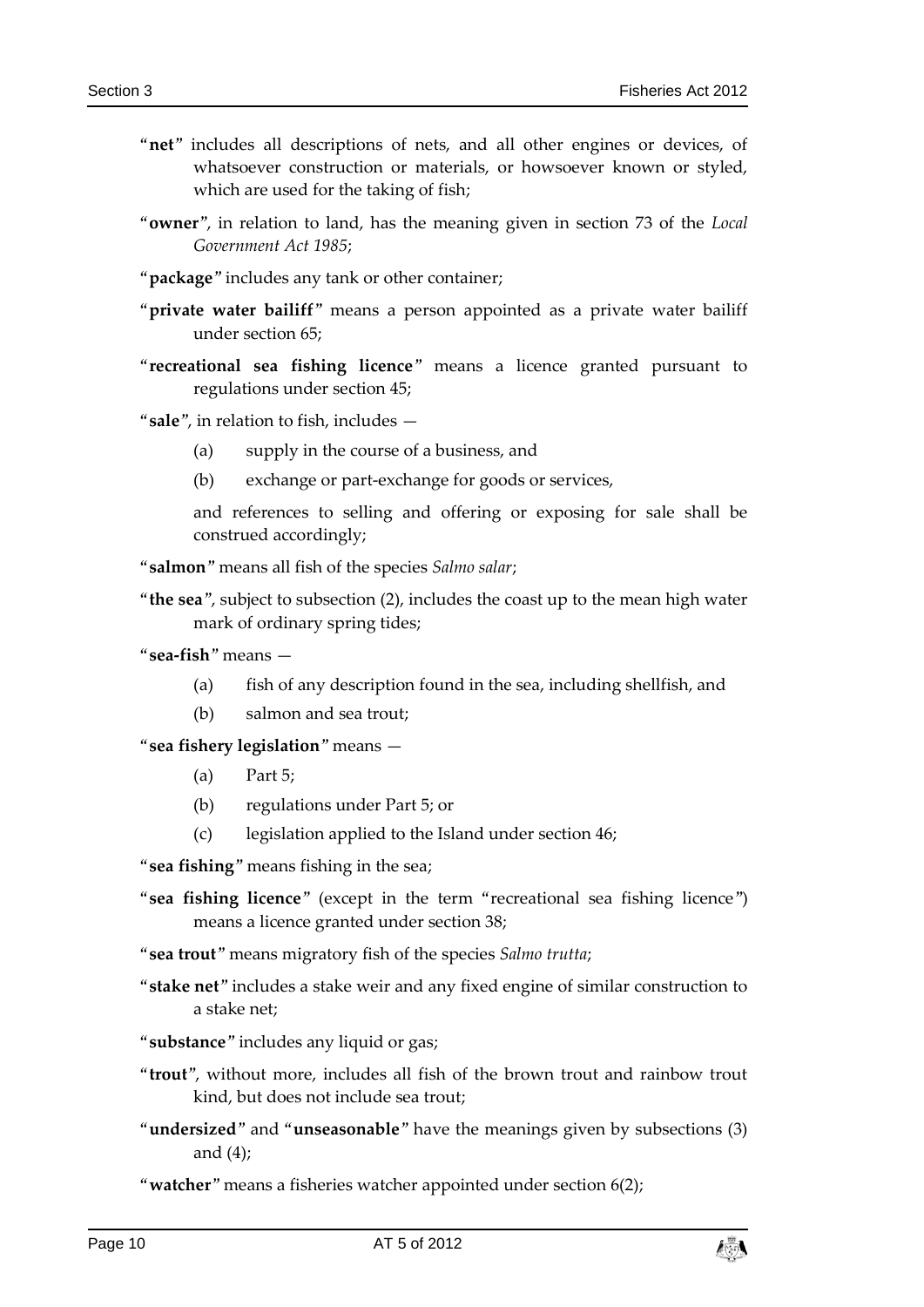"**the Water Authority**" means the Isle of Man Water and Sewerage Authority.

- (2) For the purposes of this Act
	- (a) waters on the seaward side of the mouth of a river defined under section 4(1) shall be treated as part of the sea and not as part of the river, and
	- (b) waters on the landward side of a mouth so defined shall be treated as part of the river and not as part of the sea.
- (3) For the purposes of this Act a fish of any species is undersized if it is of a length less than that prescribed in relation to that species by regulations made by the Department for the purpose of this subsection.
- (4) For the purposes of this Act a salmon, trout or sea trout is unseasonable  $if -$ 
	- (a) it is about to spawn, or
	- (b) it has spawned and has not recovered from spawning.
- $(5)$  In this Act  $-$ 
	- (a) "**believe**" means believe on reasonable grounds, and
	- (b) "**suspect**" means suspect on reasonable grounds.
- (6) Any notice, licence, permit, authorisation, consent or permission given under this Act must be in writing.

# <span id="page-10-0"></span>**4 Definitions of waters etc**

- (1) For the purposes of this Act the Department, with the consent of the Department of Infrastructure and the Water Authority, may by order define, by reference to a map or otherwise —
	- (a) the mouth of any river at its entrance into the sea;
	- (b) the mouth of any tributary river at its entrance into any other river;
	- (c) the boundary between the tidal and freshwater portions of any river;
	- (d) the point or points to or from which distances are to be measured under this Act; and
	- (e) any area of the sea;

and that mouth, boundary, point, points or area shall, for all purposes of and all proceedings under this Act, be as defined by the order.

(2) The Department shall keep a copy of any map by reference to which any matter is defined by an order under subsection (1) available at the principal office of the Department for inspection by members of the public at all reasonable hours.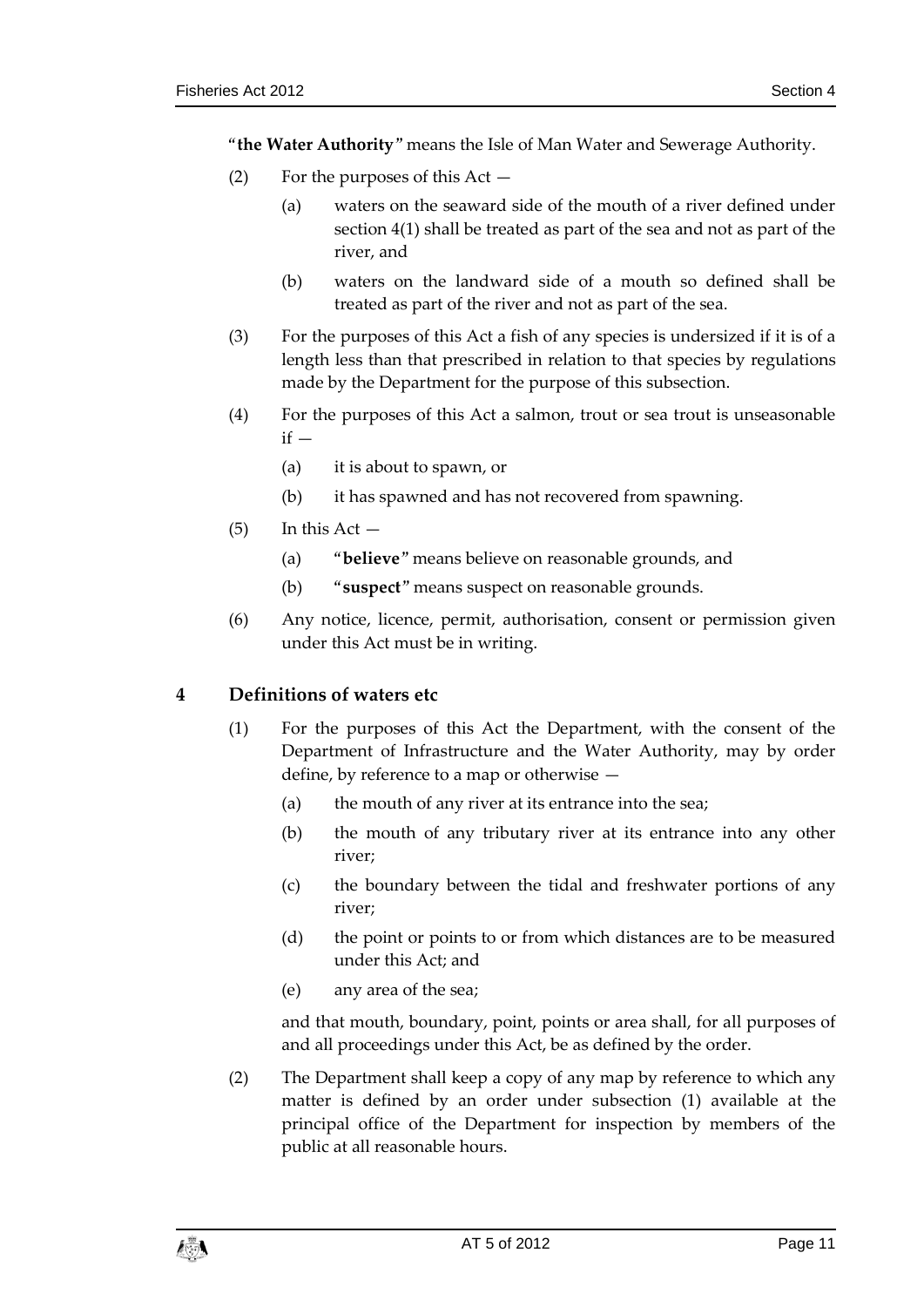# <span id="page-11-1"></span><span id="page-11-0"></span>**PART 2 — GENERAL FUNCTIONS OF DEPARTMENT ETC.**

### *Preliminary*

# <span id="page-11-2"></span>**5 Responsibility of Department for inland and sea fisheries**

- (1) Subject to the provisions of this Act, the Department shall be responsible  $for -$ 
	- (a) the supervision and protection of inland and sea fisheries, and
	- (b) fostering the establishment and development of such fisheries.
- (2) In the exercise of its functions under this Act, the Department shall have regard to the need —
	- (a) to preserve natural beauty and amenity;
	- (b) to conserve freshwater flora and fauna and the freshwater environment;
	- (c) to conserve marine flora and fauna and the marine environment;
	- (d) to conserve features of geological or geomorphological interest; and
	- (e) to protect buildings and other objects of architectural or historic interest,

so far as those matters are capable of being affected by that exercise.

# <span id="page-11-3"></span>**6 Fishery officers and watchers**

- (1) Fishery officers shall be appointed to exercise, in accordance with the directions of the Department —
	- (a) the functions conferred on them by or under this Act, and
	- (b) such functions of the Department under this Act as the Department may authorise them to exercise.
- (2) The Department may appoint, on such terms and conditions as it thinks fit, fishery watchers to exercise, in accordance with the directions of the Department, such functions of fishery officers, and such functions of the Department, under this Act as the Department may authorise them to exercise.

# <span id="page-11-4"></span>**7 Research, inquiries and investigations**

- (1) The Department, with the approval of the Treasury, may conduct or promote, or assist (by grants or otherwise) any person in conducting, research or investigations into any matter relating to fish or any inland fishery or sea fishery.
- (2) The Department may cause inquiries to be held or investigations to be made in relation to —

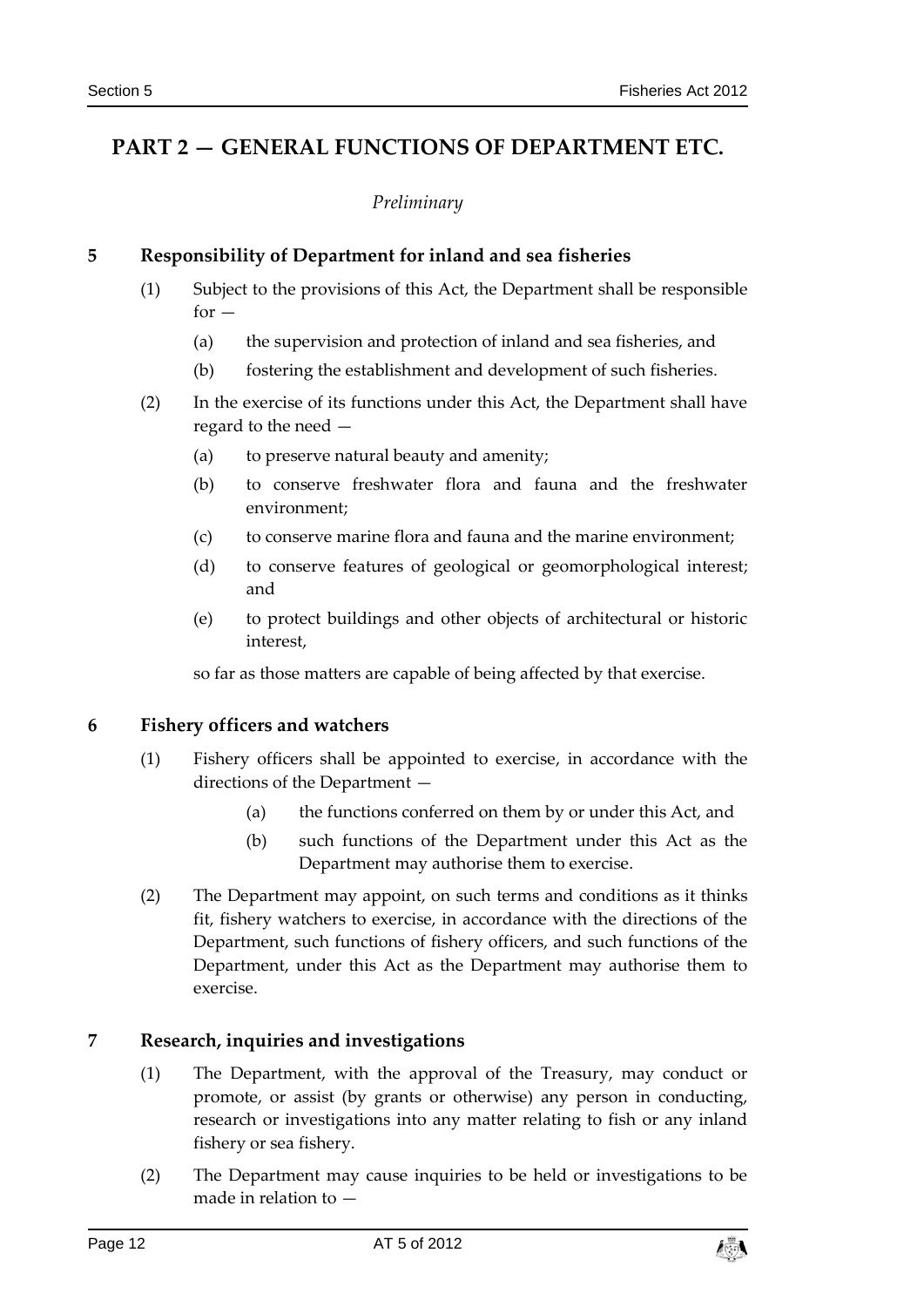- (a) any inland fisheries or sea fisheries, and
- (b) the best means to be adopted for the management, conservation, protection or improvement of those fisheries,

or in relation to the operation of this Act.

# <span id="page-12-0"></span>**8 Grant of general licences etc**

- (1) Any power conferred on the Department by this Act or by regulations under this Act to grant a licence, permit or authorisation (other than a sea-fishing licence) includes power to grant, and from time to time to modify or withdraw, a general licence, permit or authorisation to all persons or to persons of a specified description.
- <span id="page-12-1"></span>(2) Where the Department grants, modifies or withdraws a general licence, permit or authorisation, it shall take such steps as appear to it to be necessary to bring the grant, modification or withdrawal to the notice of persons likely to be affected by it.

# **PART 3 — INLAND FISHERIES — GENERAL**

*Improvement and protection of fisheries*

# <span id="page-12-3"></span><span id="page-12-2"></span>**9 General power for stocking of waters**

Where the Department is satisfied —

- (a) that, for the purpose of developing or improving the fishery of any inland waters, it is expedient to introduce into those or any other waters fish of any kind; and
- (b) that the introducing of fish of that kind will not interfere with the reasonable and legitimate interests of any other person,

the Department may acquire, and may do such things as are necessary to establish in any such waters, any fish of that kind.

# <span id="page-12-4"></span>**10 Power to improve fisheries etc**

- (1) The Department may make payments of such amount and subject to such conditions as it may determine to any organisation approved by the Department and having as its object, or one of its principal objects, the development and improvement of fisheries in inland waters and the making of such fisheries available for letting or fishing by persons authorised to fish.
- (2) The Department may enter into an agreement with the owner or occupier of any land (which may include provision for the making of payments by the Department) for allowing persons to pass and repass over that land,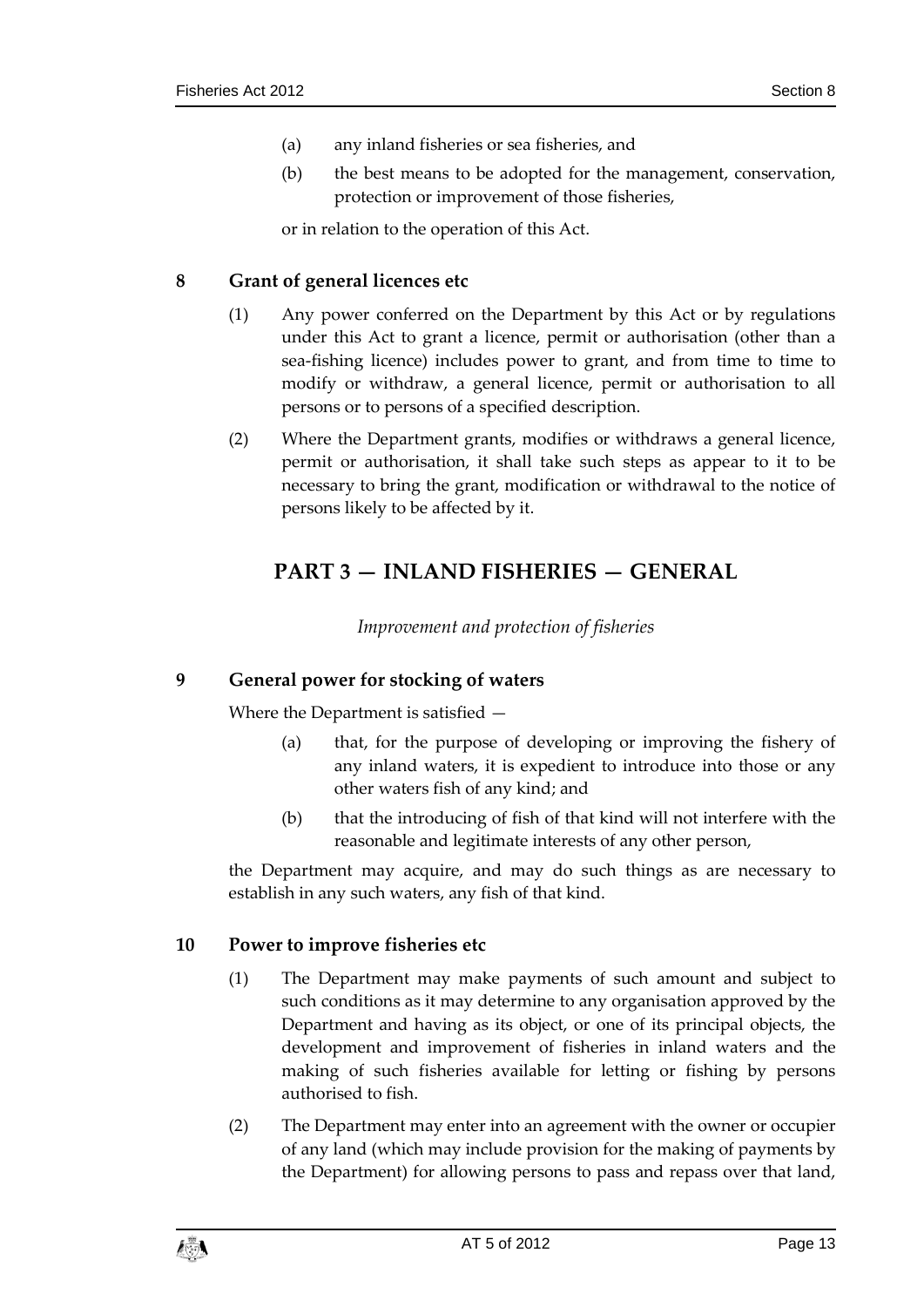or to have access from that land to any inland waters, or both, for the purpose of lawful fishing with rod and line.

- (3) For the purpose of improving the fishery of any inland waters the Department may, by agreement with any other person,  $-$ 
	- (a) execute any works or do any thing which that person is entitled to execute or do; or
	- (b) defray or contribute to any expenses incurred by that person in executing any works or doing any thing.
- (4) The execution of any works or the doing of any thing by the Department by agreement with any other person under subsection (3) shall not affect any responsibility of that person for anything done in pursuance of the agreement.

# *Obstructions to passage of fish*

# <span id="page-13-1"></span><span id="page-13-0"></span>**11 Removal of obstructions**

- (1) Where
	- (a) obstructions of any kind in inland waters or the sea prevent or impede the free passage of fish in, to or from inland waters,
	- (b) the construction of works or the making of alterations in the bed of the inland waters or sea will secure the free passage of fish at all times,
	- (c) the Department of Infrastructure is satisfied that such works of alterations will not interfere with navigation, and
	- (d) the Water Authority is satisfied that such works or alterations will not impair the effective working power of any mill or the drainage of any lands,

the Department may on the application of any person interested in a fishery in the inland waters or sea ("**the owner**") authorise the construction of the works or the making of the alterations, as the case may be.

- (2) Any works constructed or alterations made under subsection (1) shall be executed in accordance with plans, sections and specifications approved by the Department and the Department of Infrastructure.
- (3) The cost of any works or alterations authorised under subsection (1) shall be borne by the owner.
- (4) Where works or alterations are authorised under subsection (1), the Department may, by agreement with the owner, cause the works to be constructed or the alterations to be made.

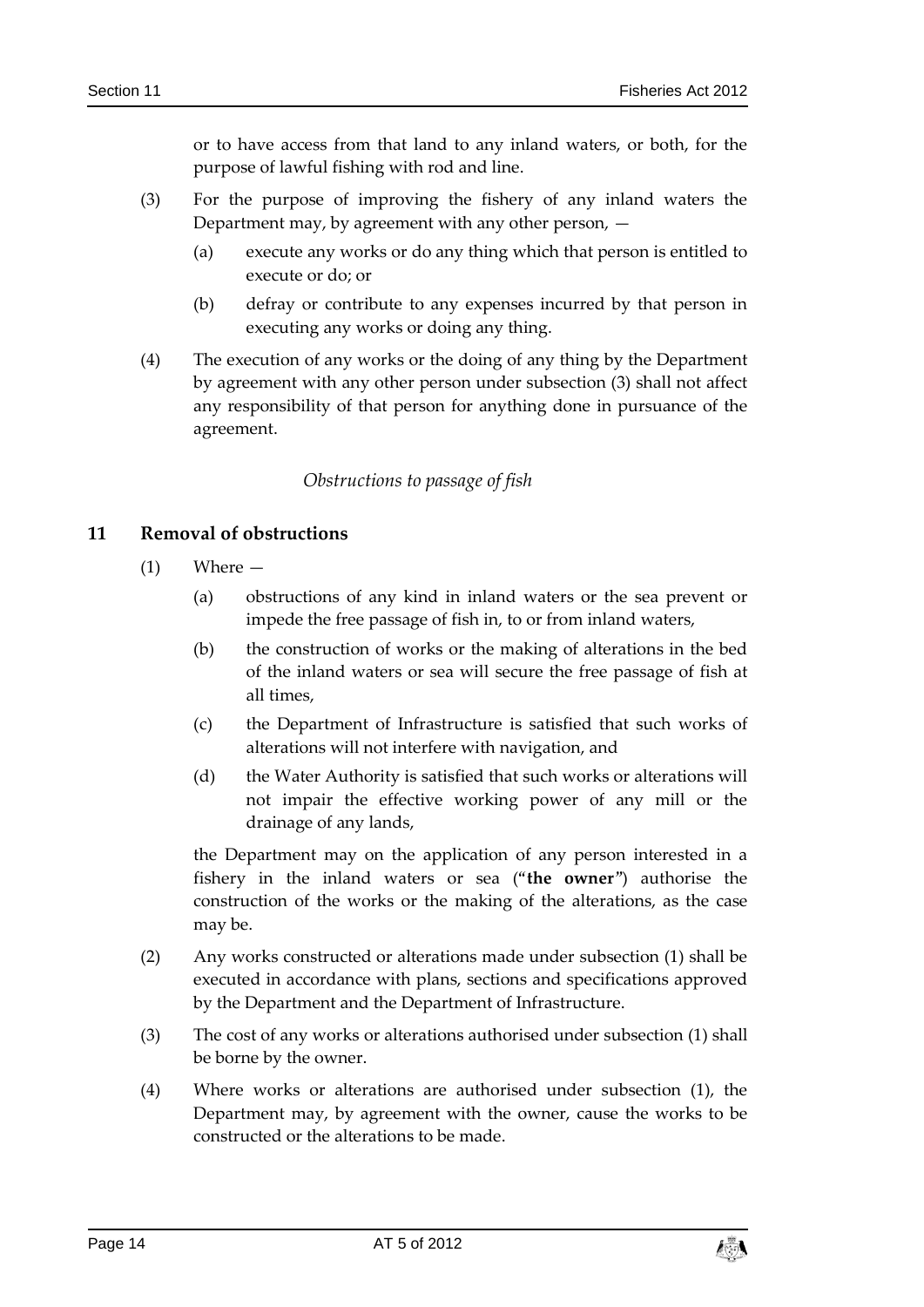(5) Where the execution of any works or alterations in pursuance of an authorisation under subsection (1) results in damage or injury to any person, that person may recover compensation from the owner.

# <span id="page-14-0"></span>**12 Construction of fish passes in dams**

- (1) Where a dam is or has been constructed in any waters, a fish pass, sufficient to permit the free passage through the dam of migratory fish of any species at all times, shall be provided and maintained by the owner of the dam.
- (2) Subsection (1) does not apply so as to require the provision of a fish pass in conjunction with a particular dam in any waters where the Department —
	- (a) is satisfied that, having regard to the nature of the dam or of the waters, or of the kinds of fish frequenting or likely to frequent the waters, it is unnecessary or unreasonable to insist upon compliance with the requirements of that subsection, and
	- (b) by notice in writing grants exemption from those requirements with respect to that dam.
- (3) Every fish pass provided under this section shall be constructed in accordance with plans, sections and specifications approved by the Department.
- (4) The cost of providing and maintaining a fish pass shall be borne by the owner of the dam.
- (5) Where, in contravention of subsection (1), the owner of a dam does not provide or maintain a fish pass in conjunction with that dam, the Department may by notice require him or her to do so.
- (6) If the owner of a dam fails to comply with a notice under subsection (5) within any reasonable period specified in it, the Department may, subject to subsection (3), cause a fish pass to be constructed and may recover from the owner any expenses reasonably incurred in so doing.
- (7) If the owner of a dam
	- (a) fails to provide a fish pass as required by subsection (1), or
	- (b) where a fish pass has been provided (whether by the owner or not), fails to maintain it in an efficient state,

he or she is guilty of an offence and liable on summary conviction to a fine not exceeding £5,000.

- (8) Where a fish pass is provided in a dam under this section, the Department may —
	- (a) from time to time inspect the fish pass and monitor its operation for the purpose of ascertaining whether it is effective, and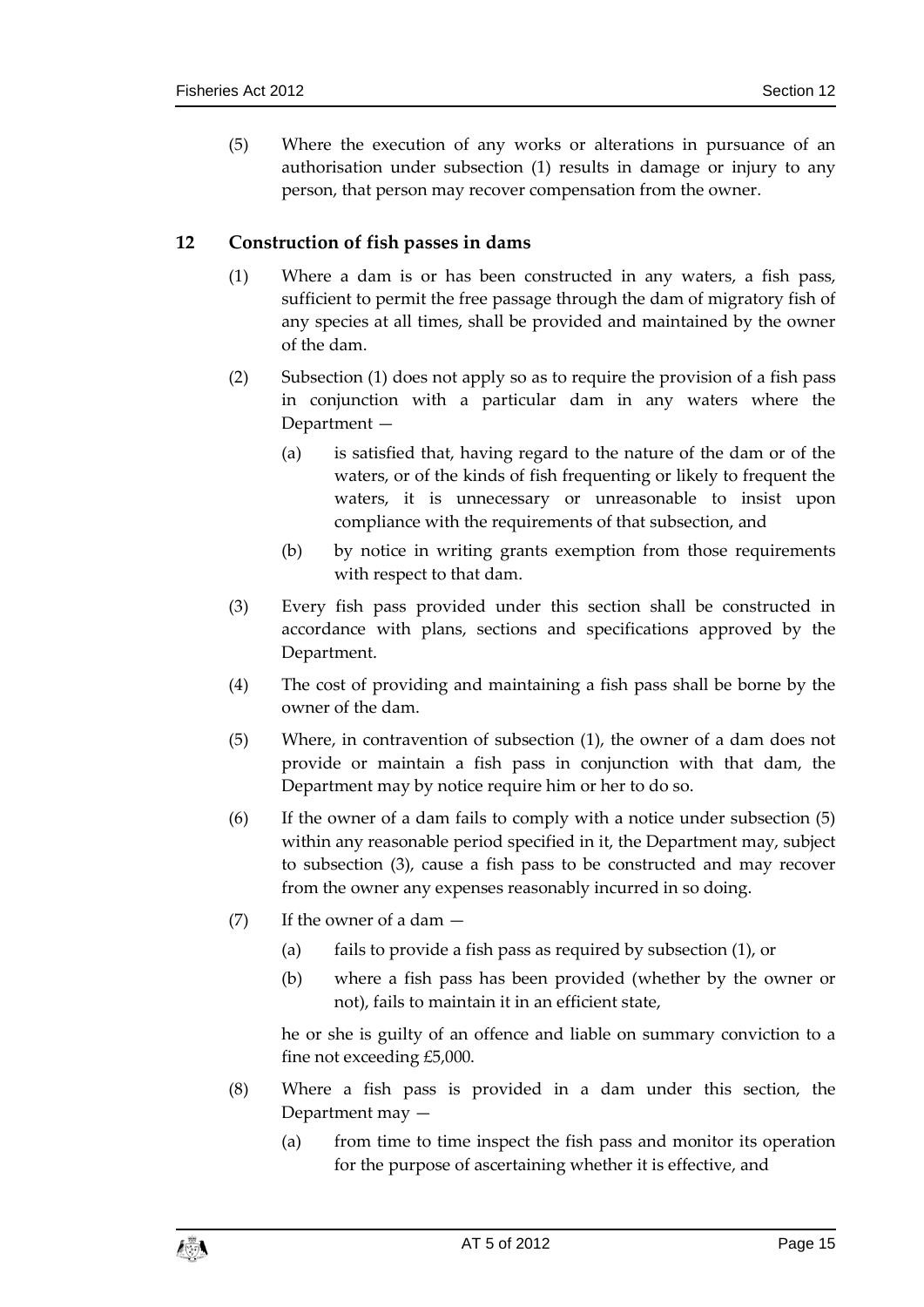- (b) recover from the owner of the dam the reasonable expenses incurred by it in so doing.
- (9) In this section "migratory fish" includes trout.
- (10) This section does not apply to a dam constructed by the Water Authority in pursuance of an order under section 3 of the *Water Act 1991* .

# <span id="page-15-0"></span>**13 Taking fish etc in a fish pass**

- (1) Any person who
	- (a) takes or kills any fish in a fish pass; or
	- (b) uses any fishing engine in a fish pass; or
	- (c) places any obstacle or contrivance of any kind or does any thing in or near a fish pass in order to deter or prevent fish from freely entering or passing through the fish pass at all times; or
	- (d) authorises or permits any other person to do anything referred to in paragraphs (a) to (c),

is guilty of an offence and liable on summary conviction to a fine not exceeding £5,000.

(2) Where a person is convicted of an offence under subsection (1)(c) of placing an obstacle or contrivance in a fish pass, the Department may cause the obstacle or contrivance to be removed and may recover from that person any expenses reasonably incurred in so doing.

#### <span id="page-15-1"></span>**14 Use of fishing engines at or near dams**

Any person who uses a fishing engine (other than a rod and line) at any place within 200 metres above or below a dam in inland waters is guilty of an offence and liable on summary conviction to a fine not exceeding £5,000.

#### <span id="page-15-2"></span>**15 Mills etc**

<span id="page-15-3"></span>Schedule 1 has effect in relation to mills and pools, works and watercourses appurtenant to them.

#### *Protection of inland fisheries*

#### <span id="page-15-4"></span>**16 Prohibition of introduction of fish**

- (1) Any person who
	- (a) intentionally or recklessly introduces any live fish into inland waters, or
	- (b) has in his or her possession any live fish intending to introduce it into inland waters,

is guilty of an offence

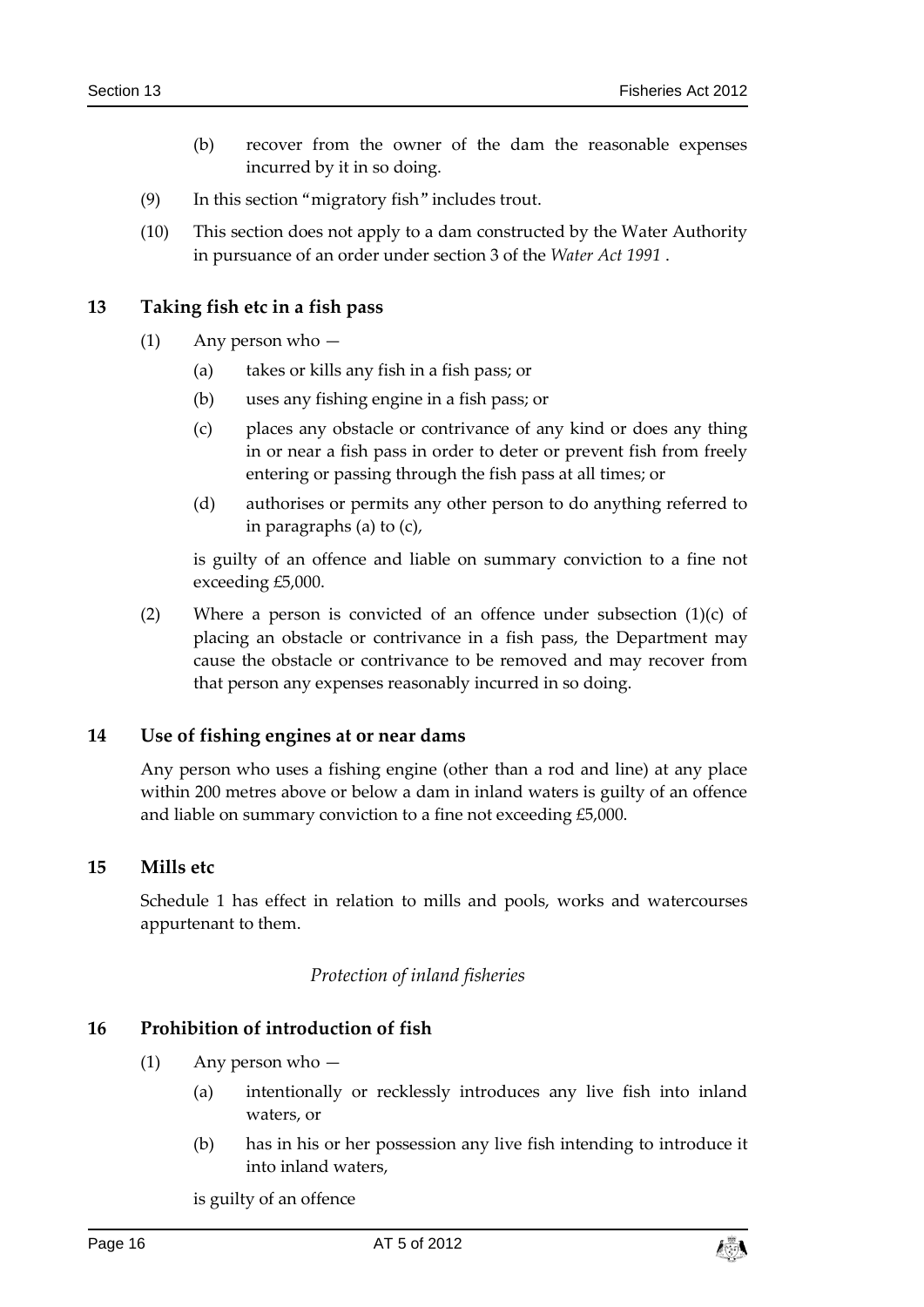- (2) A person committing an offence under subsection (1) is liable
	- (a) on conviction on information, to a fine;
	- (b) on summary conviction, to a fine not exceeding £5,000.
- (3) A person is not guilty of an offence under this section if  $-$ 
	- (a) the inland waters concerned are used for aquaculture pursuant to a licence under section 55, or
	- (b) the Department has previously consented to the introduction.

# <span id="page-16-0"></span>**17 Use etc of deleterious matter**

- (1) Any person who
	- (a) uses any deleterious matter in any inland waters for the capture, destruction or injury of fish, or
	- (b) has in his or her possession or under his or her control any deleterious matter for the capture, destruction or injury of fish,

is guilty of an offence.

- (2) A person committing an offence under subsection (1) is liable
	- (a) on conviction on information, to custody for a term not exceeding 2 years or to a fine, or to both;
	- (b) on summary conviction, to custody for a term not exceeding 6 months or to a fine not exceeding £5,000, or to both.
- (3) Any person who is on the bank of or near any inland waters and has in his or her possession or under his or her control any deleterious matter shall, until the contrary is proved, be deemed to have that matter for the capture, destruction or injury of fish.

# <span id="page-16-1"></span>**18 Removal of material from river-bed**

- (1) Any person who removes any material from the bed of any river  $-$ 
	- (a) without the consent of the Department under subsection (2); or
	- (b) otherwise than in accordance with the conditions of such a consent,

is guilty of an offence and liable on summary conviction to a fine not exceeding £5,000.

- (2) The Department may, on the application of any person, grant its consent to the removal of material from the bed of a river on such conditions as it thinks fit.
- (3) A consent under subsection (2) does not confer on any person a right to remove material from the bed of a river which (apart from this section) he or she would not otherwise have.

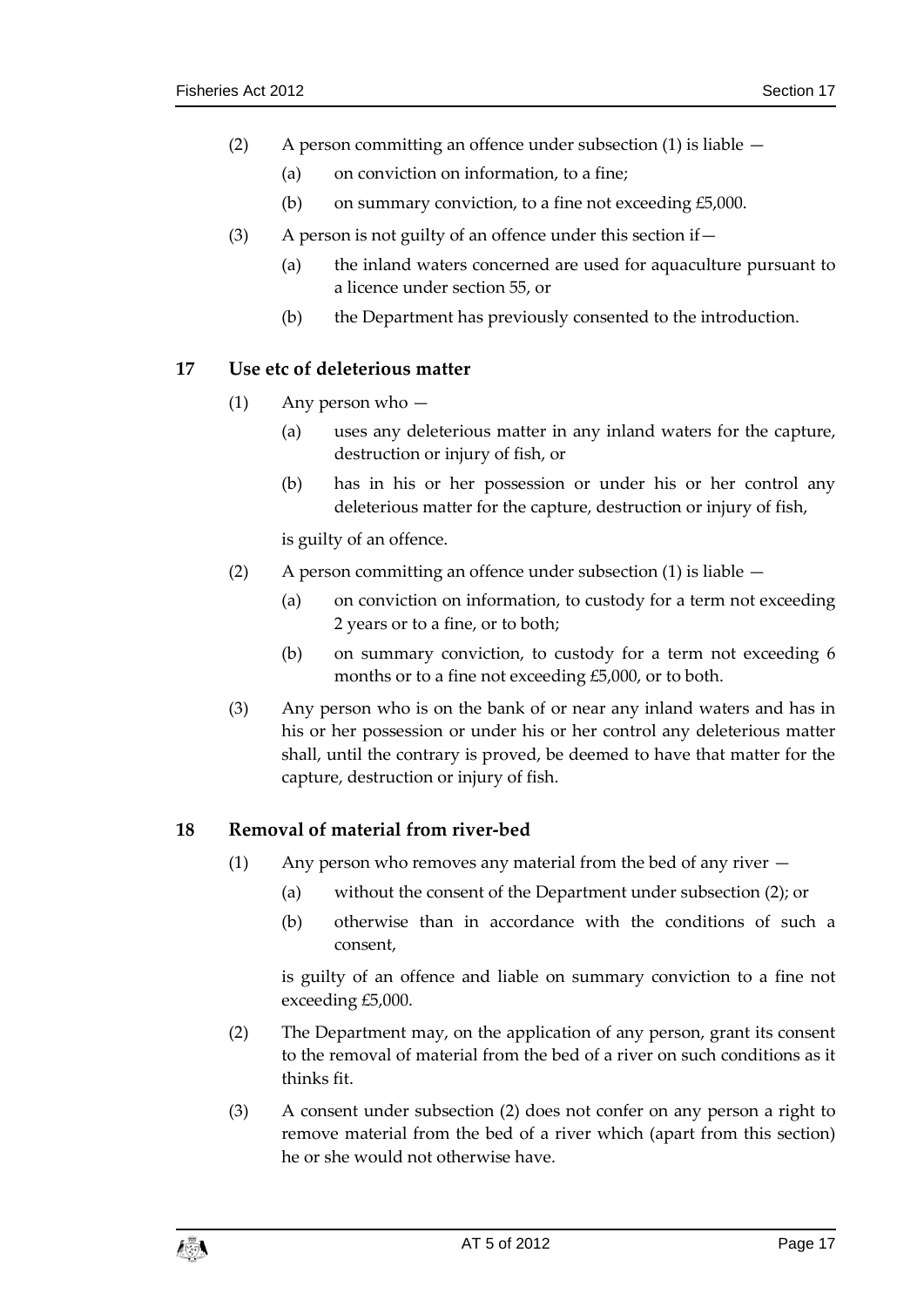- (4) Subsection (1) does not apply to works carried out by the Water Authority which are urgently necessary for the protection of property or public works.
- (5) In this section "river" means any natural or artificial channel through which water flows and includes a tributary or stream.

# <span id="page-17-0"></span>**19 Gratings**

- (1) Where any cut, leat or channel is made or opened from any inland waters by any person for any purpose by which fish are liable to be diverted from those waters, the Department may direct that person and his or her successors in title to place and maintain, at his, her or their own expense, gratings across the cut, leat or channel of such dimensions, at such place and in such manner and position as may be approved by the Department.
- (2) Gratings required under subsection (1) shall be placed and maintained at the expense of —
	- (a) the person to whom directions under that subsection are given, or his or her successors in title, in the case of a cut, leat or channel made or opened after 10th March 1977; or
	- (b) the Department, in any other case (subject to any provision contained in an aquaculture licence relating to the cut, leat or channel).
- (3) The obligations imposed by any directions under subsection (1) shall not be in force during such period (if any) in each year as may be specified in the directions.
- (4) Any person on whom an obligation is imposed by directions under subsection (1) and who fails without lawful excuse to comply with those directions is guilty of an offence and liable on summary conviction to a fine not exceeding £5,000.
- (5) Any person who without lawful excuse injures or removes, or permits to be injured or removed, any grating placed in pursuance of directions under subsection (1) is guilty of an offence and liable on summary conviction to a fine not exceeding £5,000.
- (6) In this section "channel" includes a pipe, culvert and any other similar device.

#### <span id="page-17-1"></span>**20 Minimum flow below dams**

(1) Where a dam is or has been constructed in any inland waters, the Department may by notice require the owner of the dam to take such steps as may be necessary to ensure a minimum flow specified in the notice in the waters immediately below the dam, except to the extent that the natural flow is for the time being less than that flow.

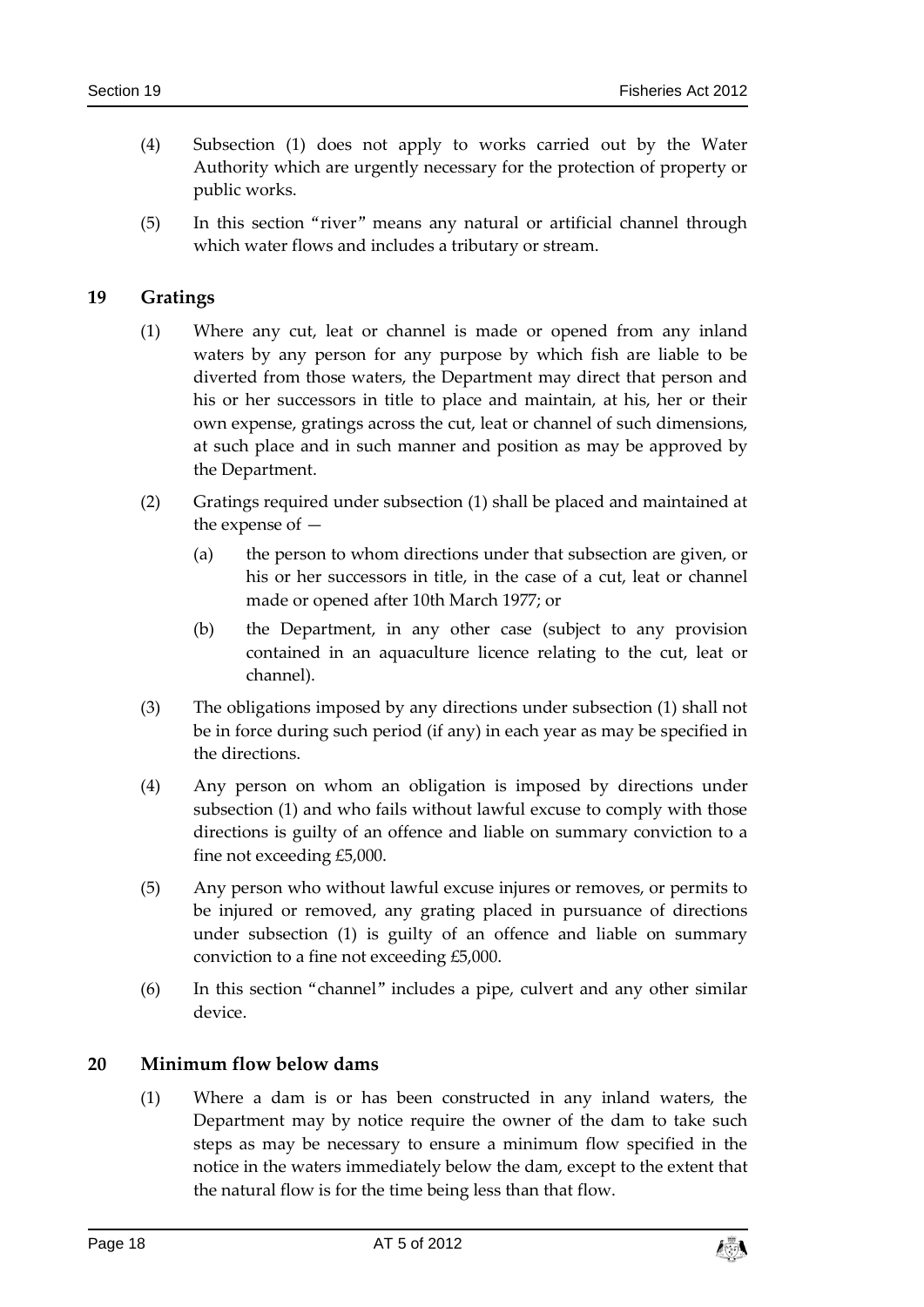- (2) In specifying a minimum flow under subsection (1) the Department shall have regard to the reasonable requirements of —
	- (a) the owner of the dam;
	- (b) other lawful users of the inland waters, whether for agriculture, industry, water supply or other purposes;
	- (c) fisheries and land drainage.
- (3) Before giving a notice under subsection (1) the Department shall consult —
	- (a) the owner of the dam;
	- (b) any other persons appearing to the Department to be affected by the flow in the inland waters;
	- (c) the Department of Infrastructure; and
	- (d) in the case of inland waters from which the Water Authority has the right to take water, that Authority.
- (4) If the owner of a dam fails without reasonable excuse to comply with a notice under subsection (1), he or she is guilty of an offence and liable on summary conviction to a fine not exceeding £5,000.
- (5) The Department may by regulations prescribe the method by which the flow in any inland waters is to be measured for the purposes of this section.
- (6) This section does not apply to a dam constructed by the Water Authority in pursuance of an order under section 3 of the *Water Act 1991*.

# <span id="page-18-0"></span>**21 Regulations relating to inland fisheries**

- (1) The Department may make regulations providing for
	- (a) the prevention of the introduction of disease into, or the spread of disease in, inland fisheries;
	- (b) the regulation of the importation and removal of fish into, and the movement of fish in, the Island;
	- (c) subject to any enactment relating to the conservation or protection of wildlife, the protection of inland waters from predatory animals; and
	- (d) the prohibition of any practice tending to impede the lawful capture of fish or to be detrimental to inland fisheries.
- (2) Regulations under subsection (1) may provide that a contravention of any provision of them shall be an offence on the part of any person of a description specified in the regulations, punishable on summary conviction by a penalty not exceeding that so specified (which shall not exceed a fine of £5,000).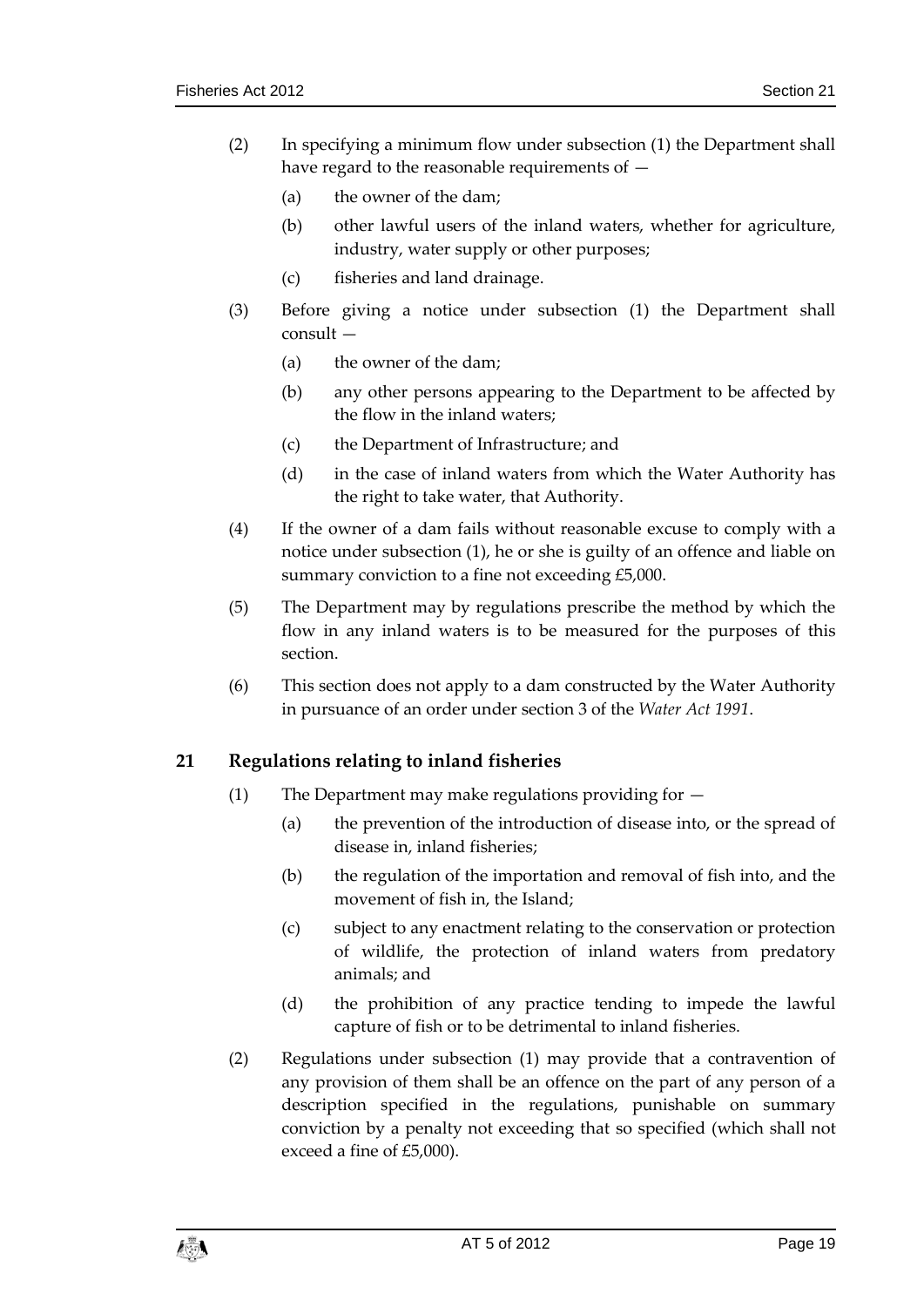(3) In proceedings for an offence consisting of a contravention of regulations under subsection (1), it shall be a defence for the accused to show that he or she took all reasonable precautions and exercised all due diligence to avoid the commission of the offence by himself or herself or by any person under his or her control.

# <span id="page-19-1"></span><span id="page-19-0"></span>**PART 4 — REGULATION OF FISHING IN INLAND WATERS**

# *Fishing licences*

# <span id="page-19-2"></span>**22 Prohibition of unlicensed fishing**

- (1) Any person who, in or near any inland waters, fishes for, takes or kills any fish otherwise than —
	- (a) by authority of a licence under section 23 (a "**fishing licence**"), or
	- (b) in accordance with the conditions of a fishing licence,

is guilty of an offence and liable on summary conviction to a fine not exceeding £2,500.

- (2) If a person, in or near any inland waters, fishes for, takes or kills any fish under the tuition or instruction of another person, that other person shall be treated for the purpose of subsection (1) as fishing for that fish.
- (3) Any person who, in or near any inland waters, has in his or her possession a fishing engine which is erected or in fishing order is guilty of an offence and liable on summary conviction to a fine not exceeding £2,500.
- (4) In proceedings for an offence under subsection (1) or (3), it is a defence for the person accused to show —
	- (a) that he or she took all reasonable precautions and exercised all due diligence to avoid the commission of the offence by himself or herself or by any person under his or her control; and
	- (b) that, if the offence consisted in taking a fish which he or she was not lawfully permitted to take, he or she immediately returned the fish to the water without any avoidable injury.
- (5) In proceedings for an offence under subsection (3), it is a defence for the person accused to show that —
	- (a) he or she, in the case of a rod and line, or
	- (b) he or she, or a person by whose direction he or she is acting, in the case of any other fishing engine,

is authorised by a fishing licence to use that fishing engine at that place.

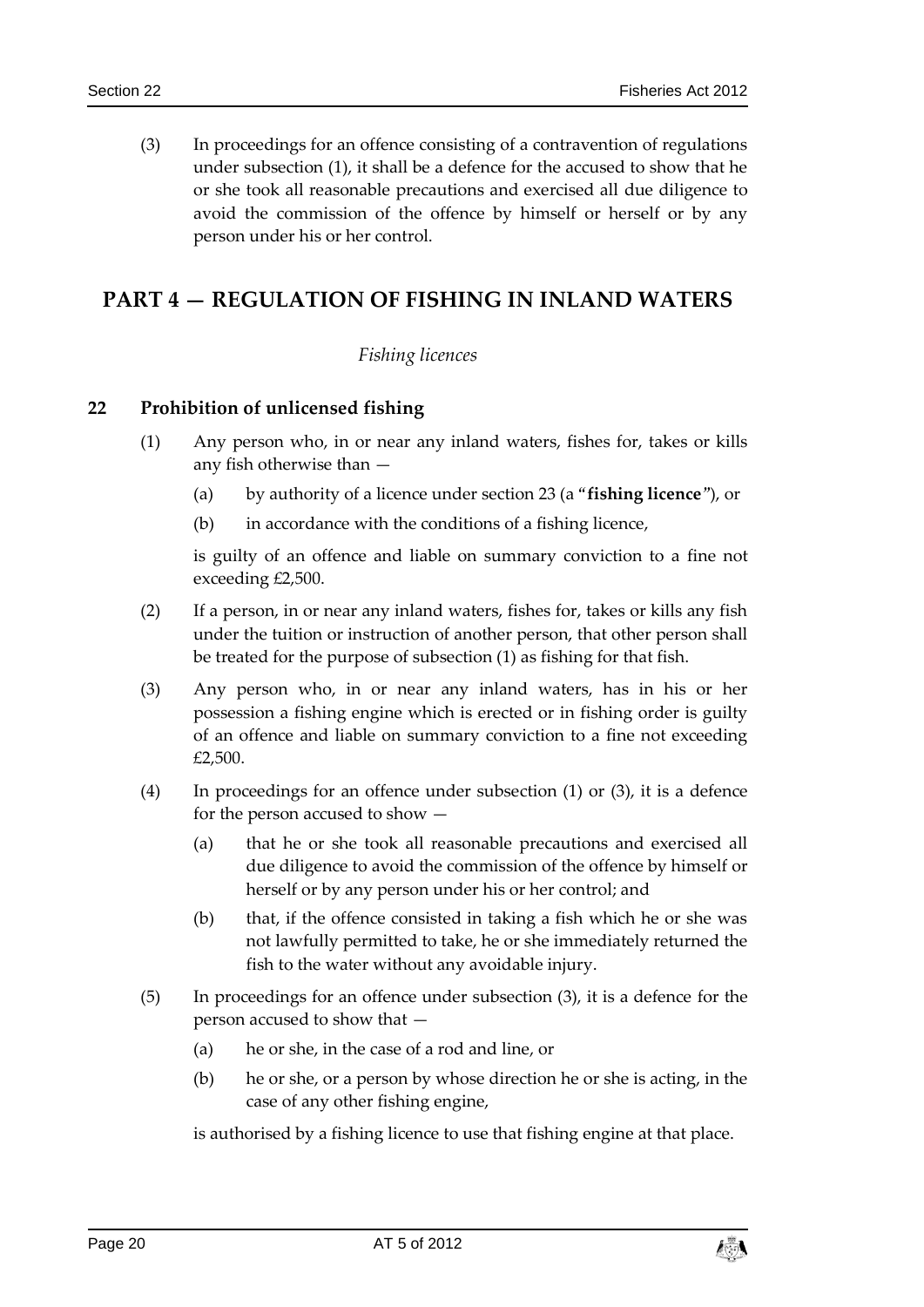# <span id="page-20-0"></span>**23 Fishing licences**

- (1) The Department shall make regulations providing for the grant by the Department of licences to fish in inland waters ("fishing licences").
- (2) A fishing licence shall authorise the holder to fish for, take and kill  $-$ 
	- (a) fish, or fish of a specified description, or fish other than fish of a specified description,
	- (b) in inland waters generally, or in specified inland waters, and
	- (c) by means of a fishing engine of a specified description.
- (3) Subject to any provision made under subsection  $(4)(d)$ , a fishing licence shall have effect subject to such conditions as may be specified in it.
- (4) Regulations under subsection (1) may provide for  $-$ 
	- (a) the making of applications for fishing licences;
	- (b) the issue of fishing licences by the Department or agents for the Department;
	- (c) the form of fishing licences;
	- (d) the conditions subject to which fishing licences shall or may be granted;
	- (e) the duration of fishing licences;
	- (f) the renewal, amendment, suspension and cancellation of fishing licences;
	- (g) the keeping of records and the making of returns by persons issuing, and the holders of, fishing licences, and the inspection, verification and copying by authorised persons of any such records;
	- (h) a right of appeal to a court of summary jurisdiction against
		- (i) the refusal to grant or renew a fishing licence,
		- (ii) the amendment, suspension or cancellation of a fishing licence, or
		- (iii) the inclusion in a fishing licence of a condition (other than one required to be included by a provision made under paragraph (d)).
- (5) Any person who is required by regulations under subsection (1) to keep any record or to make any return makes in any such record or return any statement which to his or her knowledge is false or misleading in any material respect is guilty of an offence and liable on summary conviction to a fine not exceeding £5,000.
- (6) Regulations under subsection  $(1)$  may include provision  $-$ 
	- (a) limiting the number of fishing licences of a specified description;
	- (b) for preserving good order among persons fishing;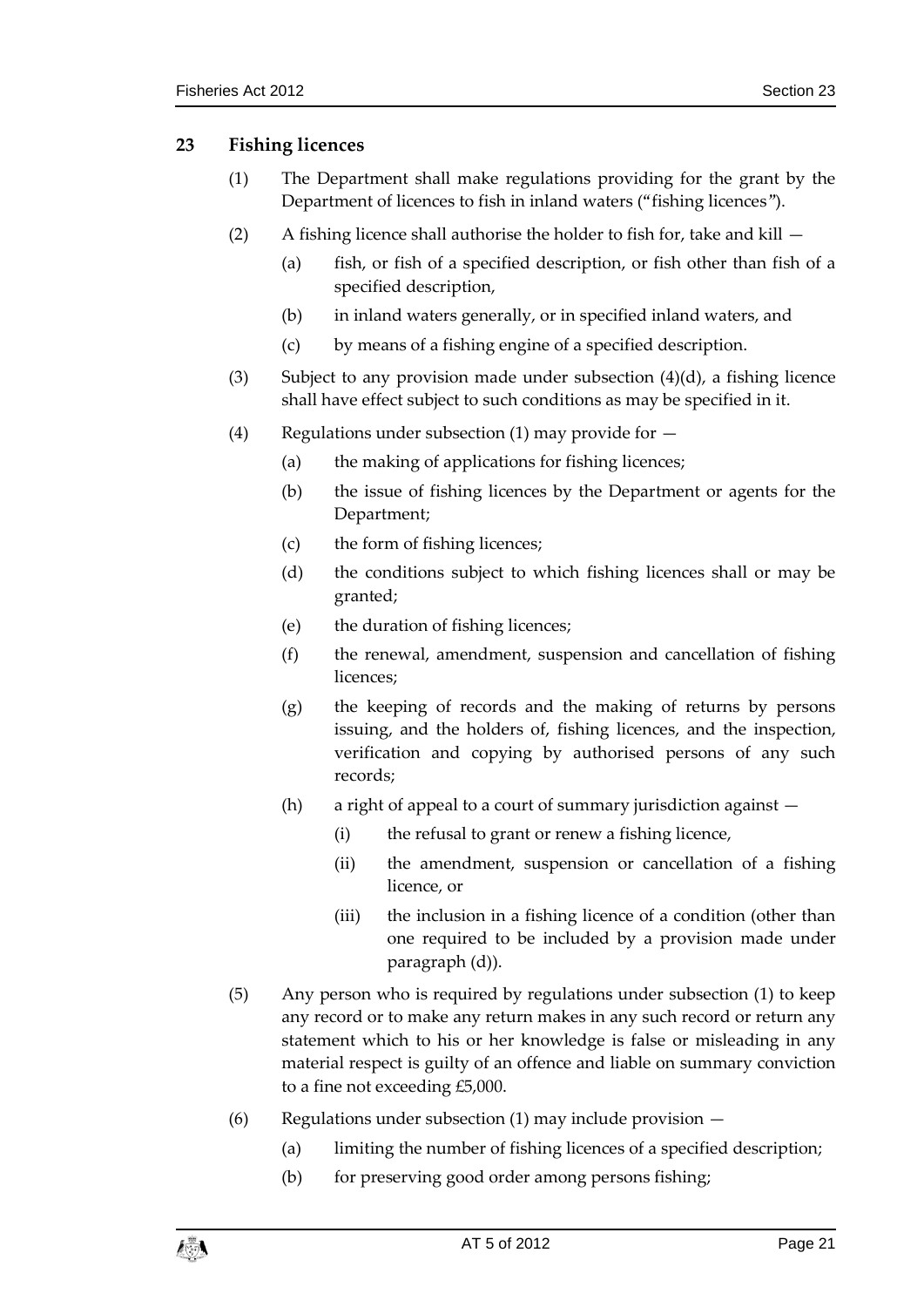- (c) prescribing the times and seasons for taking fish;
- (d) prescribing the mode of taking fish and the conditions subject to which fish may be taken;
- (e) prohibiting any mode of taking or killing fish;
- (f) without prejudice to sections 28, 29, 30 and 48, prescribing
	- (i) the times and places at which any fishing engine may be used; and
	- (ii) the description of any fishing engine which may be used;
- (g) prescribing the size (whether determined by measurement or by weight) of fish which may be taken.
- (7) Regulations under subsection (1) may provide that a contravention of any provision of them made by virtue of subsection (6) shall be an offence on the part of any person of a description specified in the regulations, punishable on summary conviction by a penalty not exceeding that so specified (which shall not exceed a fine of £1,000).
- (8) In proceedings for an offence consisting of a contravention mentioned in subsection (7), it shall be a defence for the accused to show that he or she took all reasonable precautions and exercised all due diligence to avoid the commission of the offence by himself or herself or by any person under his or her control.

#### <span id="page-21-0"></span>**24 Disclosure of returns and information**

- (1) Subject to subsection (2), returns, or any information contained in returns, furnished pursuant to any regulations under section 23 shall not, without the consent of the person by whom any return was made or to whose business the returns relate, be disclosed otherwise than to the Department.
- (2) Subsection (1) does not apply to  $-$ 
	- (a) the disclosure of returns or information in the form of a summary of similar returns or information furnished by or obtained from a number of persons, if the summary is so framed as not to enable particulars relating to any individual or any individual business to be ascertained from it; or
	- (b) any disclosure of information made for the purposes of any legal proceedings pursuant to this Act, or for the purposes of any report of any such proceedings; or
	- (c) the disclosure of any such returns or information so far as the disclosure is required or authorised by or under this Act.
- (3) Any person who discloses any information in contravention of this section shall be guilty of an offence and liable on summary conviction to a fine not exceeding £1,000.

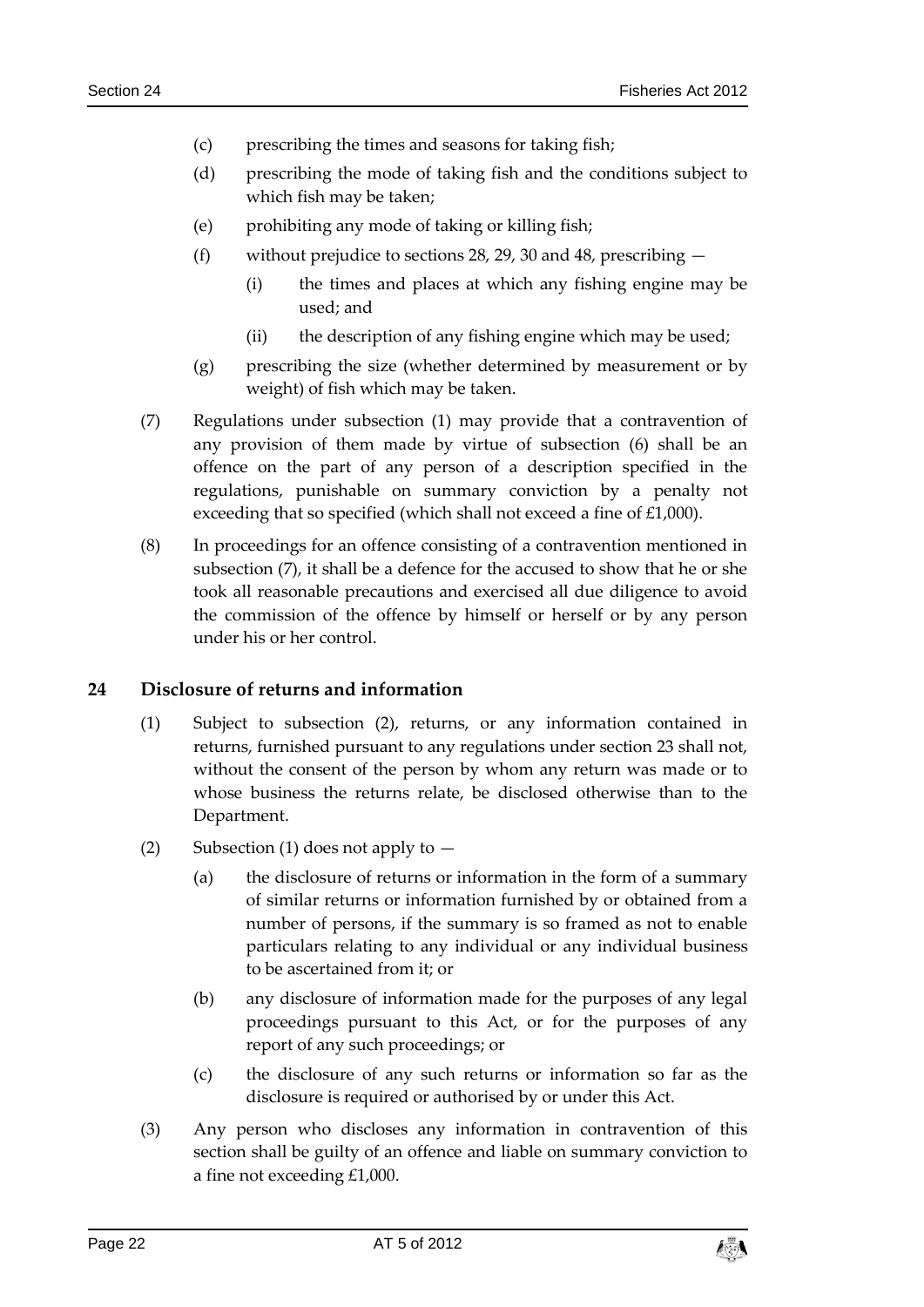# <span id="page-22-0"></span>**25 Angling licences to be non-transferable**

A fishing licence to fish with rod and line shall not authorise fishing by any person other than the person to whom it is granted.

# <span id="page-22-1"></span>**26 Savings**

A fishing licence shall not be construed —

- (a) as conferring on any person any right of fishing in any place which he or she does not otherwise have; or
- (b) as affecting the rights of any person other than the holder of the licence or, in the case of a licence to which section 25 does not apply, the person using the fishing engine; or
- (c) as making legal any fishing engine that would otherwise be illegal, or as implying any recognition of the legality of any fishing engine; or
- (d) as rendering lawful anything which is unlawful by virtue of any enactment other than this Part.

# <span id="page-22-2"></span>**27 Misuse etc of licences**

- (1) Any person who, knowingly or with intent to deceive,
	- (a) uses or presents a fishing licence for any time, date, period, place or purpose other than that for which it is granted;
	- (b) uses or presents, as being a fishing licence of which he or she is the holder, —
		- (i) a fishing licence granted to any other person, or
		- (ii) a document which is not a fishing licence; or
	- (c) uses or presents a fishing licence that has been in any manner altered (otherwise than by a person duly authorised by the Department),

is guilty of an offence.

- (2) A person committing an offence under subsection (1) is liable
	- (a) on conviction on information, to custody for a term not exceeding 2 years or to a fine, or to both;
	- (b) on summary conviction, to custody for a term not exceeding 6 months or to a fine not exceeding £5,000, or to both.

*Prohibition of certain methods of fishing*

# <span id="page-22-4"></span><span id="page-22-3"></span>**28 Use or possession of certain devices or equipment**

(1) Any person who, for the purpose of locating, disturbing, taking, killing or facilitating the taking or killing of any fish, uses, or has in his or her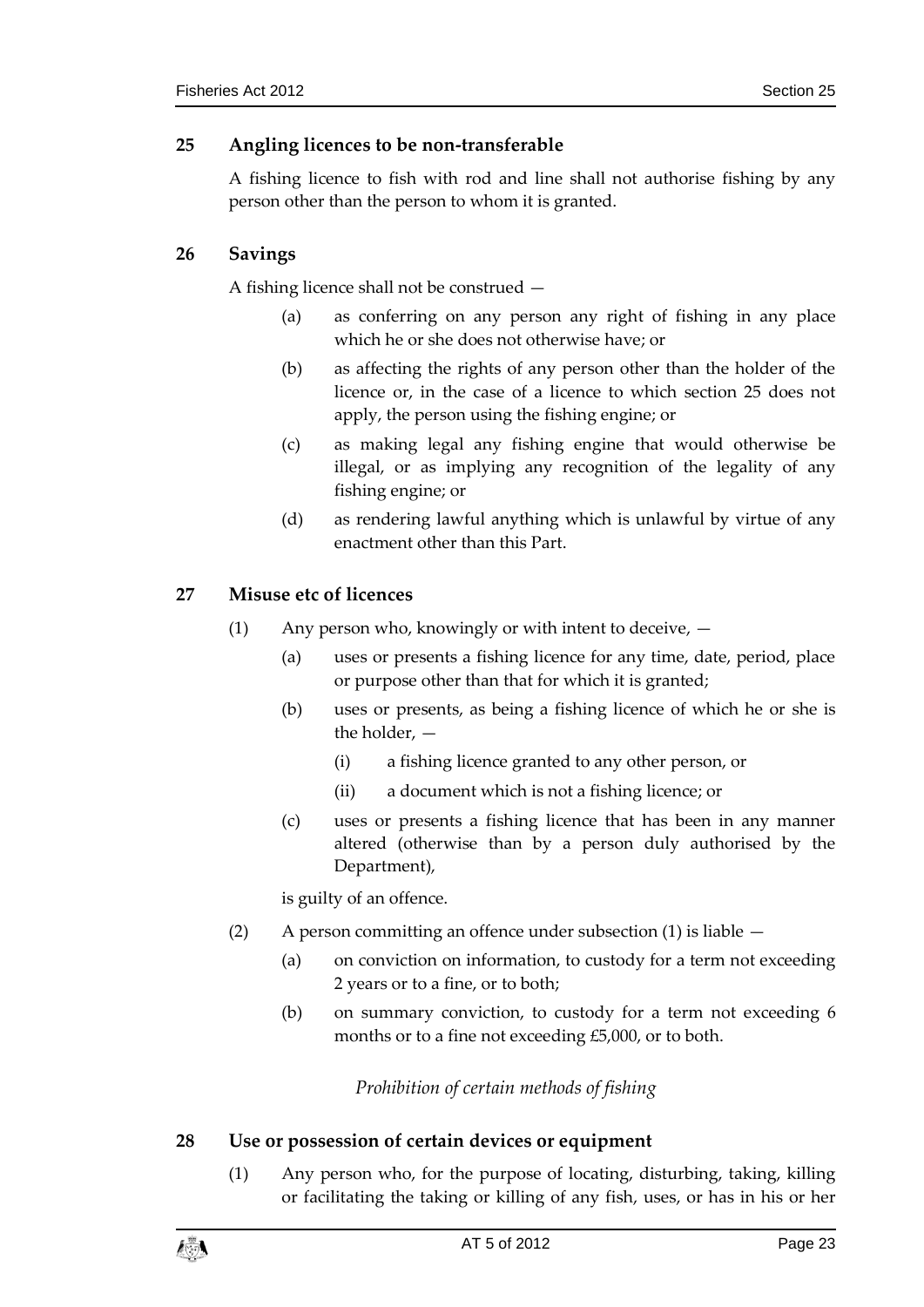possession or under his or her control, on the bank of or near any inland waters —

- (a) any light or fire;
- (b) any electrical or acoustical apparatus of any kind;
- (c) any otter, tailer or snare, spear, stroke-haul, gaff or other instrument of a similar kind;
- (d) any instrument or device calculated in the course of normal use to foul-hook any fish;
- (e) any diving suit, or any part of a diving suit, of any kind; or
- (f) any snorkel, mask or other item of diving equipment,

is guilty of an offence.

- (2) Any person who, for the purpose of taking any fish contrary to any provision of this Act, uses or has in his or her possession or control in, on the bank of or near any inland waters any waders or similar clothing enabling the wearer to wade in water above waist height is guilty of an offence.
- (3) A person guilty of an offence under this section is liable on summary conviction to custody for a term not exceeding 6 months or to a fine not exceeding £5,000, or to both.
- (4) In proceedings for an offence under this section it shall be a defence for the person accused to show that he or she was acting in accordance with an authorisation given by the Department.

#### <span id="page-23-0"></span>**29 Use of nets, fishing weirs and other engines**

- (1) Any person who uses a net in any inland waters is guilty of an offence.
- (2) Any person who erects or uses in any inland waters
	- (a) a fishing weir, or
	- (b) a fixed fishing engine of any description,

is guilty of an offence.

- (3) Subsection (1) does not apply to  $-$ 
	- (a) the use of a landing net or keep net solely as auxiliary to lawful fishing with rod and line; or
	- (b) the use of a net solely for the purpose of removing fish from traps in a fishing weir permitted under subsection (5).
- (4) Subsections (1) and (2) do not apply to the use or erection of a net, fishing weir or fixed fishing engine by authority of, and in accordance with the conditions of, —
	- (a) a permit under subsection (5),
	- (b) a fishing licence, or

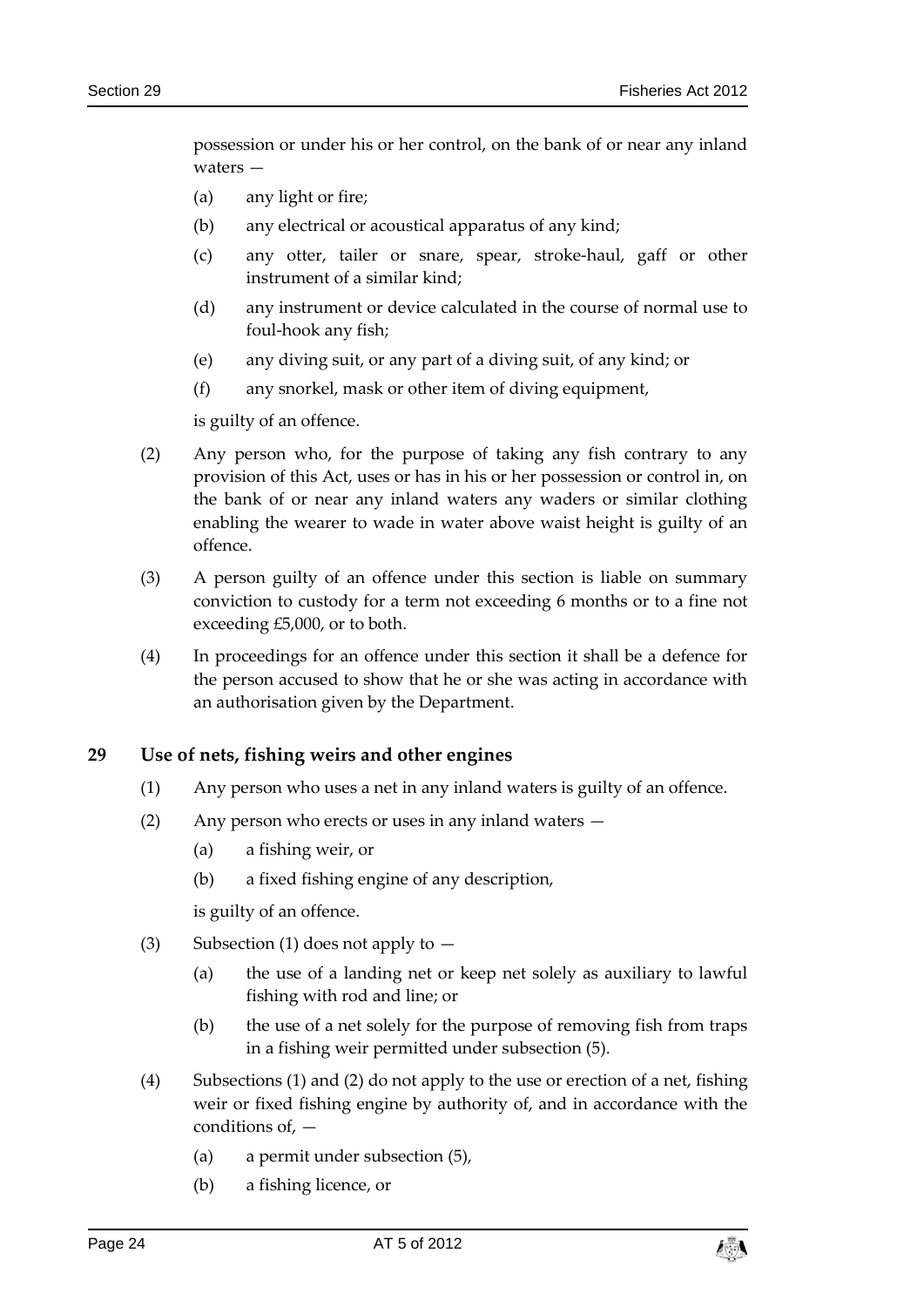- (c) an aquaculture licence.
- (5) The Department may grant a permit in writing authorising the use or erection of a net, fishing weir or fixed engine specified in the permit in inland waters so specified, subject to such conditions as are so specified.
- (6) A person guilty of an offence under this section is liable on summary conviction to custody for a term not exceeding 6 months or to a fine not exceeding £5,000, or to both.

#### <span id="page-24-0"></span>**30 Possession of unlawful fishing engines etc**

Any person who, without reasonable excuse, has in his or her possession or control on or near the banks of any inland waters anything the use of which in those waters is prohibited by section 28 or 29 is guilty of an offence and liable on summary conviction to a fine not exceeding £1,000.

#### <span id="page-24-1"></span>**31 Prohibited methods of fishing for salmon, trout, sea trout or eels**

- (1) Any person who, for the purpose of locating, disturbing, taking, killing or facilitating the taking or killing of any salmon, trout, sea trout or eels  $\overline{\phantom{0}}$ 
	- (a) throws, releases or discharges any missile or other object into any inland waters, or
	- (b) probes with any stick or other instrument in any inland waters,

is guilty of an offence.

- (2) Any person who takes or fishes for salmon, trout, sea trout or eels in any inland waters by means of cross lines is guilty of an offence.
- (3) In subsection (2) "cross lines" means fishing lines  $-$ 
	- (a) reaching from one position to another across water and fixed or held at one end or both ends, and
	- (b) having attached to them one or more baited hooks or lures, artificial or otherwise.
- (4) Any person who dams, teems or empties any inland waters for the purpose of taking or killing any salmon, trout, sea trout or eels is guilty of an offence.
- (5) A person guilty of an offence under this section is liable on summary conviction to custody for a term not exceeding 6 months or to a fine not exceeding £5,000, or to both.

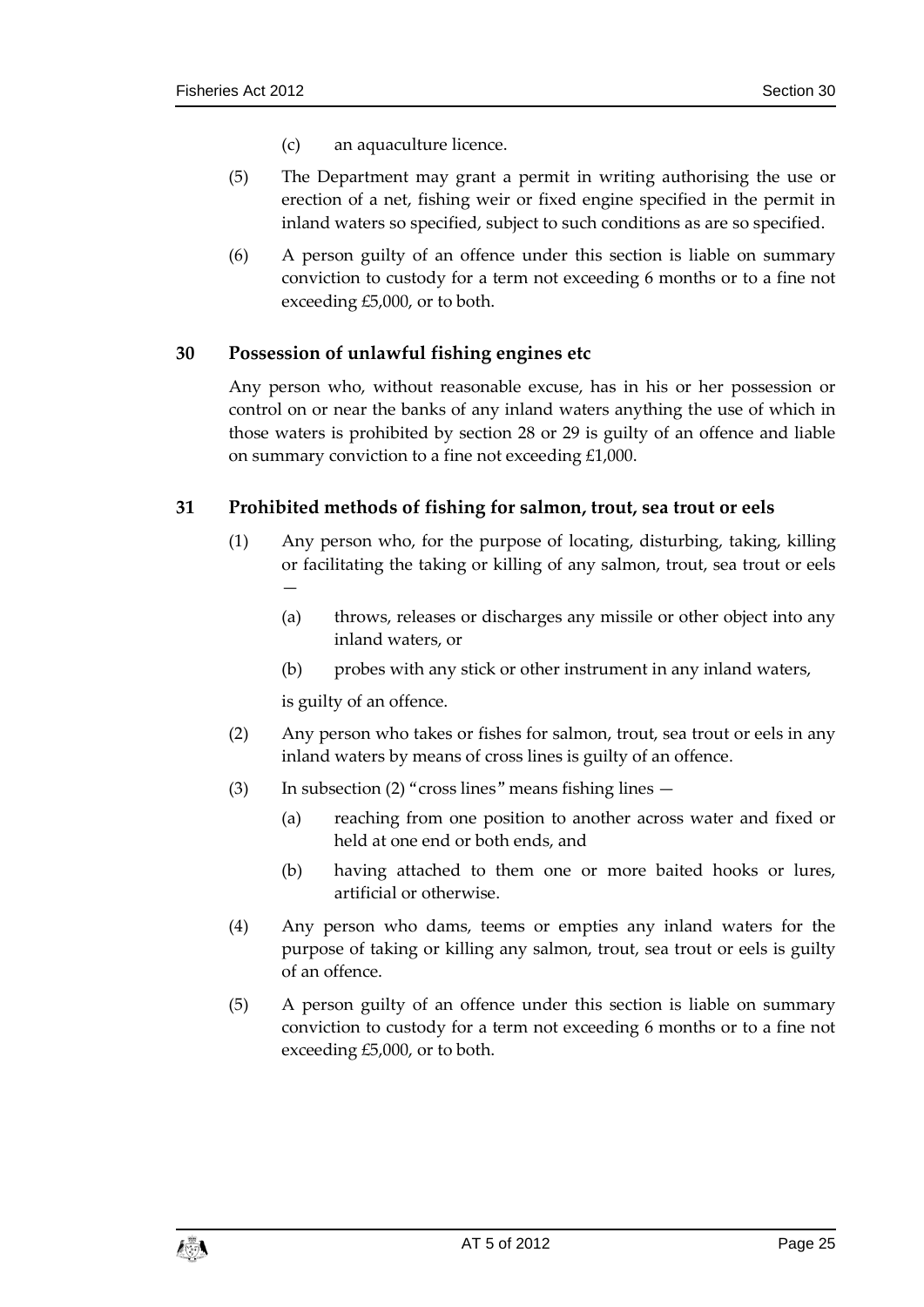# *Other provisions*

#### <span id="page-25-1"></span><span id="page-25-0"></span>**32 Taking etc spawn or fry**

- (1) Any person who, without reasonable excuse, takes, sells, purchases or has in his or her possession the spawn or fry of salmon, sea trout or trout is guilty of an offence and liable on summary conviction to a fine not exceeding £2,500.
- (2) Any person who, without reasonable excuse,
	- (a) obstructs the passage of the fry of any fish;
	- (b) injures or disturbs the spawn or fry of any fish;
	- (c) injures or disturbs any inland waters where the spawn or fry of any fish may be, or
	- (d) knowingly causes or permits any such obstruction, injury or disturbance,

is guilty of an offence and liable on summary conviction to a fine not exceeding £2,500.

- (3) In proceedings for an offence under subsection (1) of taking or having in his or her possession any fry, it is a defence for the accused to show that he or she —
	- (a) removed the fry from a system of waters solely for the purpose of preserving them from some immediate danger (whether actual or reasonably apprehended), and
	- (b) returned, or intended to return, them to an adjacent safer part of the same system of waters, without any avoidable injury, as soon as reasonably practicable.
- (4) In this section "fry", in relation to salmon or sea trout, includes parr and smolts.

# <span id="page-25-2"></span>**33 Chasing, etc spawning fish**

- (1) Any person who
	- (a) chases, injures or disturbs spawning fish or fish on any spawning beds, or
	- (b) attempts (otherwise than by means of lawful angling) to catch fish on any spawning beds,

is guilty of an offence and liable on summary conviction to a fine not exceeding £1,000.

- (2) Nothing done
	- (a) under and in accordance with the conditions of a permit under section 29(5) or a consent under section 18(2), or

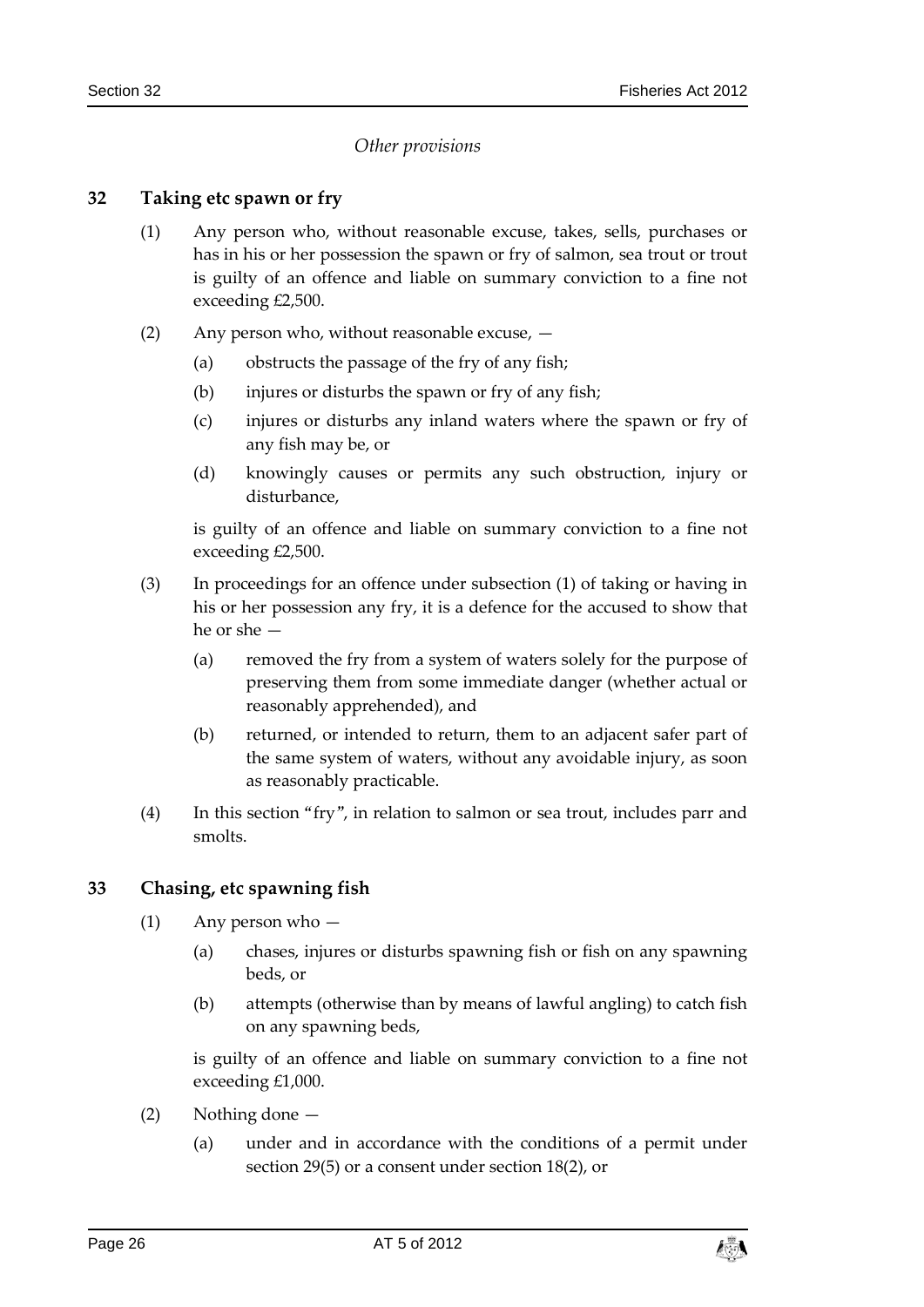(b) in the course of works or alterations authorised under section 11(1),

constitutes an offence under subsection (1).

- (3) In proceedings for an offence under subsection  $(1)(a)$  consisting of injuring or disturbing any fish, it is a defence for the person accused to show that the injury or disturbance occurred in the course of works urgently necessary for the protection of property or public works.
- (4) In subsection (1)(b) "lawful angling" means fishing with rod and line by authority of and in accordance with the conditions of a fishing licence.

# <span id="page-26-0"></span>**34 Obstructing persons lawfully fishing**

A person who unlawfully obstructs another person lawfully engaged in fishing or in proceeding to, or in returning from, lawful fishing in inland waters is guilty of an offence and liable on summary conviction to a fine not exceeding £1,000.

# <span id="page-26-1"></span>**35 Unauthorised fishing in private waters**

- (1) A person who takes or kills or attempts to take or kill fish in any private waters without the authority of the owner or occupier of the waters is guilty of an offence and liable on summary conviction to a fine not exceeding £1,000.
- (2) In this section, "private waters" includes  $-$ 
	- (a) any inland waters in private ownership, and
	- (b) any reservoir, whether vested in the Water Authority or any other person.

# <span id="page-26-2"></span>**PART 5 — REGULATION OF SEA FISHING**

*General restrictions on fishing*

# <span id="page-26-4"></span><span id="page-26-3"></span>**36 Power to restrict fishing in the sea**

- (1) The Department may by regulations impose prohibitions or restrictions under subsection (2) —
	- (a) as respects any specified area of the sea within the territorial waters of the Island;
	- (b) either for a specified period or without limitation of time;
	- (c) either at all times while the regulations are in force or at such times as (whether by reference to particular months, weeks, days or hours, or to any combination of them) are specified in the regulations; and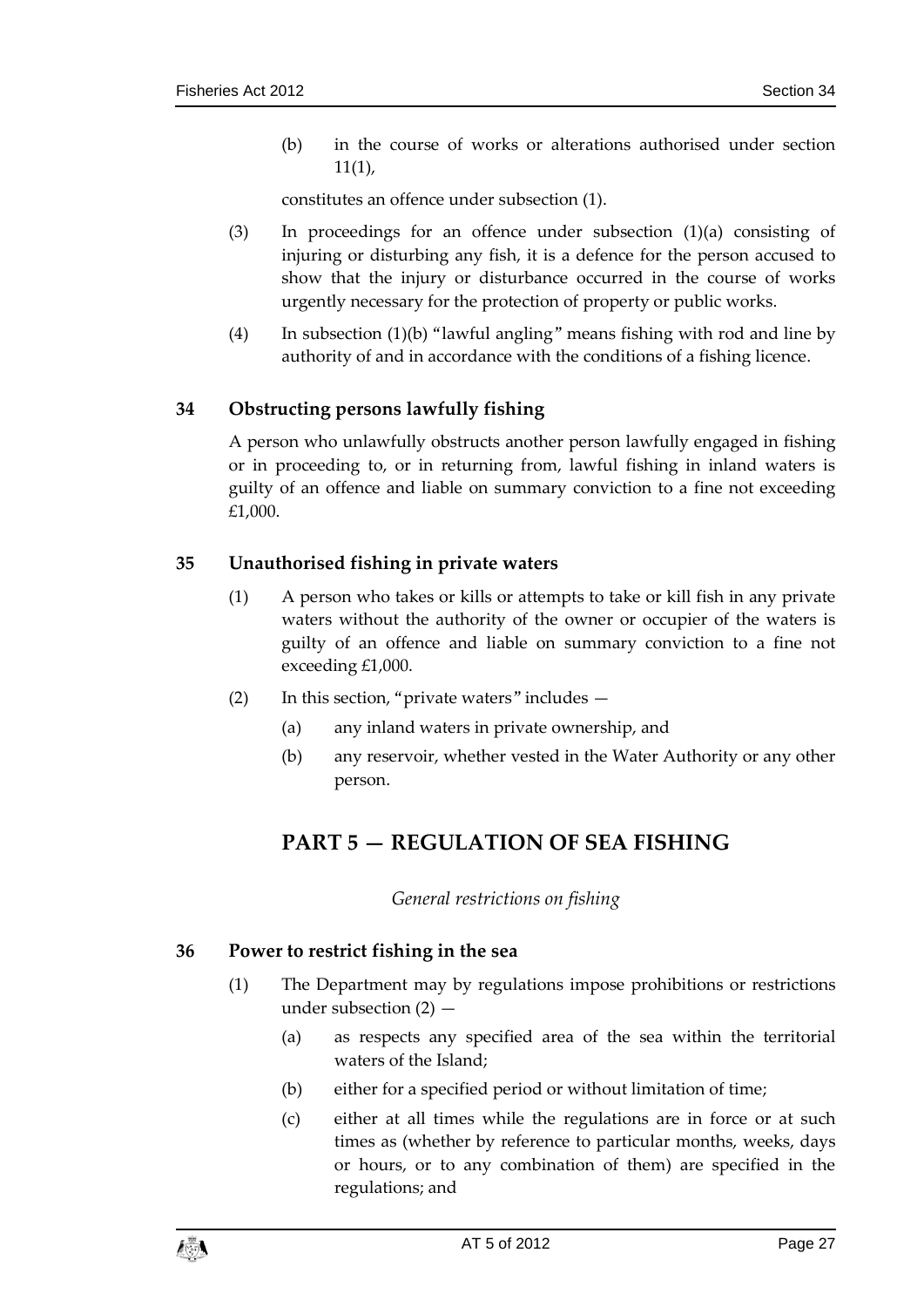- (d) either absolutely or subject to such conditions as may be provided by the regulations.
- (2) Regulations under subsection (1) may
	- (a) prohibit
		- (i) all fishing for sea-fish;
		- (ii) fishing for any specified description of sea-fish;
		- (iii) fishing for sea-fish, or for any specified description of seafish, by any specified method;
	- (b) restrict the amount of sea-fish, or sea-fish of a specified description, that may, in any specified period, be taken by—
		- (i) any person;
		- (ii) any fishing boat;
	- (c) restrict or prohibit
		- (i) any method of fishing, or
		- (ii) the use or possession of fishing gear;
	- (d) restrict or prohibit
		- (i) the taking or killing; or
		- (ii) the retention or carriage on board any vessel,

of sea-fish, or sea-fish of a specified description, below a minimum size specified in the regulations;

- (e) restrict or prohibit the importation, landing, possession, sale, exposure for sale or offer for sale in the Island of —
	- (i) sea-fish of a specified description;
	- (ii) sea-fish, or sea-fish of a specified description, below a specified minimum size; or
	- (iii) any specified parts (whether processed or unprocessed) of any sea-fish, or sea-fish of a specified description;
- (f) restrict or prohibit the return to the sea of  $-$ 
	- (i) sea-fish of a specified description; or
	- (ii) sea-fish, or sea-fish of a specified description, below a specified minimum size;

which have been taken or killed;

- (g) restrict the size or type of vessel or the number of vessels which may take or kill sea-fish, or sea-fish of a specified description.
- (3) Regulations under subsection (1) may include provision for determining the size of mesh, form and dimensions of any fishing gear.
- (4) A person who contravenes any prohibition or restriction imposed by regulations under subsection (1) is guilty of an offence.

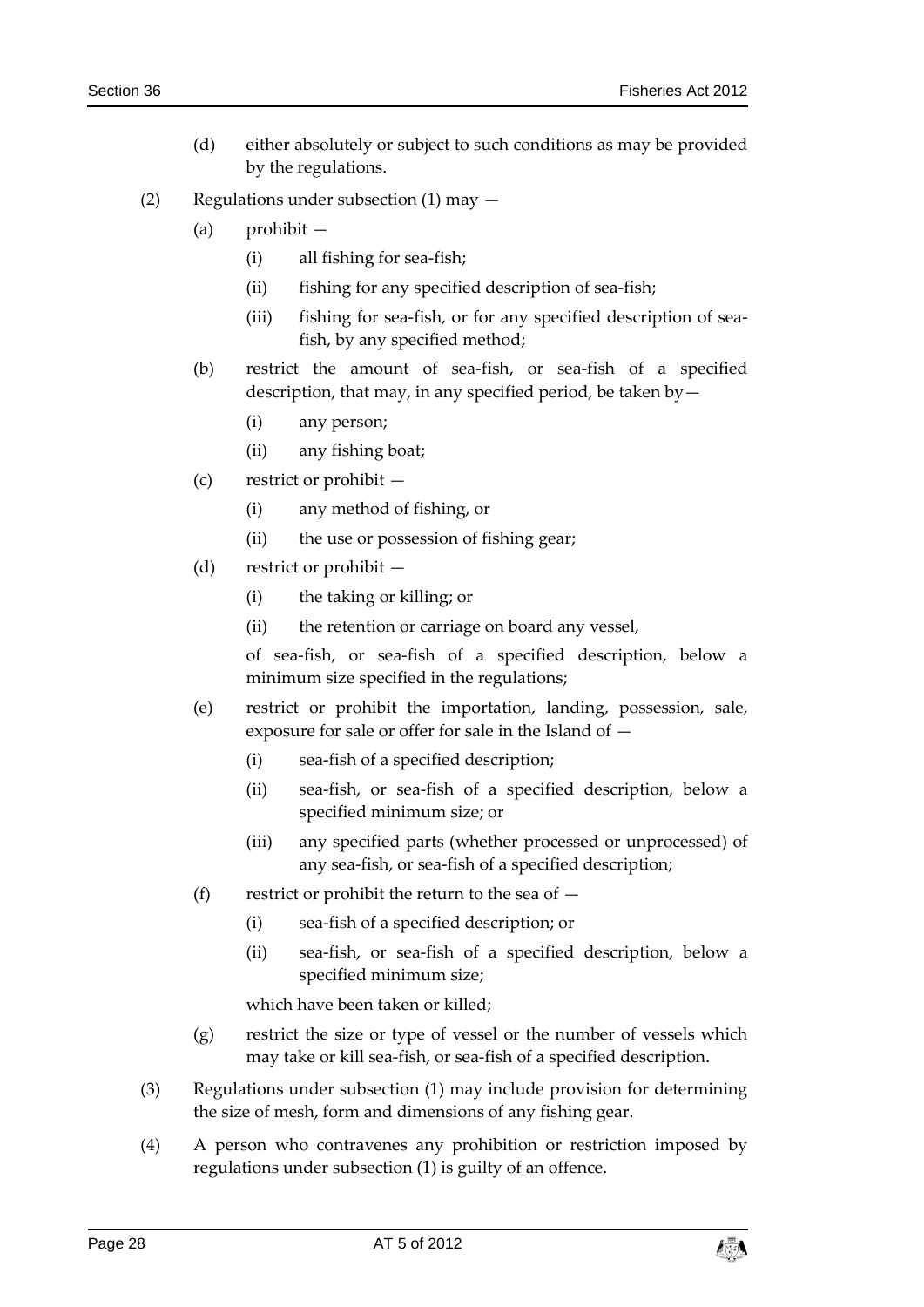- (5) Where any fishing boat is used in contravention of any prohibition or restriction imposed by regulations under subsection (1), the master, the owner and the charterer (if any) are each guilty of an offence under subsection (4).
- (6) Regulations under subsection (1) which prohibit in any area
	- (a) fishing for sea-fish, or for any specified description of sea-fish, or
	- (b) fishing for sea-fish, or for any specified description of sea-fish, by any specified method,

may provide that any fishing gear, or any fishing gear of a specified description, of any fishing boat in that area must be stowed in accordance with provision made by the regulations.

- (7) Regulations under subsection (1) restricting the amount of sea-fish of any description that may be caught in a specified period may provide that, for the purposes of subsection (2)(b), any sea-fish of that description that, after being caught in that period, is returned to the sea as soon as that amount is exceeded is not to be treated as having been caught in contravention of the restriction imposed by the regulations.
- (8) Regulations under subsection (1) may confer exemptions from a restriction or prohibition imposed by the regulations for —
	- (a) activities authorised by a sea fishing licence or recreational sea fishing licence and carried on in accordance with the conditions of the licence; and
	- (b) the taking or killing of sea-fish, in accordance with the conditions of a written authority of the Department, for scientific or stocking or breeding purposes.
- (9) The Department may by regulations make provision for
	- (a) the establishment of one or more bodies for the purpose of advising the Department on the making and content of, and the exercise of any functions under, regulations under subsection (1); and
	- (b) the membership and proceedings of such bodies.

# *Fishing boats*

# <span id="page-28-1"></span><span id="page-28-0"></span>**37 Licensing of fishing boats**

- (1) The Department may by regulations provide that in any specified area of the sea within the territorial waters of the Island fishing by fishing boats is prohibited unless authorised by a licence granted by the Department (a "sea fishing licence").
- (2) Regulations under subsection (1) may apply to  $-$ 
	- (a) fishing generally in the specified area, or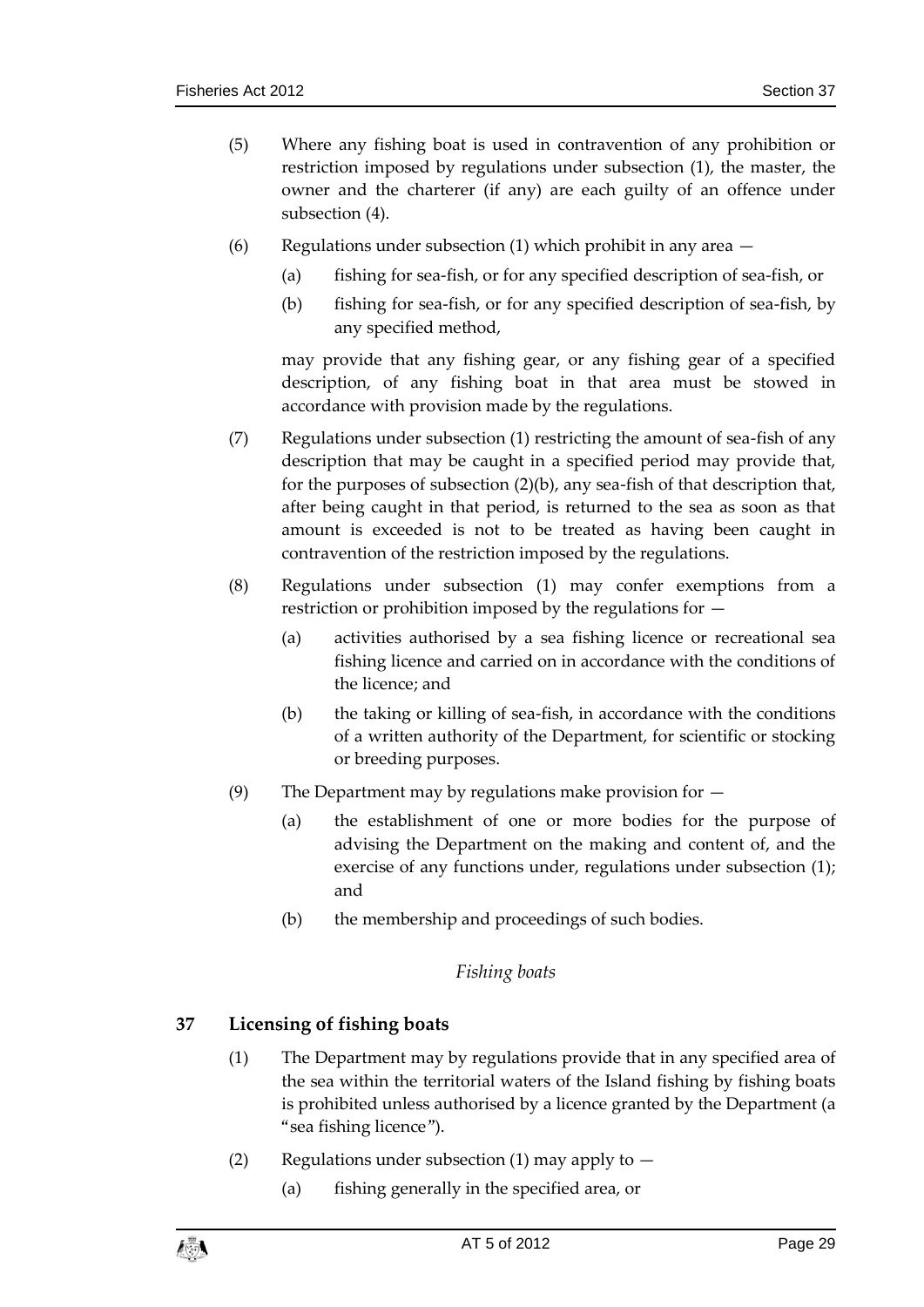- (b) fishing
	- (i) for a specified description of sea-fish;
	- (ii) by a specified method;
	- (iii) during a specified season of the year or other period; or
	- (iv) by fishing boats registered in a specified country.
- (3) Regulations under subsection (1) may provide for exceptions from the prohibition contained in it.
- (4) Regulations under subsection (1) may provide for  $-$ 
	- (a) the making of applications for sea fishing licences;
	- (b) the issue of sea fishing licences by the Department or agents for the Department;
	- (c) the form of sea fishing licences;
	- (d) the conditions subject to which sea fishing licences shall or may be granted;
	- (e) the duration of sea fishing licences;
	- (f) the renewal, cancellation, suspension and variation of sea fishing licences;
	- (g) the keeping of records (including by means of automatic recording equipment) and the making of returns by —
		- (i) persons issuing sea fishing licences;
		- (ii) the holders of sea fishing licences; and
		- (iii) the master, the owner and the charterer (if any) of the vessel named in a sea fishing licence;

and the inspection, verification and copying by authorised persons of any such records;

- (h) a right of appeal to a court of summary jurisdiction against
	- (i) the refusal to grant or renew a sea fishing licence,
	- (ii) the amendment, suspension or cancellation of a fishing licence, or
	- (iii) the inclusion in a fishing licence of a condition (other than one required to be included by a provision made under paragraph (d)).
- (5) Where any fishing boat is used in contravention of a prohibition imposed by regulations under subsection (1), the master, the owner and the charterer (if any) are each guilty of an offence.
- (6) Any person who is required by regulations under subsection (1) to keep any record or to make any return makes in any such record or return any statement which to his or her knowledge is false or misleading in any material respect is guilty of an offence.

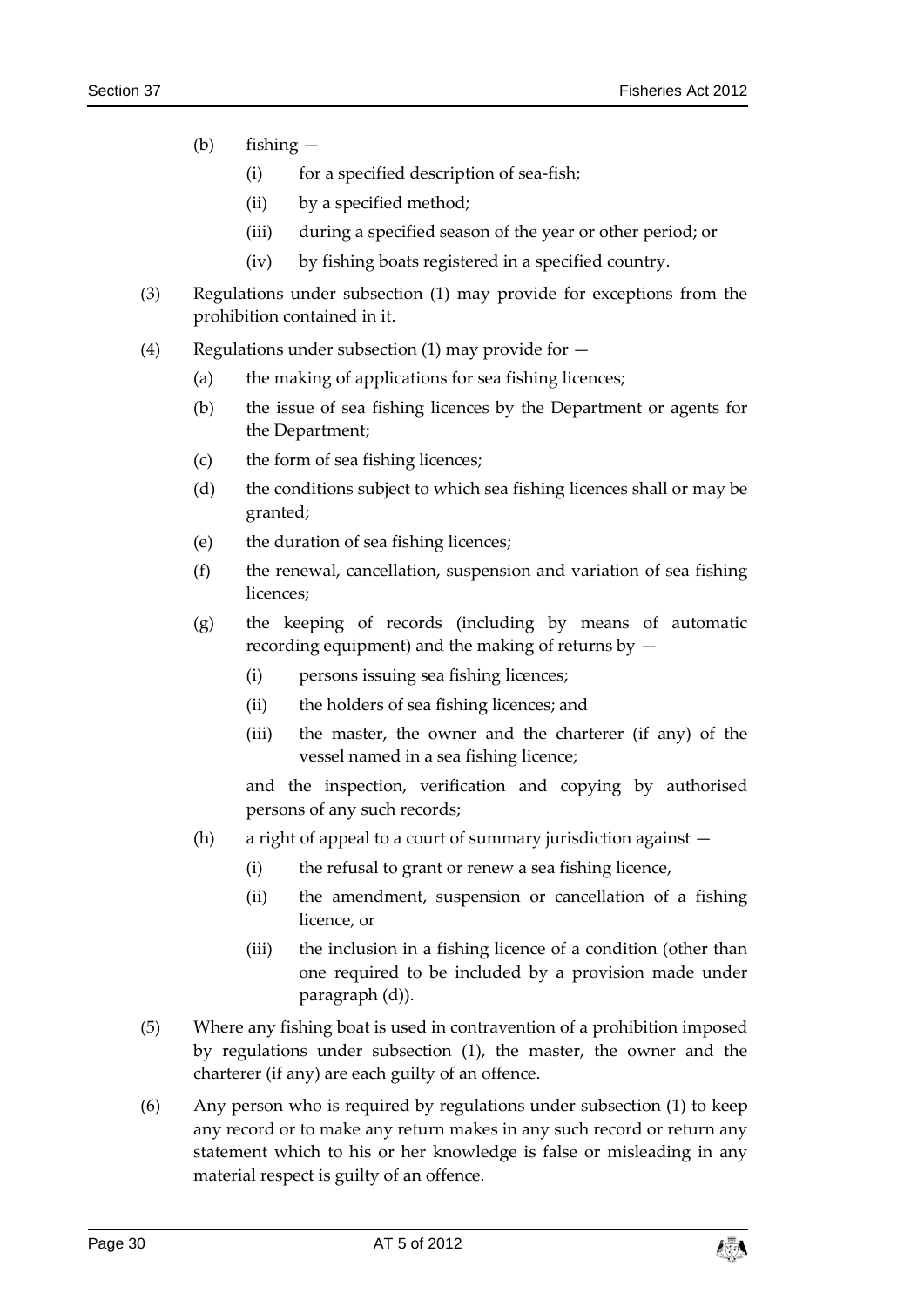### <span id="page-30-0"></span>**38 Sea fishing licences**

- (1) A sea fishing licence shall be granted to the owner or charterer in respect of a named vessel.
- (2) A sea fishing licence may
	- (a) authorise fishing generally, or
	- (b) confer limited authority by reference to, in particular,  $-$ 
		- (i) the area within which fishing is authorised;
		- (ii) the periods, times or particular voyages during which fishing is authorised;
		- (iii) the descriptions and quantities of fish which may be taken; or
		- (iv) the method of sea fishing.
- (3) A sea fishing licence may authorise fishing either
	- (a) unconditionally, or
	- (b) subject to such conditions as appear to the Department to be necessary or expedient for the regulation of sea fishing.
- (4) A sea fishing licence may in particular contain conditions
	- (a) as to the minimum size of fish which may be taken;
	- (b) as to the gear which may be used for fishing;
	- (c) as to the time which the vessel in respect of which it is granted may spend at sea;
	- (d) as to the landing of sea-fish or parts of sea-fish taken under the authority of the licence (including specifying the ports at which the catch is to be landed); and
	- (e) as to the use to which the sea-fish taken may be put;

and different conditions may be so imposed with respect to different vessels or vessels of different descriptions.

- (5) If a condition of a sea fishing licence is broken, the master, the owner and the charterer (if any) of the vessel named in the licence are each guilty of an offence.
- (6) A sea fishing licence containing a condition restricting the time which a vessel may spend at sea may make provision as to the circumstances in which time is, or is not, to count as time spent at sea.
- (7) The licensing powers conferred by this section may be exercised so as to limit the number of fishing boats, or of any class of fishing boats, engaged in fishing in any area, or in fishing in any area for any description of sea-fish, to such extent as appears to the Department necessary or expedient for the regulation of sea fishing.
- (8) A sea fishing licence —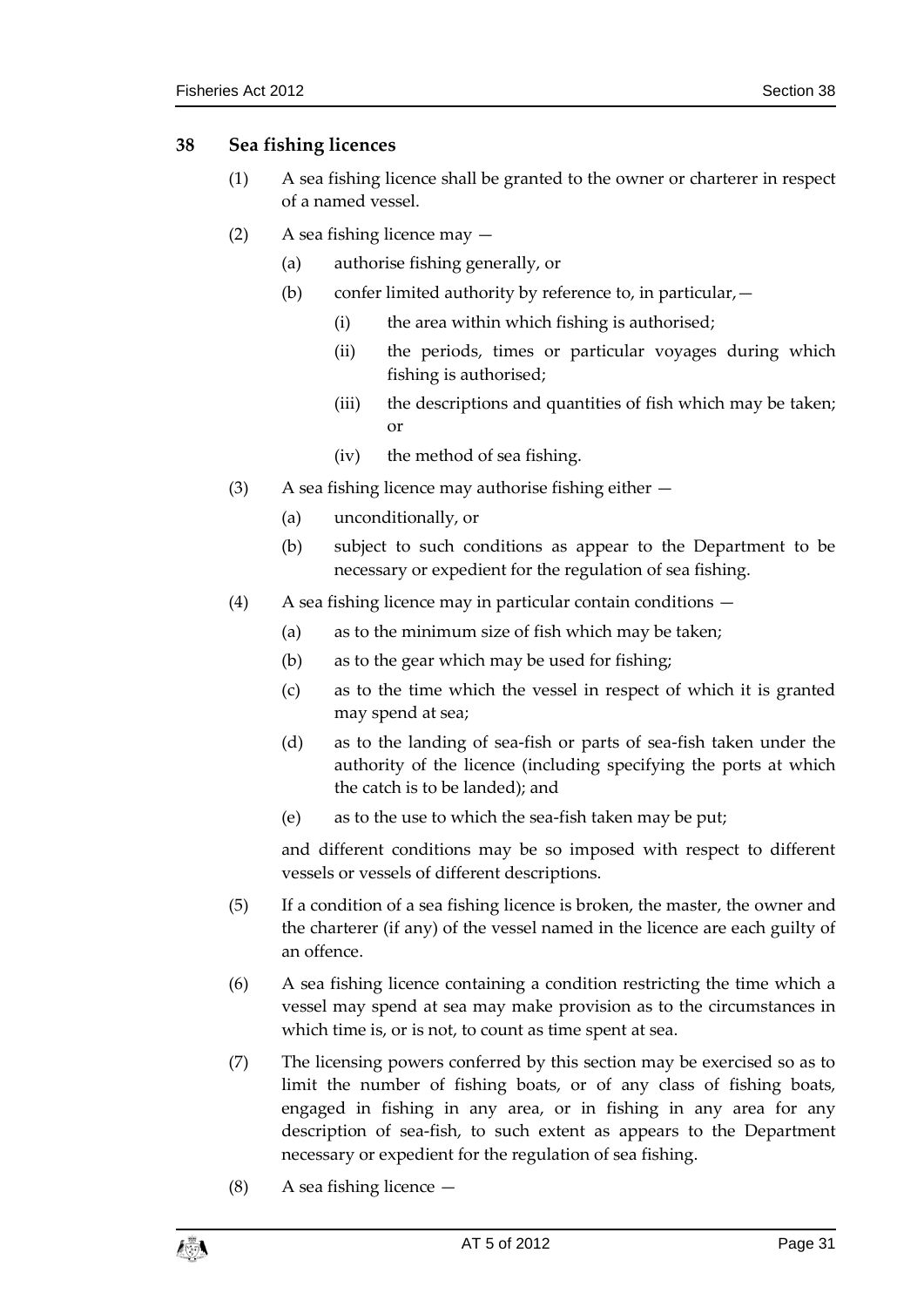- (a) may be varied from time to time; and
- (b) may be cancelled or suspended;

if it appears to the Department to be necessary or expedient for the regulation of sea fishing.

(9) If a sea fishing licence is varied, revoked or suspended the Department may, if it considers it appropriate in all the circumstances of the case, refund the whole or part of any charge made for the licence.

# <span id="page-31-0"></span>**39 Returning fish to the sea**

- (1) This section applies if a restriction or prohibition imposed by regulations under section 36(1) or section 37(1) has effect in any area in relation to sea-fish of a specified description.
- (2) The following sea-fish caught in contravention of the restriction or prohibition must, except where the regulations otherwise provide, be returned to the sea forthwith —
	- (a) any sea-fish of the specified description;
	- (b) if the restriction or prohibition applies only to fishing for sea-fish of that description by a specified method, any sea-fish of that description caught by that method.
- (3) A person who contravenes subsection (2) is guilty of an offence.
- (4) Where subsection (2) is not complied with in the case of any fishing boat, the master, the owner and the charterer (if any) are each guilty of an offence under subsection (3).
- (5) This section is subject to any provision made by regulations made by virtue of section 36(2)(f).

# <span id="page-31-1"></span>**40 Trans-shipping of fish**

- (1) The Department may by regulations provide that in any specified area of the sea within the territorial waters of the Island the receiving by any vessel of sea-fish trans-shipped from any other vessel is prohibited unless authorised by a licence granted by the Department (a "transshipping licence").
- (2) Regulations under subsection (1) may apply to the receiving of sea-fish generally or to the receiving of —
	- (a) a specified description of sea-fish; or
	- (b) sea-fish caught by a specified method; or
	- (c) sea-fish caught in a specified area; or
	- (d) sea-fish caught or trans-shipped during a specified season of the year or other period; or

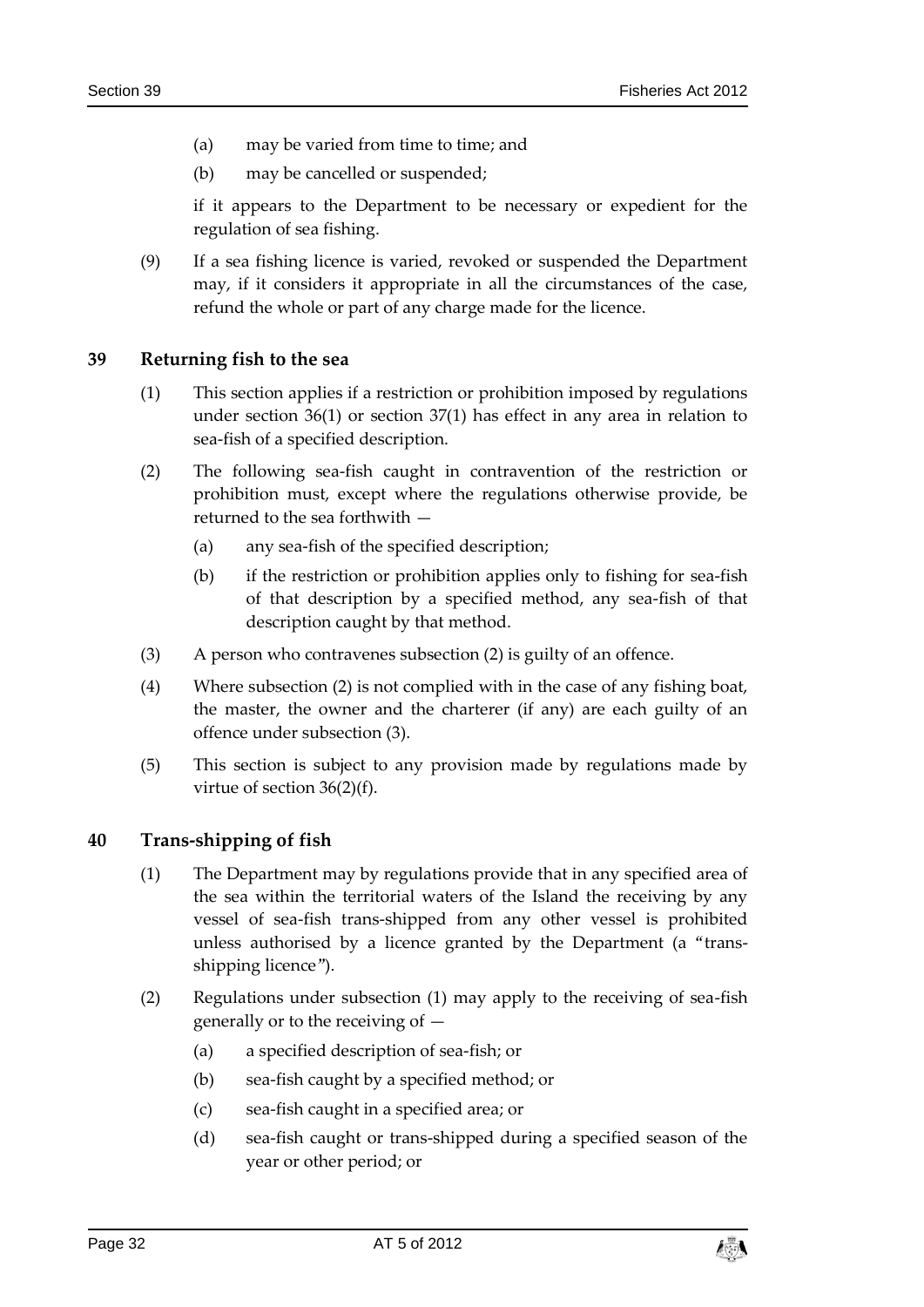(e) sea-fish caught or received by vessels of a specified description, including vessels registered in a specified country;

and may provide for exceptions from the prohibitions contained in it.

- (3) Where any vessel is used in contravention of a prohibition imposed by regulations under subsection (1), the master, the owner and the charterer (if any) are each guilty of an offence.
- (4) A trans-shipping licence shall be granted to the owner or charterer in respect of a named vessel.
- (5) A trans-shipping licence may
	- (a) authorise the receiving of sea-fish generally, or
	- (b) confer limited authority by reference to, in particular
		- (i) the area within which the sea-fish was caught or is transshipped; or
		- (ii) the periods, times or particular voyages during which the sea-fish was caught or is trans-shipped; or
		- (iii) the descriptions and quantities of sea-fish that may be received; or
		- (iv) the description of vessel or method by which the transshipped sea-fish was caught.
- $(6)$  A trans-shipping licence may authorise the receiving of sea-fish either  $-$ 
	- (a) unconditionally, or
	- (b) subject to such conditions as appear to the Department to be necessary or expedient for the regulation of trans-shipment, including conditions as to the treatment on board the vessel of the sea-fish received by it;

and different conditions may be so imposed with respect to different vessels or vessels of different descriptions.

- (7) The licensing power conferred by this section may be exercised so as to limit the number of vessels, or of any description of vessel (including vessels or any description of vessel registered in a specified country) engaged in receiving sea-fish to such an extent as appears to the Department necessary or expedient for the regulation of trans-shipment.
- (8) Sections 37(4) and (5) and 38(5), (8) and (9) apply to trans-shipping licences as they apply to sea fishing licences.

# <span id="page-32-0"></span>**41 Offences under regulations**

Any person guilty of an offence under sections 36 to 40 is liable —

- (a) on conviction on information to a fine;
- (b) on summary conviction to a fine not exceeding £50,000.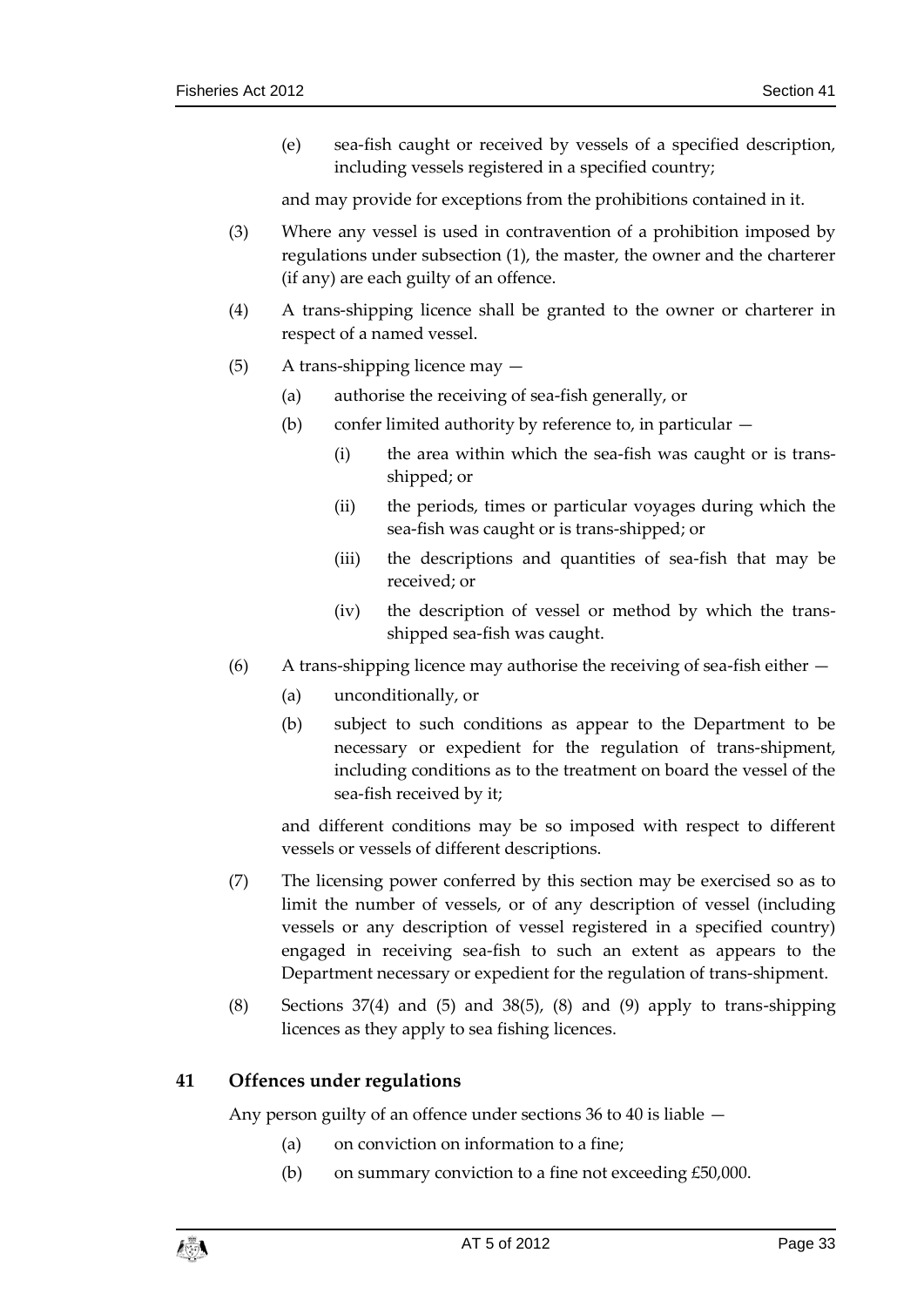#### <span id="page-33-0"></span>**42 Evidence**

- (1) Where automatic recording equipment—
	- (a) is used in accordance with a provision under section  $37(4)(g)$ (including section  $37(4)(g)$  as applied by section  $40(8)$ ), or
	- (b) is used to record information transmitted or derived from equipment used in accordance with such a provision,

any record produced by means of the automatic recording equipment, or partly by those and partly by other means, shall, in any proceedings for an offence under sections 36 to 40, be evidence of the matters appearing from the record.

- (2) In subsection (1) "record" includes, in addition to a document in writing—
	- (a) any map, plan, graph or drawing,
	- (b) any photograph,
	- (c) any disk, tape, sound track or other device in which sounds or other data (not being visual aids) are recorded so as to be capable (with or without the aid of some other equipment) of being reproduced therefrom, and
	- (d) any film (including microfilm), negative, tape, disc or other device in which one or more visual images are recorded so as to be capable (as aforesaid) of being reproduced therefrom.

# *Landing of fish*

# <span id="page-33-2"></span><span id="page-33-1"></span>**43 Registration of buyers of sea-fish**

- (1) The Department may by regulations provide for the keeping by the Department of a register of buyers of sea-fish.
- (2) Regulations under subsection (1) may provide for  $-$ 
	- (a) the form and content of the register;
	- (b) registration to be subject to compliance with prescribed conditions;
	- (c) the making and determination of applications for registration;
	- (d) the duration of any registration;
	- (e) the amendment, suspension or cancellation of registration in prescribed circumstances;
	- (f) a right of appeal to a court of summary jurisdiction against  $-$
	- (i) the refusal to grant an application for registration;
		- (ii) the amendment, suspension or cancellation of a registration.

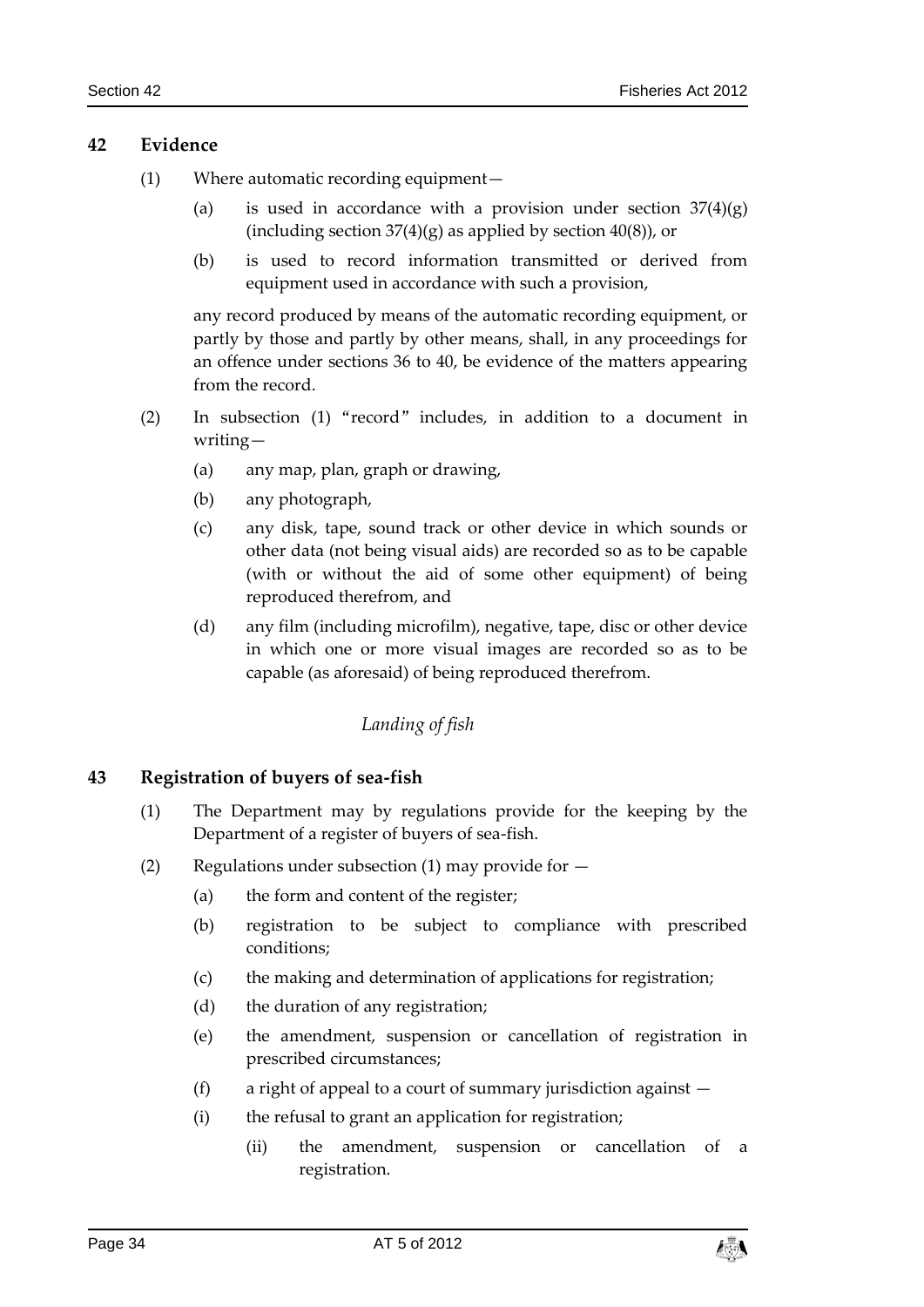- (g) the issue, display, production, surrender, amendment and cancellation of certificates of registration.
- (3) Regulations under subsection (1) may require a registered buyer of seafish —
	- (a) to keep such records and to make such returns as are prescribed; and
	- (b) to produce those records for inspection when requested to do so by an authorised officer.
- (4) If any sea-fish is sold for the first time to a person who is not a registered buyer of sea-fish, that person is guilty of an offence.
- (5) In proceedings for an offence under subsection (4), it is a defence for the person accused to show —
	- (a) that he or she bought the sea-fish in question for private consumption; or
	- (b) that he or she had no reason to believe that the sea-fish was being sold for the first time.
- (6) A registered buyer of sea-fish who without reasonable excuse fails to comply with —
	- (a) a condition prescribed under subsection (2)(b), or
	- (b) a requirement imposed under subsection  $(2)(g)$  or  $(3)$ ,

is guilty of an offence and liable on summary conviction to a fine not exceeding £5,000.

- (7) Any person may inspect the register during normal business hours.
- (8) In this section —

"prescribed" means prescribed by regulations under this section;

"the register" means the register of buyers of sea-fish referred to in subsection  $(1)$ ;

"registered" means entered in the register, and "registration" has a corresponding meaning.

# <span id="page-34-0"></span>**44 Power to obtain statistics of sea-fish landings etc**

- (1) This section applies where it appears to the Department expedient so to do for the purpose of obtaining statistical information relating to  $-$ 
	- (a) landings in the Island of fish intended for sale, and
	- (b) areas of the sea in which fish have been caught.
- (2) The Department may from time to time serve notices on
	- (a) buyers of sea-fish, and

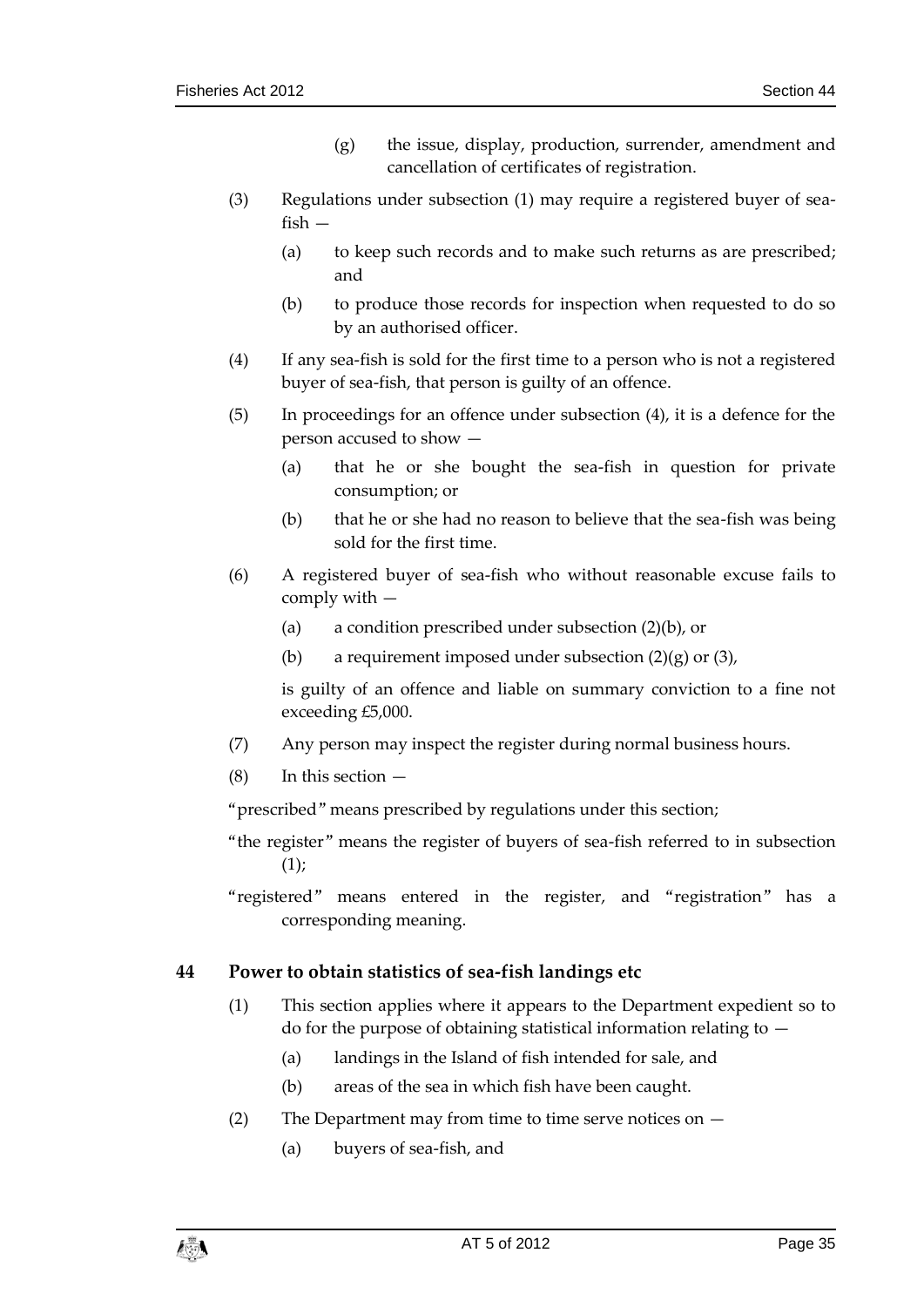- (b) the owners of fishing boats landing sea-fish in the Island, or which have landed sea-fish in the Island during the 12 months immediately before the date when the notice is served.
- (3) A notice under subsection (2) may require the person to whom it is addressed to furnish information in writing —
	- (a) with respect to such matters mentioned in subsection (4),
	- (b) in such form and manner,
	- (c) to such person,
	- (d) at such time or times, and
	- (e) with respect to such date or dates or period or periods, whether past or future,

as are specified in the notice.

- (4) Information required under subsection (3) may relate to
	- (a) in the case of a buyer of sea-fish, the quantities of sea-fish, or of sea-fish of a specified description, purchased by that buyer in the Island;
	- (b) in the case of an owner
		- (i) the quantities and origin of sea-fish, or of sea-fish of a specified description, intended for sale which have been landed in the Island from the boat or boats belonging to that owner;
		- (ii) the quantities of such sea-fish caught within the territorial waters of the Island, whether or not they have been landed in the Island;
		- (iii) the area or areas in which any sea-fish to which subparagraphs (i) and (ii) apply were caught;
		- (iv) the method or methods of fishing used for catching any such sea-fish, and
		- (v) such other matters as, in the opinion of the Department, are necessary to complement information given under this paragraph.
- (5) No information supplied in compliance with a notice under subsection (3), being information which can be identified relating to any particular buyer, boat or owner, shall be published or otherwise disclosed without the previous consent in writing of —
	- (a) the person by whom the information was furnished, and
	- (b) every other person whose interests may in the opinion of the Department be affected by the disclosure.
- (6) Nothing in subsection (5) restricts the disclosure of information  $-$

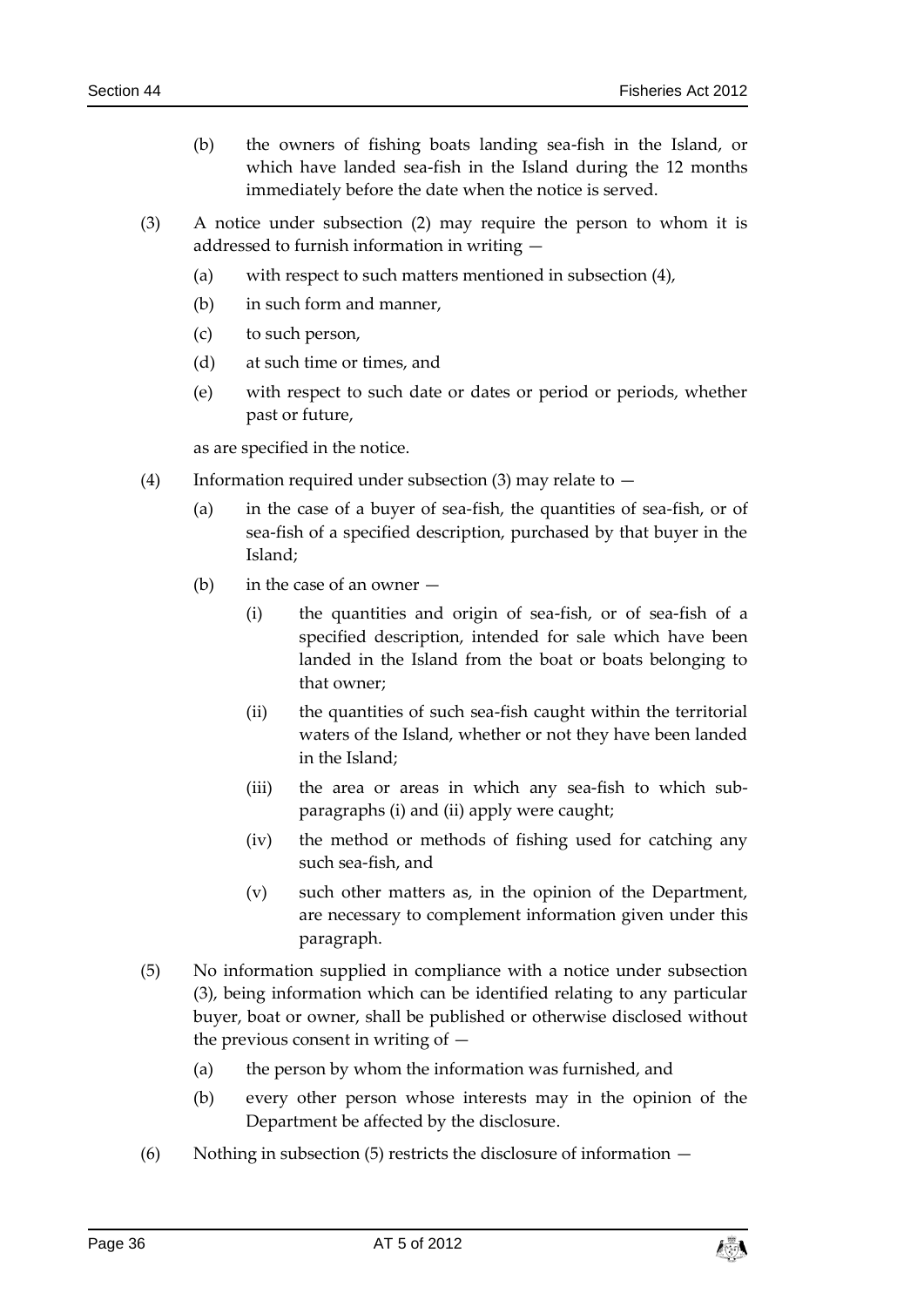- (a) to any authority or person acting under a statutory provision for regulating the sea-fisheries of the Island;
- (b) to any authority or body for the purpose of assessing whether any area is being or is likely to be over-fished;
- (c) to any person for a purpose mentioned in section 56(2) of the *Anti-Terrorism and Crime Act 2003*; or
- (d) to any person for the purposes of any report of any criminal proceedings;

or the use of information in any manner which the Department thinks necessary or expedient in connection with the maintenance, protection and improvement of sea-fisheries.

- (7) Any person who without reasonable excuse fails to furnish information required by a notice under subsection (2) is guilty of an offence and liable on summary conviction to a fine not exceeding £1,000.
- (8) Any person who
	- (a) in purported compliance with a requirement of a notice under subsection (2) knowingly or recklessly furnishes any information which is false in any material particular, or
	- (b) publishes or otherwise discloses any information in contravention of subsection (5),

is guilty of an offence and liable on summary conviction to custody for a term not exceeding 3 months or to a fine not exceeding £5,000, or to both.

- (9) In relation to a fishing boat the owner of which has his or her place of business outside the Island, references to the owner in this section shall be construed as including references to the master or other person for the time being in command or charge of that boat.
- <span id="page-36-0"></span>(10) In this section "buyer of sea-fish" means a person entered in the register of buyers of sea-fish referred to in section 43(1).

# *Recreational fishing*

# <span id="page-36-1"></span>**45 Recreational sea fishing**

- (1) The Department may make regulations prohibiting or restricting fishing in the sea for the purpose of recreation otherwise than in accordance with a licence (a "recreational sea fishing licence") granted by the Department.
- (2) Regulations under subsection (1) may prohibit or restrict fishing
	- (a) for fish, or fish of a specified description, or fish other than fish of a specified description,
	- (b) in the sea generally, or in a specified area of the sea,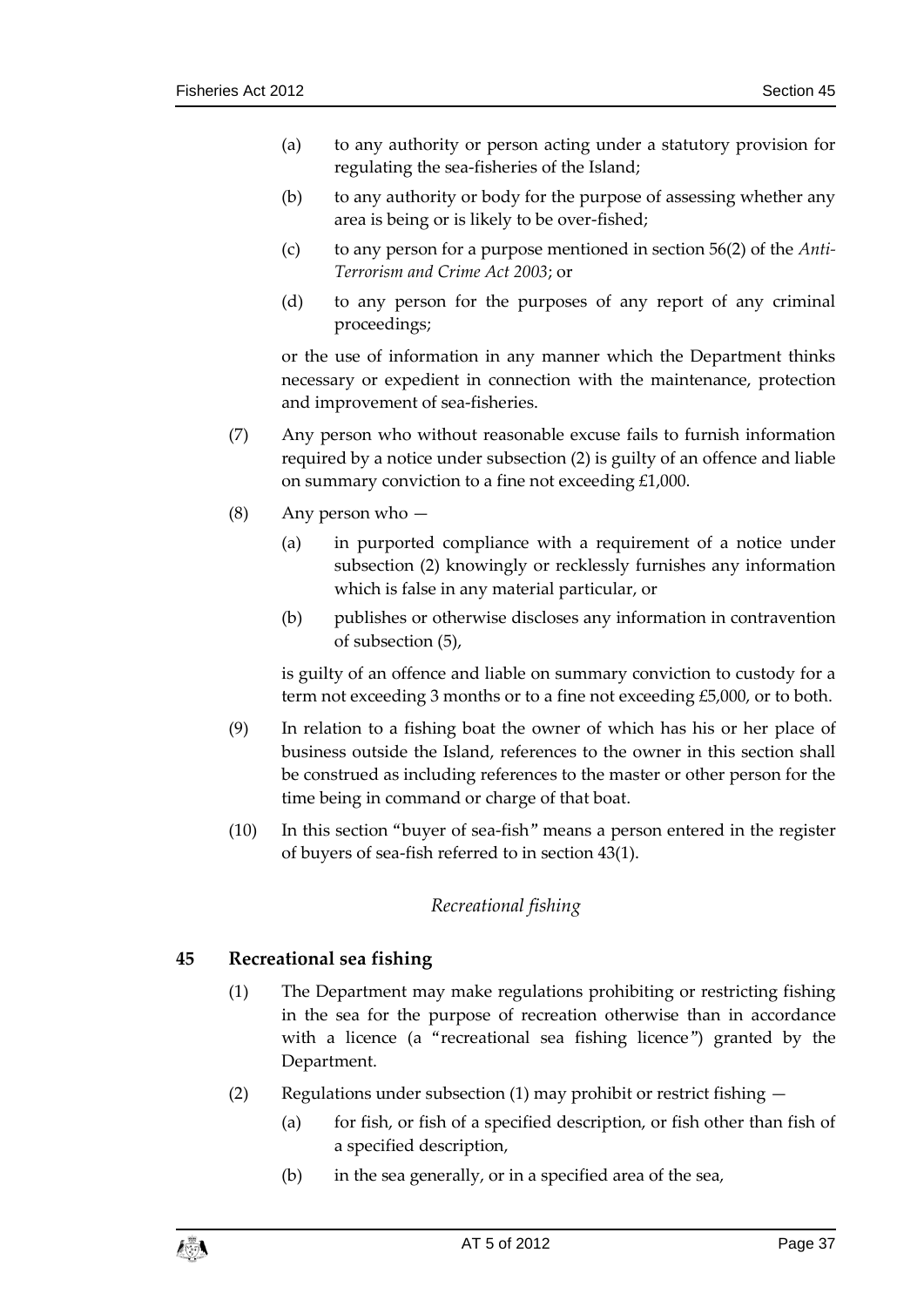- (c) by any means specified in the regulations, or
- (d) from the shore, from a boat or from a boat of a specified description.
- (3) Any person who, in or near the sea, fishes for, takes or kills any fish in contravention of regulations under subsection (1), otherwise than in accordance with a sea fishing licence, is guilty of an offence and liable on summary conviction to a fine not exceeding £1,000.
- (4) A recreational sea fishing licence shall authorise the holder to fish for, take and kill for the purpose of recreation only —
	- (a) fish, or fish of a specified description, or fish other than fish of a specified description,
	- (b) in the sea generally, or in a specified area of the sea, and
	- (c) from the shore, from a boat or from a boat of a specified description.
- (5) Subject to any provision made under subsection  $(6)(e)$ , a recreational sea fishing licence shall have effect subject to such conditions as may be specified in it.
- (6) The Department may make regulations providing for
	- (a) the making of applications for recreational sea fishing licences;
	- (b) the issue of recreational sea fishing licences by the Department or agents for the Department;
	- (c) limiting the number of recreational sea fishing licences of a specified description;
	- (d) the form of recreational sea fishing licences;
	- (e) the conditions which must be included in recreational sea fishing licences under subsection (5);
	- (f) the duration of recreational sea fishing licences;
	- (g) the renewal, amendment, suspension and cancellation of recreational sea fishing licences;
	- (h) the keeping of records and the making of returns by persons issuing, and the holders of, recreational sea fishing licences, and the inspection, verification and copying by authorised persons of any such records; and
	- (i) a right of appeal to a court of summary jurisdiction against
		- (i) the refusal to grant or renew a recreational sea fishing licence,
		- (ii) the amendment, suspension or cancellation of a recreational sea fishing licence, and

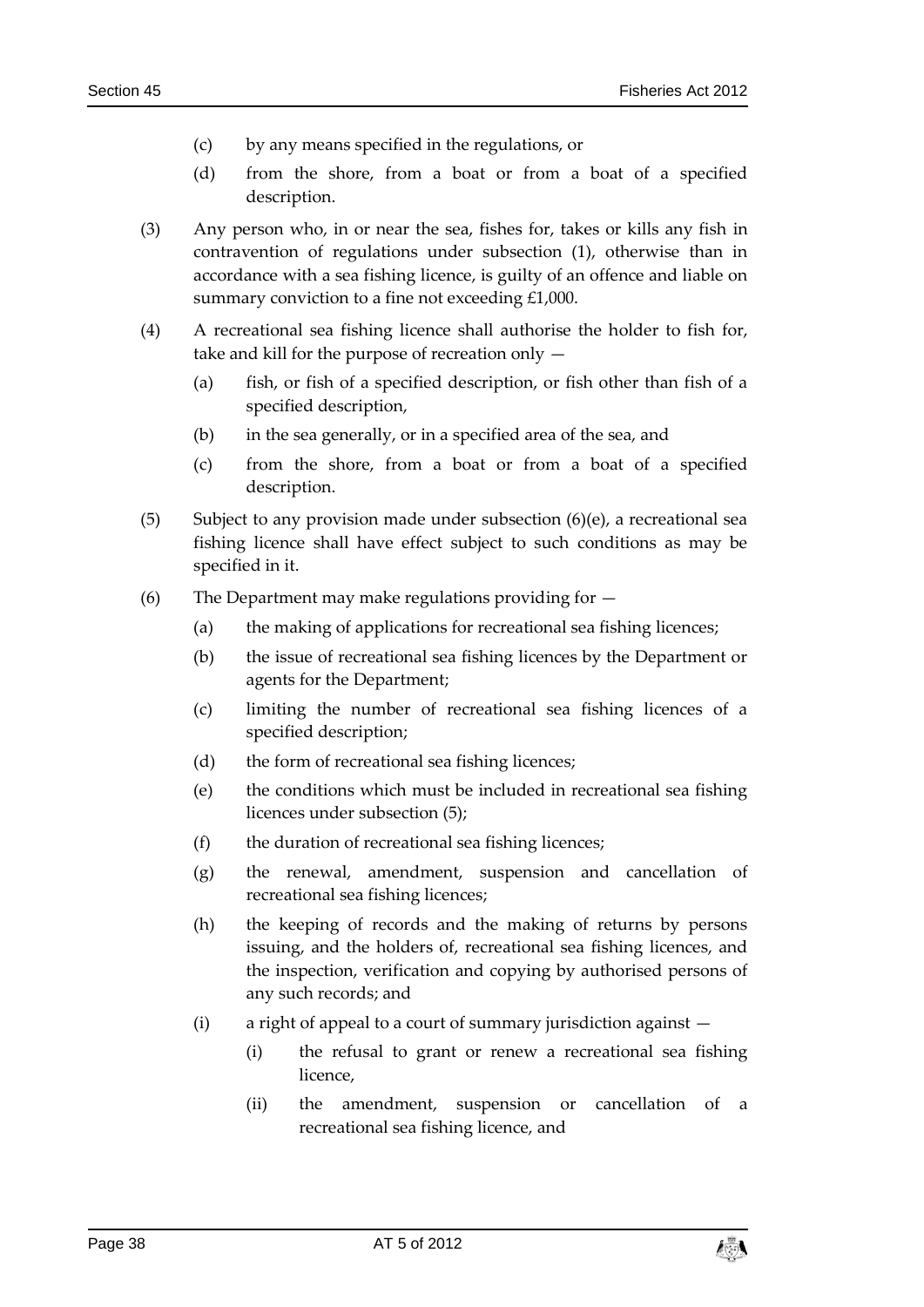- (iii) the inclusion in a recreational sea fishing licence of a condition (other than one required to be included by a provision made under paragraph (e)).
- (7) Without prejudice to section 8, any regulations under subsection (1) prohibiting or restricting fishing for fish of any description (other than shellfish) —
	- (a) shall require the Department to grant a general recreational sea fishing licence authorising fishing for fish of that description with rod and line, subject to any condition imposed under subsection (5) and to any provision made under subsection  $(6)(e)$ ,  $(8)$ ,  $(11)$  or (12); and
	- (b) shall prohibit the grant of any other recreational sea fishing licence authorising fishing for fish of that description with rod and line.
- (8) Regulations under subsection (6) may provide that a contravention of any provision of them made by virtue of subsection (6)(e) or (h) shall be an offence on the part of any person of a description specified in the regulations, punishable on summary conviction by a penalty not exceeding that so specified (which shall not exceed a fine of £1,000).
- (9) In proceedings for an offence consisting of a contravention mentioned in subsection (8), it shall be a defence for the accused to show that he or she took all reasonable precautions and exercised all due diligence to avoid the commission of the offence by himself or herself or by any person under his or her control.
- (10) Any person who is required by regulations under subsection (6)(h) to keep any record or to make any return makes in any such record or return any statement which to his or her knowledge is false or misleading in any material respect is guilty of an offence and liable on summary conviction to a fine not exceeding £5,000.
- (11) The Department may make regulations with respect to fishing in the sea for the purpose of recreation —
	- (a) for preserving good order among persons fishing;
	- (b) prescribing the times and seasons for taking fish;
	- (c) prescribing the mode of taking fish and the conditions subject to which fish may be taken;
	- (d) prescribing
		- (i) the times and places at which any fishing engine may be used; and
		- (ii) the description of any fishing engine which may be used; and
	- (e) prescribing the size (whether determined by measurement or by weight) of fish which may be taken.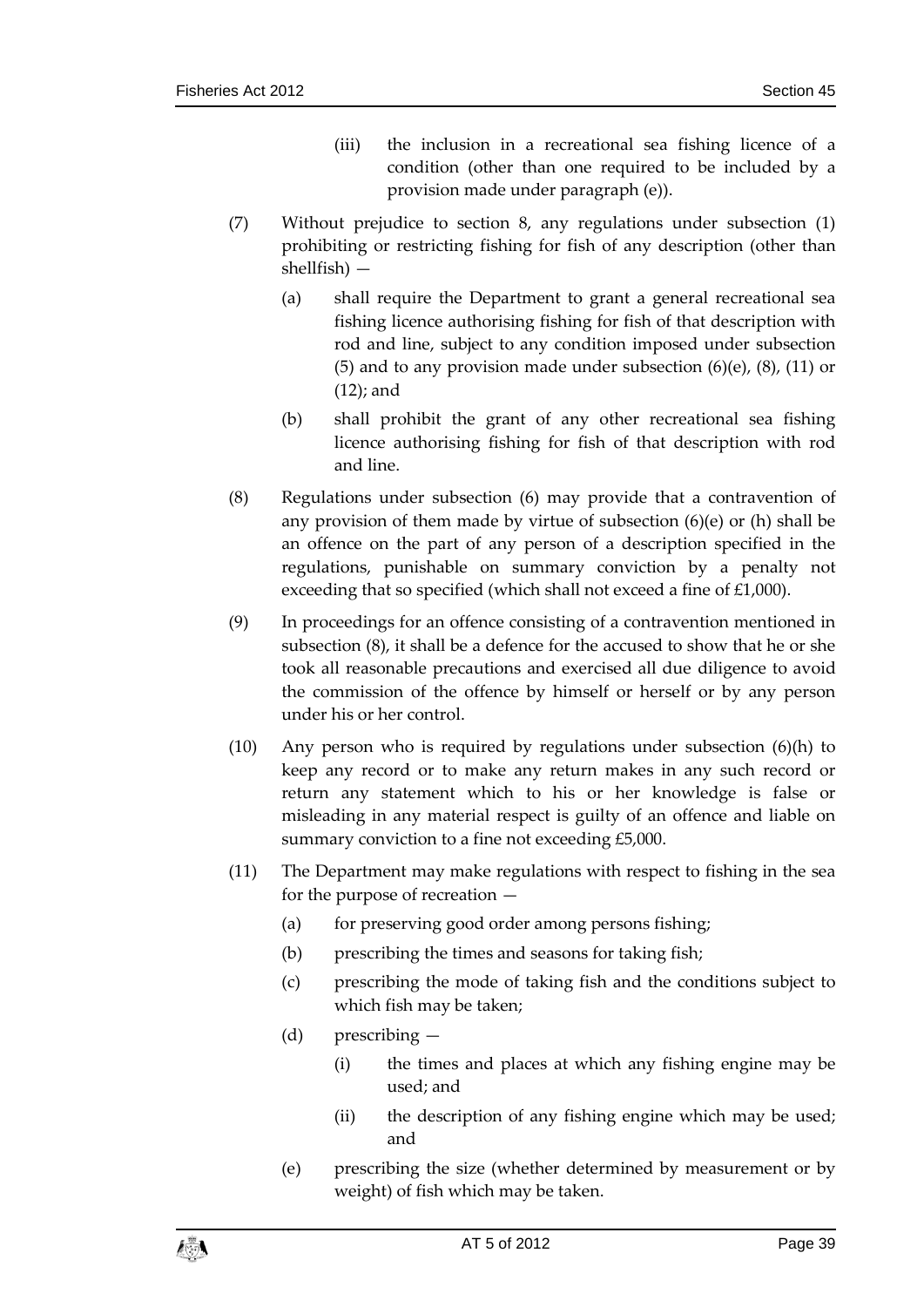- (12) Regulations under subsection (11) may provide that a contravention of any provision of them shall be an offence on the part of any person of a description specified in the regulations, punishable on summary conviction by a penalty not exceeding that so specified (which shall not exceed a fine of £1,000).
- (13) Sections 25, 26 and 27 apply with any necessary modifications to recreational sea fishing licences as they apply to sea fishing licences.
- (14) For the purposes of this section
	- (a) fishing includes the taking and killing of fish; but
	- (b) fishing shall not be taken to be for the purpose of recreation where —
		- (i) any fish taken or killed is sold or offered or exposed for sale, or
		- (ii) it is intended that any fish which may be taken or killed shall be sold or offered or exposed for sale.

# *Other provisions*

# <span id="page-39-1"></span><span id="page-39-0"></span>**46 Application of UK and European sea fisheries legislation**

- (1) This section has effect notwithstanding any other statutory provision relating to sea fisheries.
- (2) The Department may by order apply to the Island as part of the law of the Island, subject to such exceptions, adaptations and modifications as may be specified in the order, any legislation to which this section applies.
- (3) An order under subsection (2) may include provisions repealing or amending any provision of any enactment (other than this section) which is inconsistent with, or is unnecessary or requires modification in consequence of the order or any legislation applied to the Island by the order.
- (4) This section applies to
	- (a) the following Acts of Parliament
		- (i) the Sea Fisheries (Shellfish) Act 1967 ;
		- (ii) the Sea Fish (Conservation) Act 1967 ;
		- (iii) the Sea Fisheries Act 1968 ;
		- (iv) the Fishery Limits Act 1976 ;
		- (v) the Fisheries Act 1981 ;
	- (b) any provision of an Act of Parliament, or of any instrument of a legislative character made under an Act of Parliament, amending

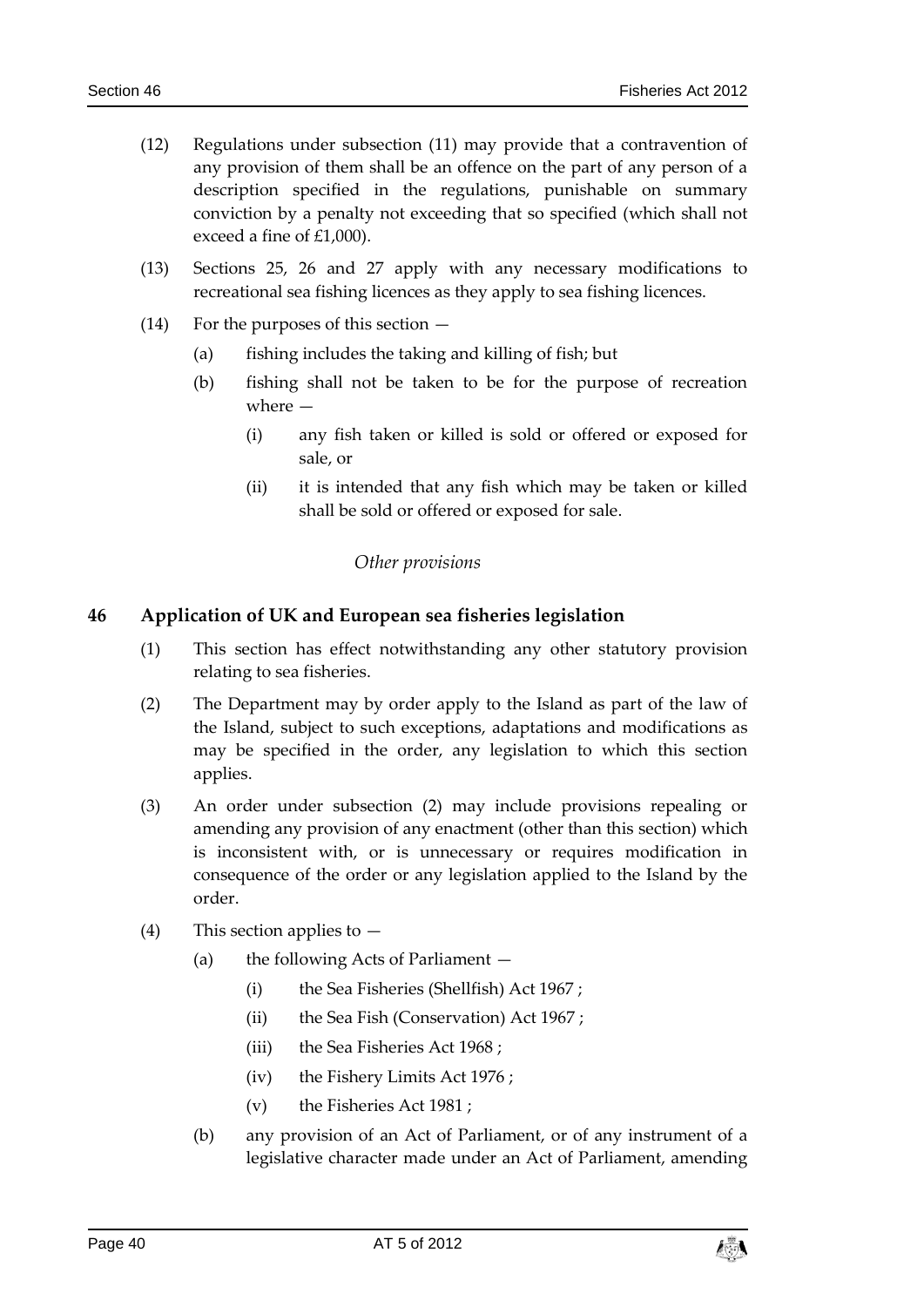or varying, directly or indirectly, any of the Acts of Parliament specified in paragraph (a);

- (c) any instrument of a legislative character made or having effect as if made under any of the Acts or instruments mentioned in paragraphs (a) and (b);
- (d) any provision of an Act of Parliament, or of any instrument of a legislative character made under any Act of Parliament, which relates, directly or indirectly, to  $-$ 
	- (i) sea fishing; or
	- (ii) the implementation or enforcement of any obligation of the United Kingdom under the Common Fisheries Policy of the European Economic Community;
- (e) any Community instrument which relates directly or indirectly to sea fishing (but only to the extent that such instrument does not apply as part of the law of the Island under section 2(1) of the *European Communities (Isle of Man) Act 1973*).
- (5) An order under subsection (2) may include provision repealing or amending any provision of any enactment (other than this section) which is inconsistent with, or is unnecessary or requires modification in consequence of any Community instrument applied to the Island by the order.
- (6) The Department shall, as soon as practicable after the coming into operation of an order under subsection (2) cause a text to be prepared of the legislation applied by the order, incorporating the exceptions, adaptations and modifications specified in the order.
- (7) The Department shall supply a copy of the text prepared under subsection (6) to any person requesting it, at such reasonable charge as the Department may determine.

# <span id="page-40-0"></span>**47 Use etc of deleterious matter**

- (1) Any person who
	- (a) uses any deleterious matter in the sea for the capture, destruction or injury of fish, or
	- (b) has in his or her possession or under his or her control any deleterious matter for the capture, destruction or injury of fish,

is guilty of an offence.

- (2) A person committing an offence under subsection (1) is liable
	- (a) on conviction on information, to custody for a term not exceeding 2 years or to a fine, or to both;
	- (b) on summary conviction, to custody for a term not exceeding 6 months or to a fine not exceeding £5,000, or to both.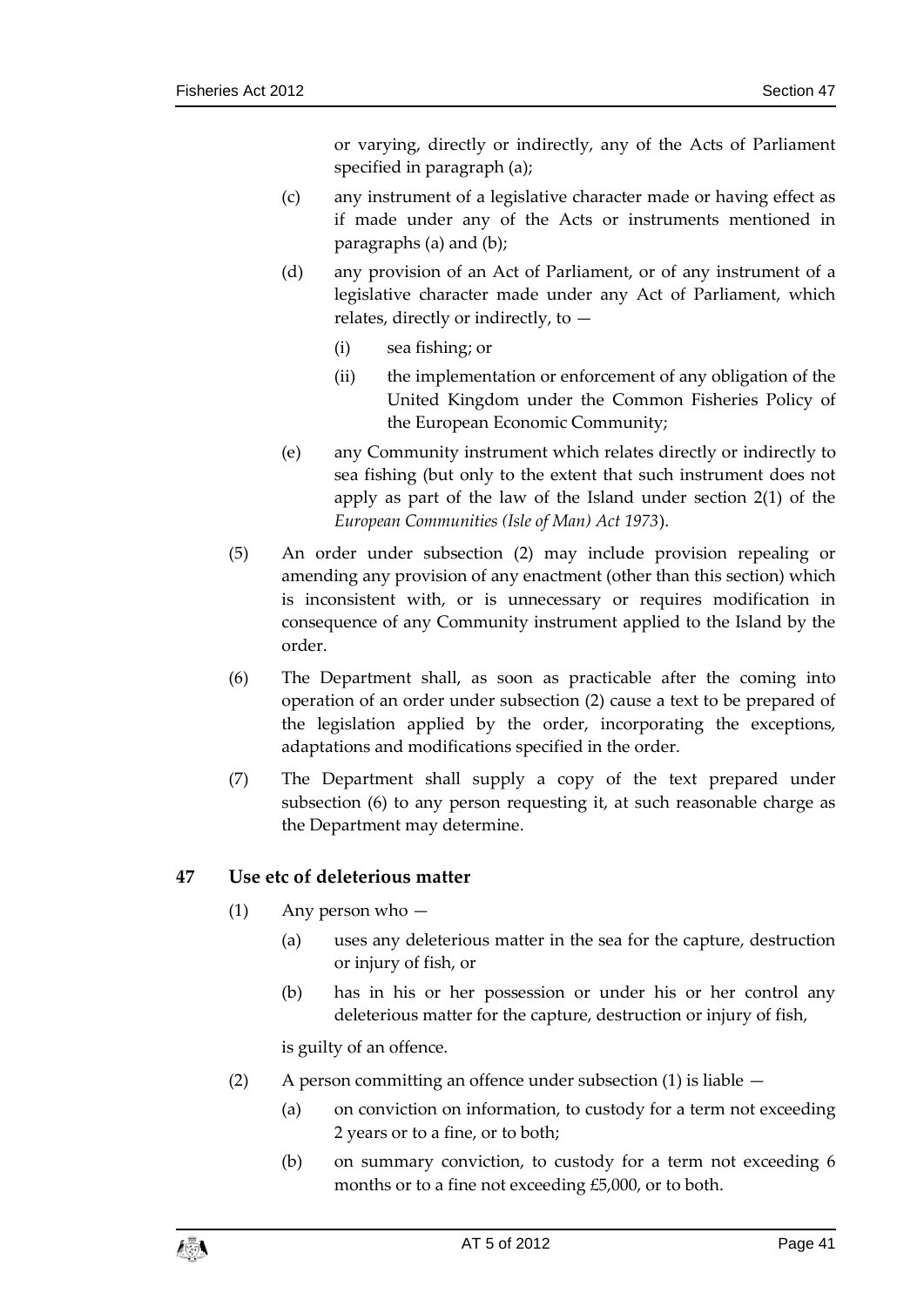# <span id="page-41-0"></span>**PART 6 — MISCELLANEOUS RESTRICTIONS**

#### *Annual close season*

# <span id="page-41-2"></span><span id="page-41-1"></span>**48 Fishing during close season**

- (1) The Department may by regulations specify the annual close season  $for -$ 
	- (a) salmon or sea trout, or
	- (b) any species of freshwater fish specified in the regulations.
- (2) Subject to subsections (3) and (4), any person who fishes for, or takes or kills, fish of any species during the annual close season for that species of fish is guilty of an offence and liable on summary conviction to custody for a term not exceeding 6 months or to a fine not exceeding £5,000, or to both.
- (3) This section does not apply to fishing for or taking or killing fish in a place with respect to which an aquaculture licence is in force, in accordance with the conditions of that licence.
- (4) In proceedings for an offence under subsection (2) consisting of taking a fish, it is a defence for the person accused to show that he or she immediately returned the fish to the water without any avoidable injury.

#### <span id="page-41-3"></span>**49 Sale or possession of fish out of season**

- (1) Any person who buys, sells, offers or exposes for sale, or has in his or her possession for sale, fish of any species at any time during the period commencing 2 days after the beginning of the annual close season for that species and ending at the end of that season is guilty of an offence and liable on summary conviction —
	- (a) in the case of an offence relating to salmon, trout or sea trout, to custody for a term not exceeding 6 months or to a fine not exceeding £5,000, or to both;
	- (b) in any other case, to a fine not exceeding  $£1,000$ .
- (2) For the purposes of this section, if any fish is found at any place owned or occupied by any person, or on or in any vehicle owned or used by him or her, that person shall, until the contrary is proved, be deemed to have that fish in his or her possession for sale.
- (3) In proceedings for an offence under subsection (1) it is a defence for the accused to show that the fish in question was —
	- (a) supplied by  $-$ 
		- (i) a person who was, or whom he or she believed to be, the holder of an aquaculture licence; or

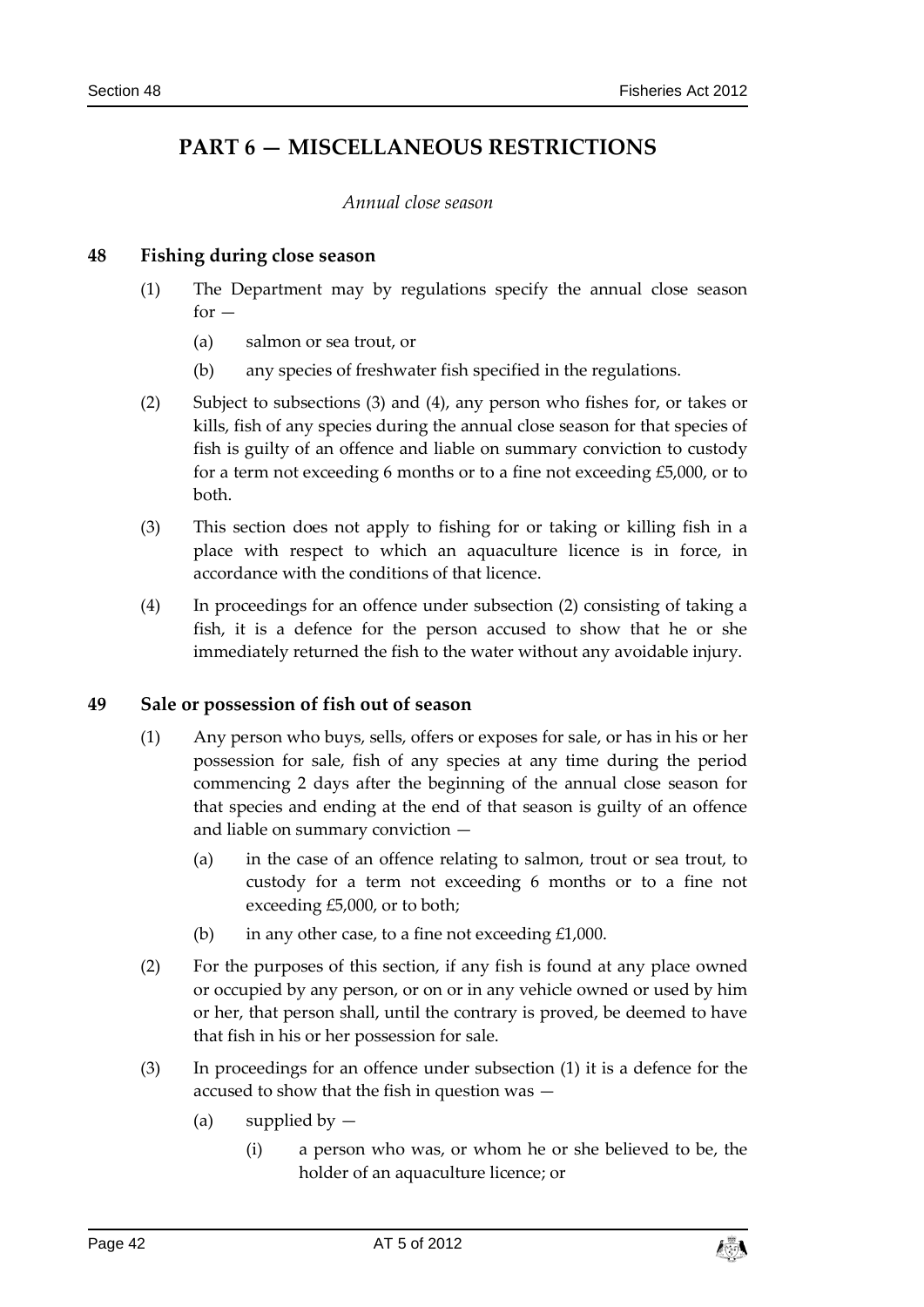- (ii) the Department;
- (b) lawfully taken or killed outside the annual close season and dried, frozen or preserved in a container;
- (c) brought into the Island from another country or territory; or
- (d) taken or killed outside the Island and the territorial waters of the Island.

#### *Unseasonable fish*

#### <span id="page-42-1"></span><span id="page-42-0"></span>**50 Unseasonable salmon and trout**

- (1) Any person who takes or kills an unseasonable salmon, trout or sea trout is guilty of an offence and liable on summary conviction to custody for a term not exceeding 6 months or to a fine not exceeding £5,000, or to both.
- (2) In proceedings for an offence under subsection (1) consisting of taking a fish, it is a defence for the person accused to show that he or she immediately returned the fish to the water without any avoidable injury.

*Further restrictions on sale etc. of fish*

### <span id="page-42-3"></span><span id="page-42-2"></span>**51 Further restrictions on sale etc of fish**

- (1) Any person who buys, sells, offers or exposes for sale or has in his or her possession for sale —
	- (a) a salmon or sea trout taken unlawfully;
	- (b) a freshwater fish taken unlawfully;
	- (c) a fish taken by rod and line;
	- (d) an unseasonable salmon, trout or sea trout; or
	- (e) an undersized salmon, trout or sea trout;

is guilty of an offence.

- (2) A person guilty of an offence under subsection (1) is liable on summary conviction —
	- (a) in the case of an offence relating to salmon, trout or sea trout, to custody for a term not exceeding 6 months or to a fine not exceeding £5,000, or to both;
	- (b) in any other case, to a fine not exceeding £1,000.
- (3) In proceedings for an offence under subsection  $(1)(a)$ ,  $(b)$  or  $(c)$ 
	- (a) it is sufficient for the complaint to allege that the fish was "taken unlawfully or by rod and line" (in the case of a freshwater fish) or "taken by rod and line" (in any other case);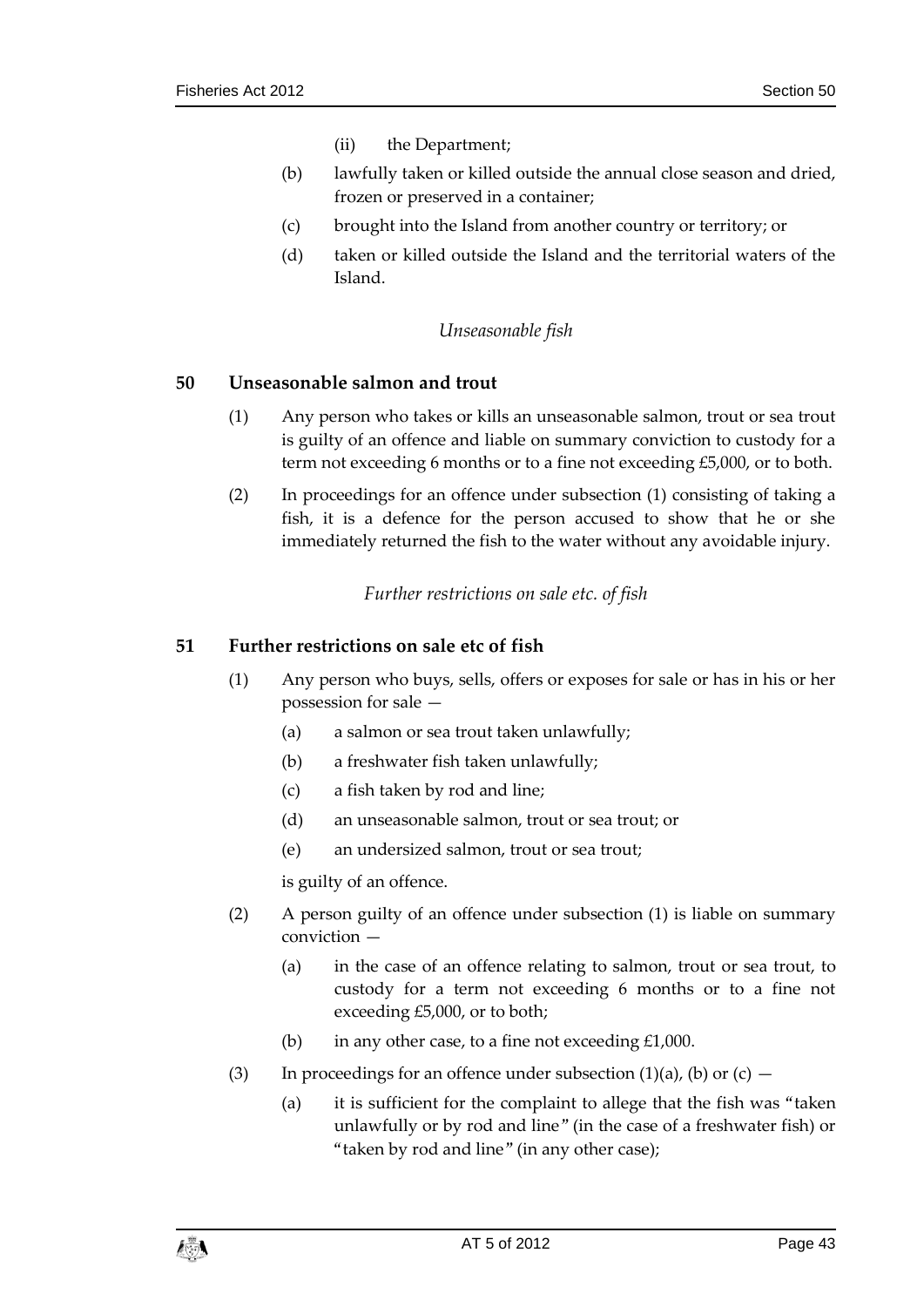- (b) it is sufficient for the prosecutor to show that the accused bought, sold, offered or exposed for sale or had in his or her possession (as the case may be) the fish in question; and
- (c) the burden of proving that the fish was not taken as mentioned in subsection  $(1)(a)$ ,  $(b)$  or  $(c)$  lies on the accused.
- (4) Subsection (3) does not apply where it is shown that the fish in question —
	- (a) was at the material time dried, frozen or preserved in a container, and
	- (b) had been brought into the Island from another country or territory.
- (5) For the purposes of this section, if any fish is found at any place owned or occupied by any person, or on or in any vehicle owned or used by him or her, that person shall, until the contrary is proved, be deemed to have that fish in his or her possession for sale.
- (6) In proceedings for an offence under subsection  $(1)(a)$ ,  $(b)$ ,  $(c)$  or  $(e)$ , it is a defence for the accused to show that —
	- (a) he or she had no reason to suppose the fish in question to have been taken as mentioned in subsection  $(1)(a)$ ,  $(b)$  or  $(c)$ , or to be immature, as the case may be; and
	- (b) he or she took all reasonable precautions and exercised all due diligence to avoid the commission of such an offence.
- (7) In proceedings for an offence under subsection  $(1)(c)$ , it is a defence for the accused to show that the fish was taken —
	- (a) in waters where operations are carried out in pursuance of an aquaculture licence and in accordance with the conditions of the licence, or
	- (b) from a fishing boat licensed under section 38.

# <span id="page-43-0"></span>**52 Taking salmon or trout unlawfully killed or found dead**

- (1) Subject to subsection (2), a person who by any means removes or causes to be removed from any inland waters or the sea —
	- (a) any salmon, trout or sea trout which has been injured or killed otherwise than by lawful means; or
	- (b) any salmon, trout or sea trout which has been found dead, from any cause whatever, by that person,

is guilty of an offence and liable on summary conviction to a fine not exceeding £1,000.

(2) Subsection (1) does not apply to  $-$ 

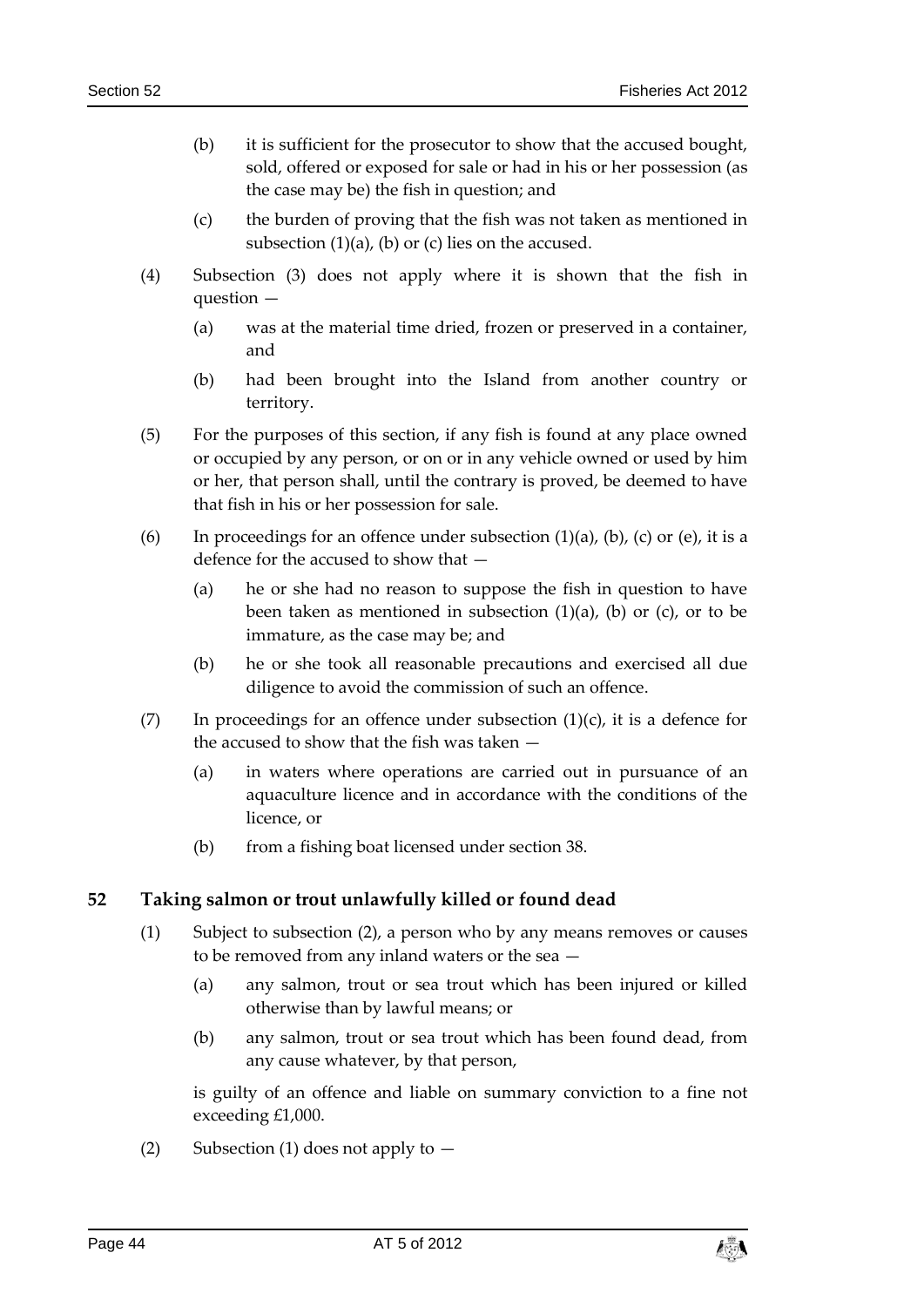- (a) an officer of, or person acting under the authority of, the Department;
- (b) the owner of a fishery in the inland waters in question;
- (c) a person acting under the authority of such an owner;
- (d) a constable; or
- (e) an environmental health officer.
- (3) In proceedings for an offence under this subsection (1) in respect of any fish, it is a defence for the accused to show that —
	- (a) he or she removed the fish, or caused it to be removed, from inland waters or the sea solely for the purpose of delivering it to a person mentioned in subsection (2), and
	- (b) he or she did so deliver it as soon as possible.

# **PART 7 —AQUACULTURE**

#### <span id="page-44-1"></span><span id="page-44-0"></span>**53 Power of Department to engage in aquaculture**

- (1) The Department may engage in aquaculture for the purposes
	- (a) of providing fish for the stocking or restocking of any waters under section 9, or of any waters the fishing rights in which are owned by, or which are under the control of —
		- (i) the Department; or
		- (ii) any other person; or
		- (iii) any association of persons interested in the fishery of any waters; and
	- (b) so far as any fish reared are not required for the purposes mentioned in paragraph (a), of providing fish for human consumption.
- (2) Where under subsection (1)(a) the Department provides fish for the purposes of any other person or any association, the Department may do so on such terms as it thinks fit, and may in particular do so in consideration of the payment to the Department of a sum of money less than the market value of the fish, or without payment.
- (3) In deciding on the terms under which it provided fish as mentioned in subsection (2), the Department shall have regard to  $-$ 
	- (a) any undertaking given to the Department by the person or association concerned as to the provision by him, her or it of facilities for angling by members of the public or any section of the public; or
	- (b) any proposals of that person or association for —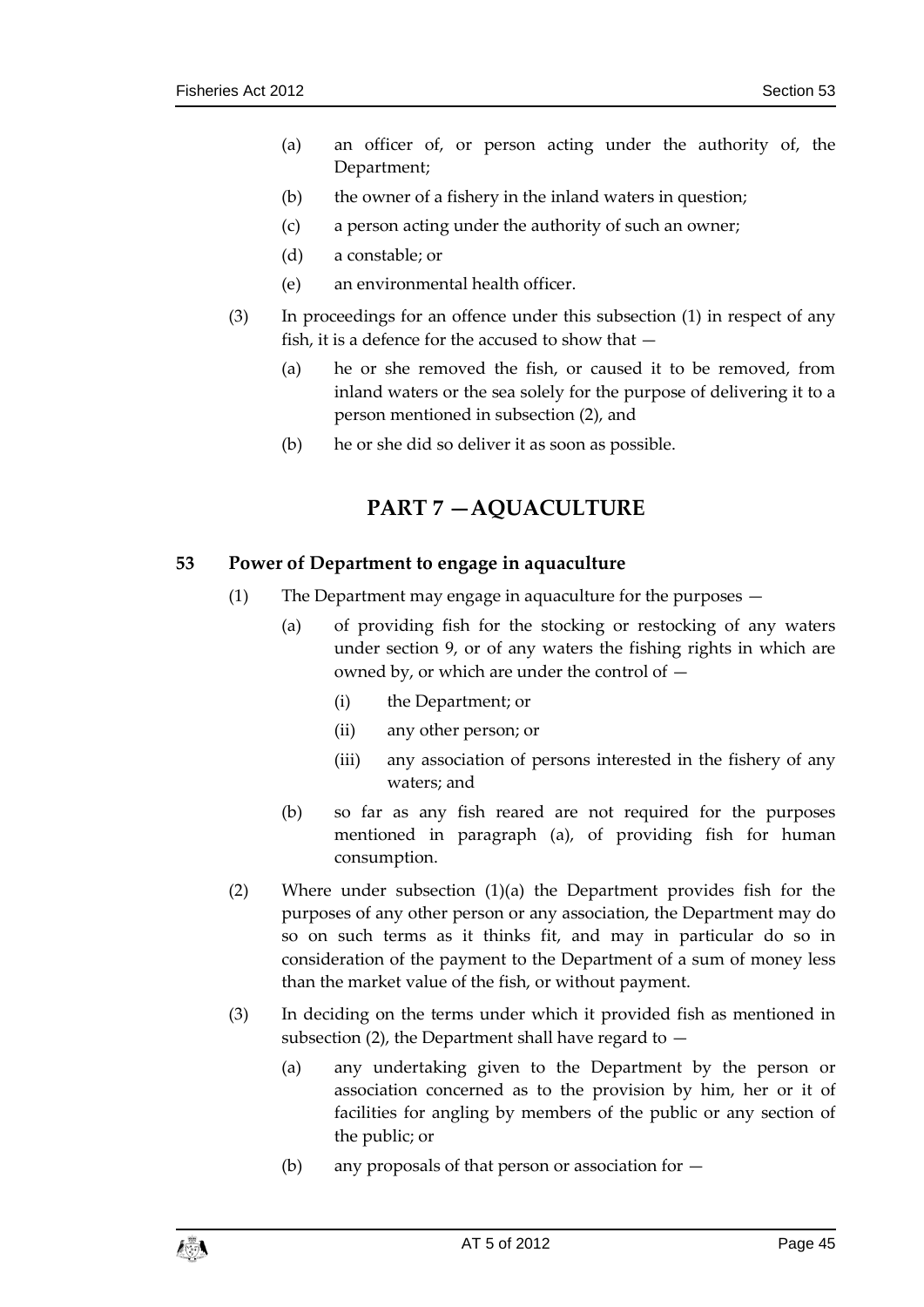- (i) the development or improvement of any waters for fishing, and
- (ii) the care and protection of the waters after such development or improvement has been carried out.

# <span id="page-45-0"></span>**54 Restriction on aquaculture**

- (1) Any person (other than the Department) who engages in aquaculture otherwise than under and in accordance with an aquaculture licence is guilty of an offence and liable on summary conviction to a fine not exceeding £2,500.
- (2) In any proceedings for an offence under this section, it is a defence for the person charged to prove that he or she took all reasonable precautions and exercised all due diligence to avoid the commission of the offence.

#### <span id="page-45-1"></span>**55 Aquaculture licences**

- (1) Subject to subsection (2), the Department may grant a licence authorising the holder of the licence to carry on, at such place in inland waters, in the sea or on the sea-bed or foreshore as are specified in the licence, such operations in relation to aquaculture as are so specified.
- (2) An aquaculture licence shall not be granted without the consent of  $-$ 
	- (a) the Water Authority, in the case of operations in inland waters;
	- (b) the Department of Infrastructure, in the case of operations in the sea or on the sea-bed or foreshore.
- (3) Before granting an aquaculture licence, the Department shall cause notice of the application for the licence to be published in one or more newspapers published and circulating in the Island, specifying —
	- (a) the operations proposed to be carried out,
	- (b) the proposed location of the operations,
	- (c) the species of fish or vegetable proposed to be raised there,
	- (d) the address where and the period (not being less than 28 days from the date of publication) within which objections or representations in writing with respect to the granting of the licence may be sent to the Department;

and shall consider any such objections and representations duly made.

- (4) An aquaculture licence shall remain in force for such period as is specified in it.
- (5) An aquaculture licence shall have effect subject to such conditions as are specified in it.

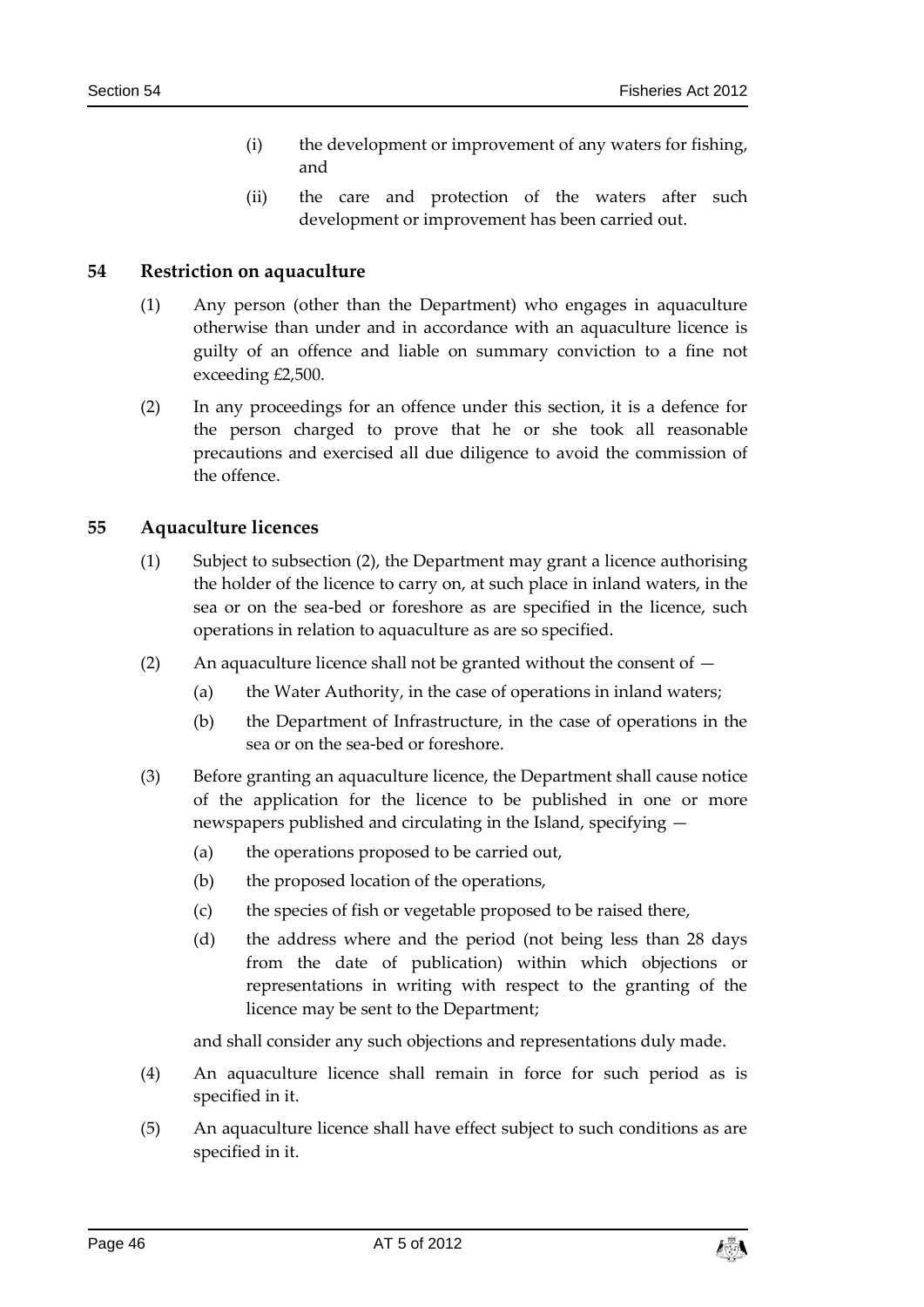- (6) The holder of an aquaculture licence, and any person acting under the holder's direction, shall not be guilty of an offence under this Act by reason only of doing, in accordance with the conditions of the licence, anything authorised by the licence.
- (7) Any person who, without the permission of the holder of the licence, by trespass, fishing or otherwise interferes with anything done pursuant to an aquaculture licence, is guilty of an offence and liable on summary conviction to a fine not exceeding £5,000 or to custody for a term not exceeding 6 months, or to both.
- (8) Subsection (7) has effect notwithstanding the existence of any public right to fish.
- (9) The holder of an aquaculture licence, and any person acting under his or her direction, may, subject to the conditions contained in the licence, do anything authorised by the licence even though it may contravene a restriction or prohibition imposed by this Act or any regulation made under it.

# <span id="page-46-0"></span>**56 Amendment etc of aquaculture licences**

- (1) Subject to subsections (2) and (3), the Department may amend or revoke an aquaculture licence if —
	- (a) it is requested to do so by the holder of the licence; or
	- (b) it considers that it is in the public interest to do so; or
	- (c) if it is satisfied that  $-$ 
		- (i) there has been a breach of any condition specified in the licence; or
		- (ii) the aquaculture operations to which the licence relates are not being properly carried on.
- (2) Before amending an aquaculture licence, the Department shall cause notice of the application for the licence to be published in one or more newspapers published and circulating in the Island, specifying —
	- (a) the amendment which it has under consideration, and
	- (b) the address where and the period (not being less than 28 days from the date of publication) within which objections or representations in writing with respect to the amendment may be sent to the Department;

and shall consider any such objections and representations duly made.

- (3) Before amending or revoking an aquaculture licence under subsection (1)(b) or (c), the Department shall give the holder of the licence at least 28 days' notice specifying —
	- (a) where appropriate, the amendment which the Department has under consideration, and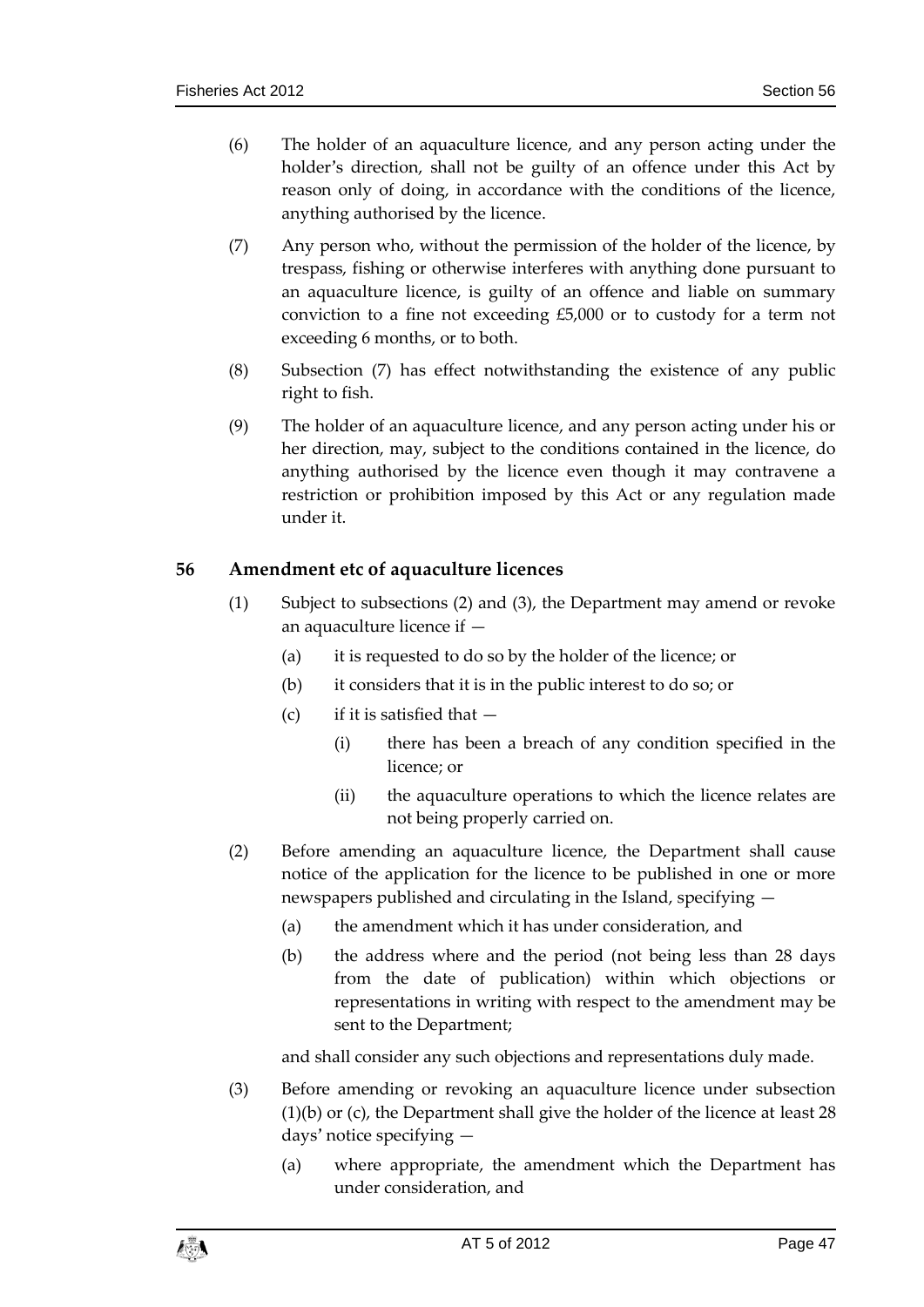(b) the grounds on which it is minded to revoke or amend the licence;

and shall consider any such objections and representations duly made.

- (4) Where the Department revokes or amends an aquaculture licence under subsection (1)(b), the holder of the licence shall be entitled to be paid by the Department compensation for any loss suffered by him or her by reason of the revocation or amendment.
- (5) In default of agreement the amount of any compensation under subsection (4) shall be determined by arbitration.

#### <span id="page-47-0"></span>**57 Aquaculture: supplementary**

- (1) For the purposes of this Part "**authorised officer**" includes a veterinary inspector appointed by the Department.
- (2) An authorised person may, for the purpose of ensuring compliance with the conditions subject to which an aquaculture licence has been granted, —
	- (a) examine any vessel, structure, machine, device or equipment used or intended for use in aquaculture;
	- (b) examine and take samples of any foodstuffs or substances used or intended for use in aquaculture;
	- (c) examine any fish (at any stage of its life history) used or intended for use in aquaculture and may take such fish or parts of it for tests.
- (3) If an authorised person has reason to believe it necessary for the purpose of exercising the powers conferred by subsection (2), the authorised person may at any reasonable time board any vessel or structure used or intended for use in aquaculture.
- (4) Section 70 applies to an authorised person exercising a power conferred by subsection (2) as it applies to an authorised person exercising a power conferred by Part 8.
- (5) Nothing in this Part affects
	- (a) section 15 of the *Harbours (Isle of Man) Act 1961* (works detrimental to navigation); or
	- (b) subject to section 55(8), any right on, to or over any portion of the sea, foreshore or sea-bed which is enjoyed by any person.

# <span id="page-47-1"></span>**58 Application of UK and European aquaculture legislation**

- (1) This section has effect notwithstanding any other statutory provision relating to aquaculture.
- (2) The Department may by order apply to the Island as part of the law of the Island, subject to such exceptions, adaptations and modifications as

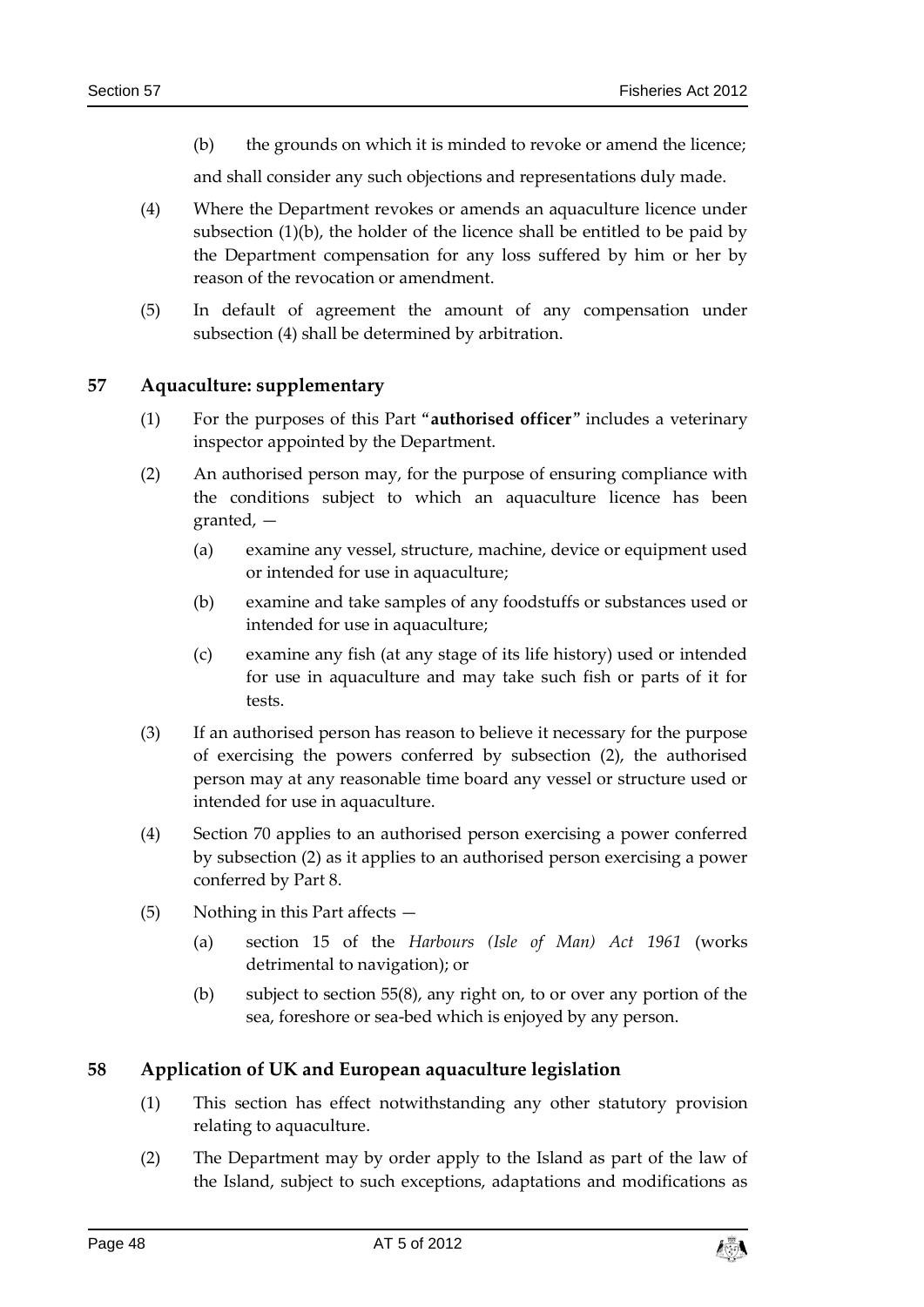may be specified in the order, any legislation to which this section applies.

- (3) An order under subsection (2) may include provisions repealing or amending any provision of any enactment (other than this section) which is inconsistent with, or is unnecessary or requires modification in consequence of the order or any legislation applied to the Island by the order.
- (4) This section applies to
	- (a) any provision of an Act of Parliament, or of any instrument of a legislative character made under an Act of Parliament, which relates, directly or indirectly, to aquaculture; and
	- (b) any Community instrument which relates directly or indirectly to aquaculture (but only to the extent that such instrument does not apply as part of the law of the Island under section 2(1) of the *European Communities (Isle of Man) Act 1973*).
- (5) An order under subsection (2) may include provision repealing or amending any provision of any enactment (other than this section) which is inconsistent with, or is unnecessary or requires modification in consequence of any Community instrument applied to the Island by the order.
- (6) The Department shall, as soon as practicable after the coming into operation of an order under subsection (2) cause a text to be prepared of the legislation applied by the order, incorporating the exceptions, adaptations and modifications specified in the order.
- <span id="page-48-0"></span>(7) The Department shall supply a copy of the text prepared under subsection (6) to any person requesting it, at such reasonable charge as the Department may determine.

# **PART 8 — AUTHORISED PERSONS**

# *General*

# <span id="page-48-2"></span><span id="page-48-1"></span>**59 Production of authority**

An authorised person exercising or intending to exercise any power conferred by this Part shall, if so required, produce evidence of his or her authority to do so.

# <span id="page-48-3"></span>**60 Powers in respect of boats**

(1) The powers conferred by this section may be exercised for the purpose of protecting any inland fishery or sea fishery or enforcing any fishery legislation.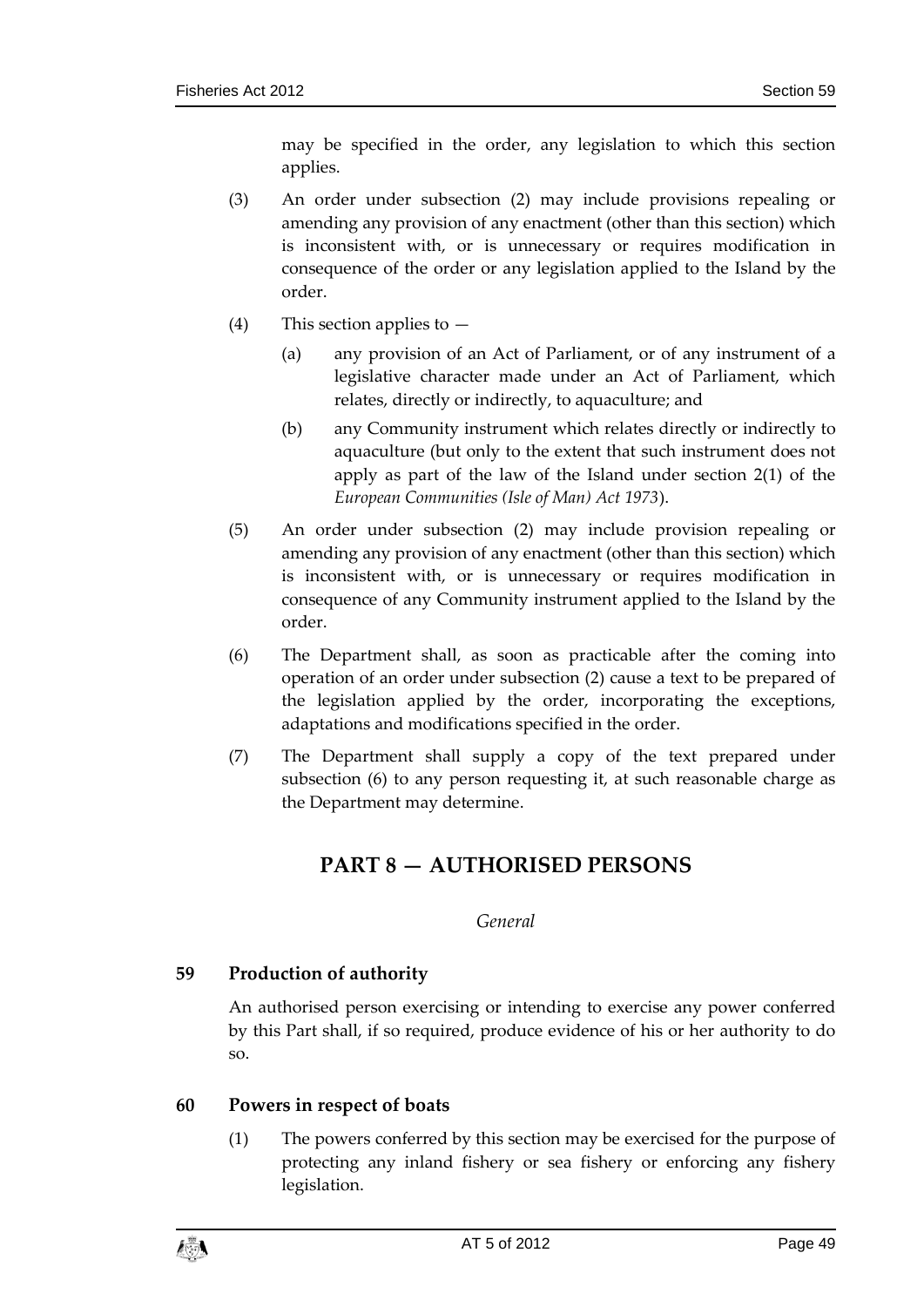- (2) For the purpose of this section "fishery officer" includes
	- (a) a commissioned officer of any of Her Majesty's ships on full pay;
	- (b) a coastguard; and
	- (c) an officer authorised for the purpose by the Secretary of State for Defence;

and references in or in relation to this section to an authorised person shall be construed accordingly

- (3) A fishery officer may at any time
	- (a) go on board any boat, with or without persons assigned to assist the authorised person in his or her duties;
	- (b) for that purpose require the boat to stop and do anything else which will facilitate the boarding of the boat;
	- (c) require the attendance of the master or person in command or charge of the boat and other persons on board the boat;
	- (d) make any examination and inquiry which appears to the authorised person to be necessary for the purpose mentioned in subsection  $(1)$ , and in particular  $-$ 
		- (i) examine any fish on the boat, the equipment of the boat and any fishing engine or fishing gear on the boat, and require persons on board the boat to do anything which appears to the authorised person to be necessary for facilitating the examination;
		- (ii) open any package or container on the boat which contains, or which the authorised person suspects of containing, any fish, fishing engine or fishing gear;
		- (iii) require any person on board the boat to produce, or to allow the authorised person to inspect, any document or record relating to the boat or the persons on board which are in that person's custody, possession or control;
		- (iv) take copies of any such document or record;
		- (v) have access to, and inspect and check the operation of, any computer and any associated apparatus or material which is or has been in used in connection with the records in question;
		- (vi) require the person by whom or on whose behalf the computer is or has been used, or any person having charge of or otherwise concerned with the operation of the computer, apparatus or material, to afford the authorised person such assistance as he or she may reasonably require; and
		- (vii) observe any trans-shipment of fish into the boat;

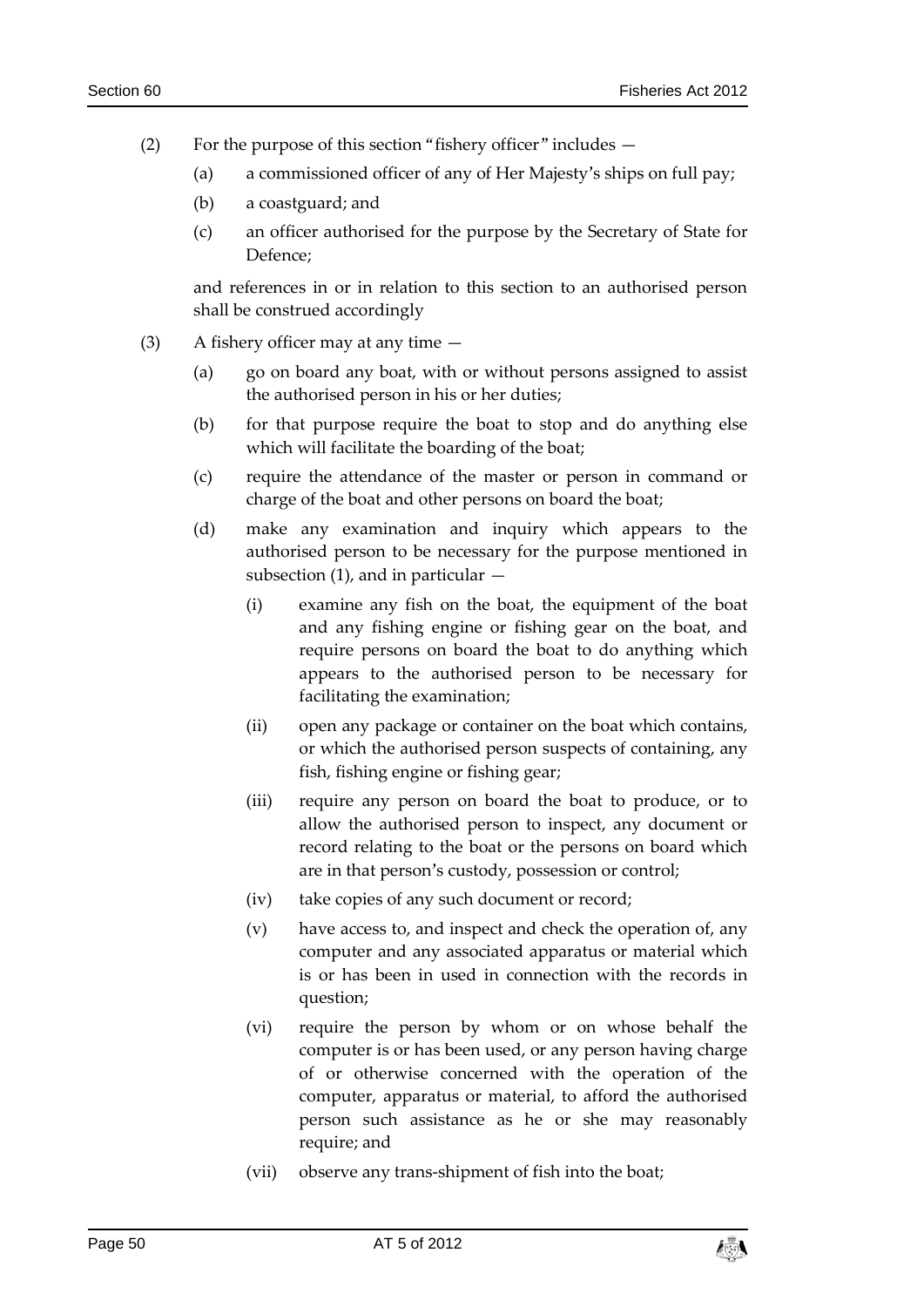- (e) seize any unlawful fishing engine or fishing gear, or any lawful fishing engine or fishing gear which is being unlawfully used;
- (f) seize any fish which have been, or which the authorised person suspects have been, unlawfully taken or killed; and
- (g) seize any other thing whatsoever by means of, or in relation to, which an offence under fishery legislation has been committed, or which the authorised person suspects has been committed.
- (4) Where an authorised person believes that a contravention of any provision of any fishery legislation is taking or has taken place, the authorised person may —
	- (a) detain any boat in relation to which he or she believes the contravention is taking or took place;
	- (b) keep the boat at the place at which it was detained, or take it to a port or other place in the Island which appears to the authorised person to be convenient; and
	- (c) keep the boat detained until the completion of proceedings for the contravention.
- (5) Where it appears to an authorised person that a boat is being so navigated or stationed as to interfere or be likely to interfere with fishing operations which are being carried on, or about to be carried on, in inland waters or in the sea within the territorial waters of the Island, the authorised person may require the boat to move away or to move in a direction or to a position specified by him or her.
- (6) Any person who without reasonable excuse
	- (a) fails or refuses to allow an authorised person to exercise the powers conferred by this section, or
	- (b) intentionally obstructs or impedes an authorised person in the exercise of those powers,

is guilty of an offence and liable on summary conviction to a fine not exceeding £5,000.

# <span id="page-50-0"></span>**61 Other powers of authorised persons**

- (1) An authorised person (other than a private water bailiff) may, for the purpose of protecting any inland fishery or sea fishery or enforcing any fishery legislation —
	- (a) stop and search any person conveying or suspected of conveying —
		- (i) fish of any kind,
		- (ii) any deleterious matter, or
		- (iii) any instrument, poison, explosive or thing used or adapted for taking fish unlawfully;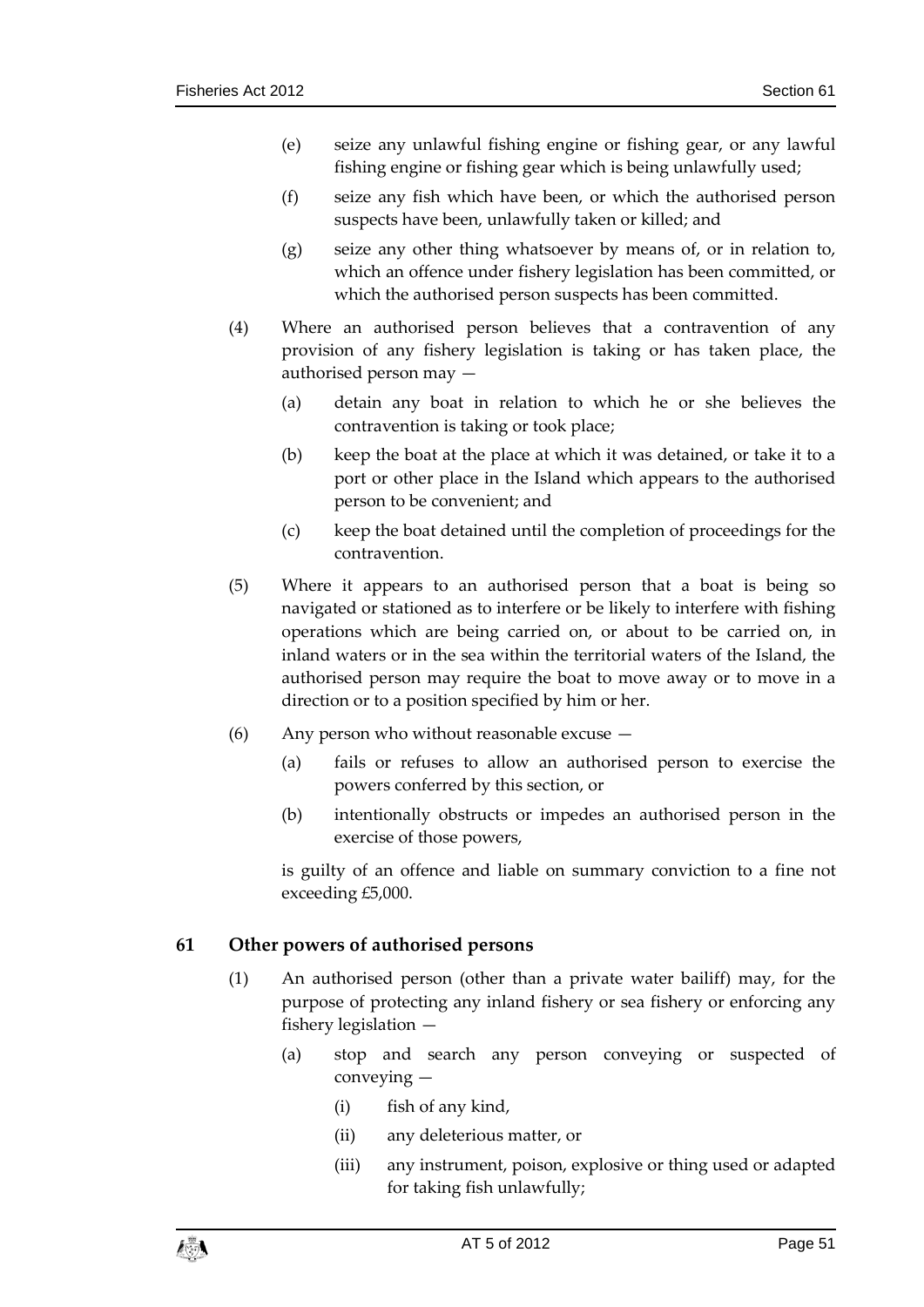- (b) examine any fish, instrument or substance which that person is found to be conveying;
- (c) open and search any vehicle, package or container in which any fish, instrument or substance is, or is suspected of being, conveyed;
- (d) at any reasonable time, enter upon and have free access to the interior of —
	- (i) any premises (other than a dwelling) in which fish is, or is believed to be, sold, or kept or exposed for sale or stored;
	- (ii) any premises (other than a dwelling) in which any instrument or substance intended for the destruction of fish is, or is believed to be, kept;
	- (iii) the premises (other than a dwelling) of any person engaged in the business of carrying goods for reward;
	- (iv) any aerodrome, pier, quay, wharf, jetty or dock, or any premises thereon;
	- (v) any aircraft or vehicle of any kind used for the conveyance of goods; or
	- (vi) any hotel, guest house, restaurant or other premises or place at which board and lodging or meals are provided for reward;
- (e) examine all fish and all fishing engines found in any place which he or she is authorised to enter, and for that purpose open any package or container found in that place and which contains, or which the authorised person suspects of containing, any fish or fishing engine;
- (f) seize any unlawful fishing engine or any lawful fishing engine which is being, or which the authorised person suspects of being, unlawfully used;
- (g) seize any fish (either together with or without any package or container in which it is contained) found in the course of the exercise of any of the powers conferred by this section —
	- (i) in respect of which an offence under fishery legislation is being, or is suspected of being, committed,
	- (ii) which have been, or are suspected of having been, unlawfully taken or killed, or
	- (iii) which are, or are believed to be, liable to forfeiture under this Act;
- (h) examine any tag affixed or to be affixed to salmon or sea trout pursuant to regulations under section 74, and any record relating to the tagging, capture, selling of or dealing in salmon or sea trout;

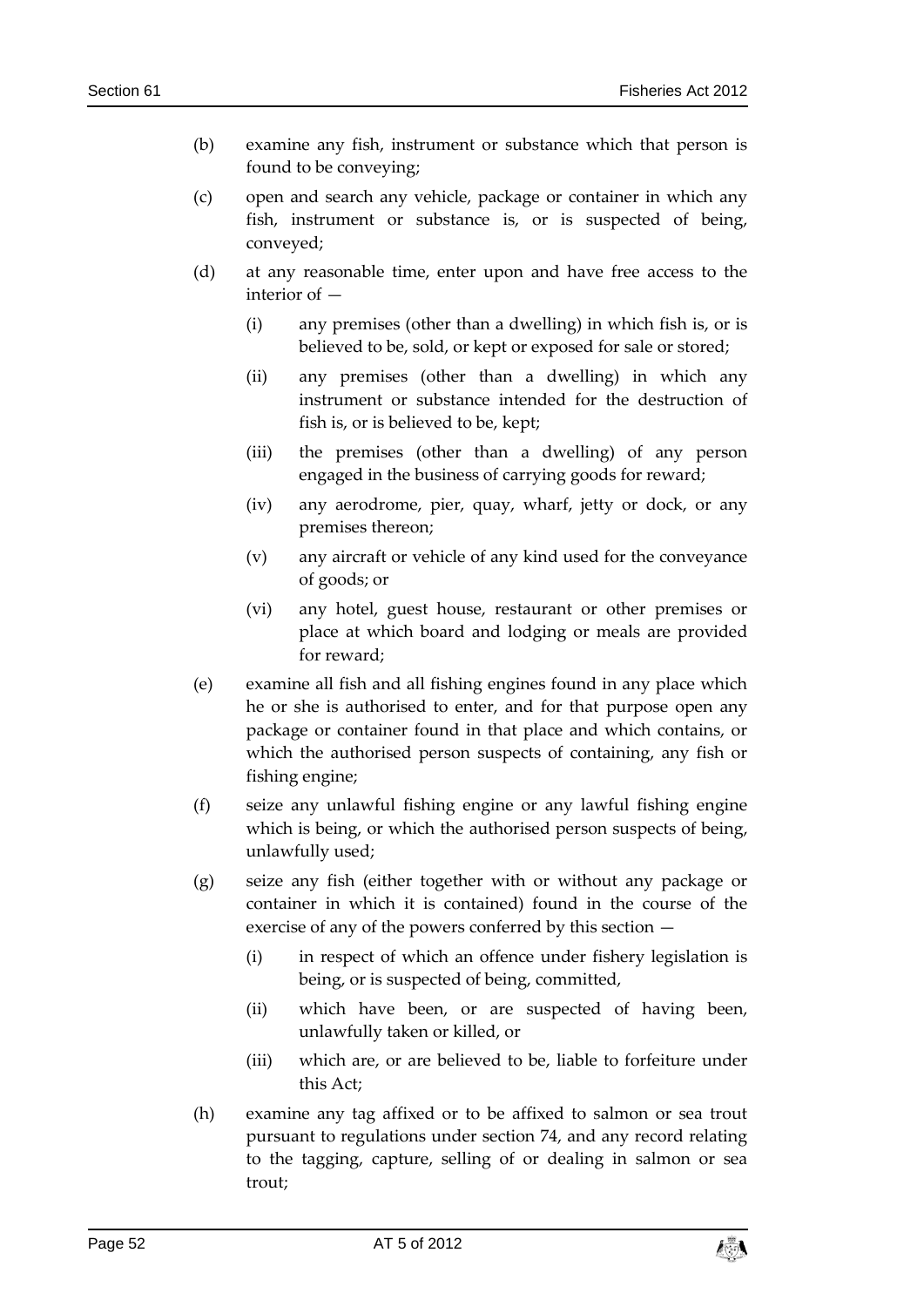- (i) examine any fishing engine;
- (j) demand and take the name and address of the person having custody of any fish or other article which the authorised person is authorised under this section to examine;
- (k) demand and take from that person the name and address of the owner of the fish or other article.
- (2) Where an authorised person detains any fish or other article in his or her custody under the authority of section 60 or this section, he or she —
	- (a) shall, as soon as may be, take such steps as are proper to have the person who has committed or is suspected to have committed an offence in relation to that thing dealt with according to law; and
	- (b) may (subject to section 79) detain the fish or article until the completion of proceedings in respect of the alleged offence.
- (3) A person who, when lawfully demanded under subsection  $(1)(j)$  or  $(k)$ , refuses or fails to give —
	- (a) that person's own name and address, or
	- (b) the name and address (so far as known to him or her) of any other person,

is guilty of an offence and liable on summary conviction to a fine not exceeding £1,000.

(4) An authorised person who exercises any power to enter on land conferred by this Act for any purpose may take with him or her on to the land such other persons and such equipment as are necessary for the purpose in question.

# <span id="page-52-0"></span>**62 Power of arrest**

- (1) If any person ("the alleged offender") is found offending against any provision of this Act —
	- (a) an authorised person may require the alleged offender to desist from the offence and to give his or her name and address; and
	- (b) if the alleged offender, after being so required, intentionally continues the offence or refuses or fails to give his or her name and address, the authorised person and any person acting under his or her direction may arrest the alleged offender.
- (2) Where the alleged offender is arrested under this section by an authorised person who is not a constable, that person shall forthwith deliver the alleged offender into the custody of a constable to be dealt with according to law.
- (3) Where the alleged offender resides outside the Island —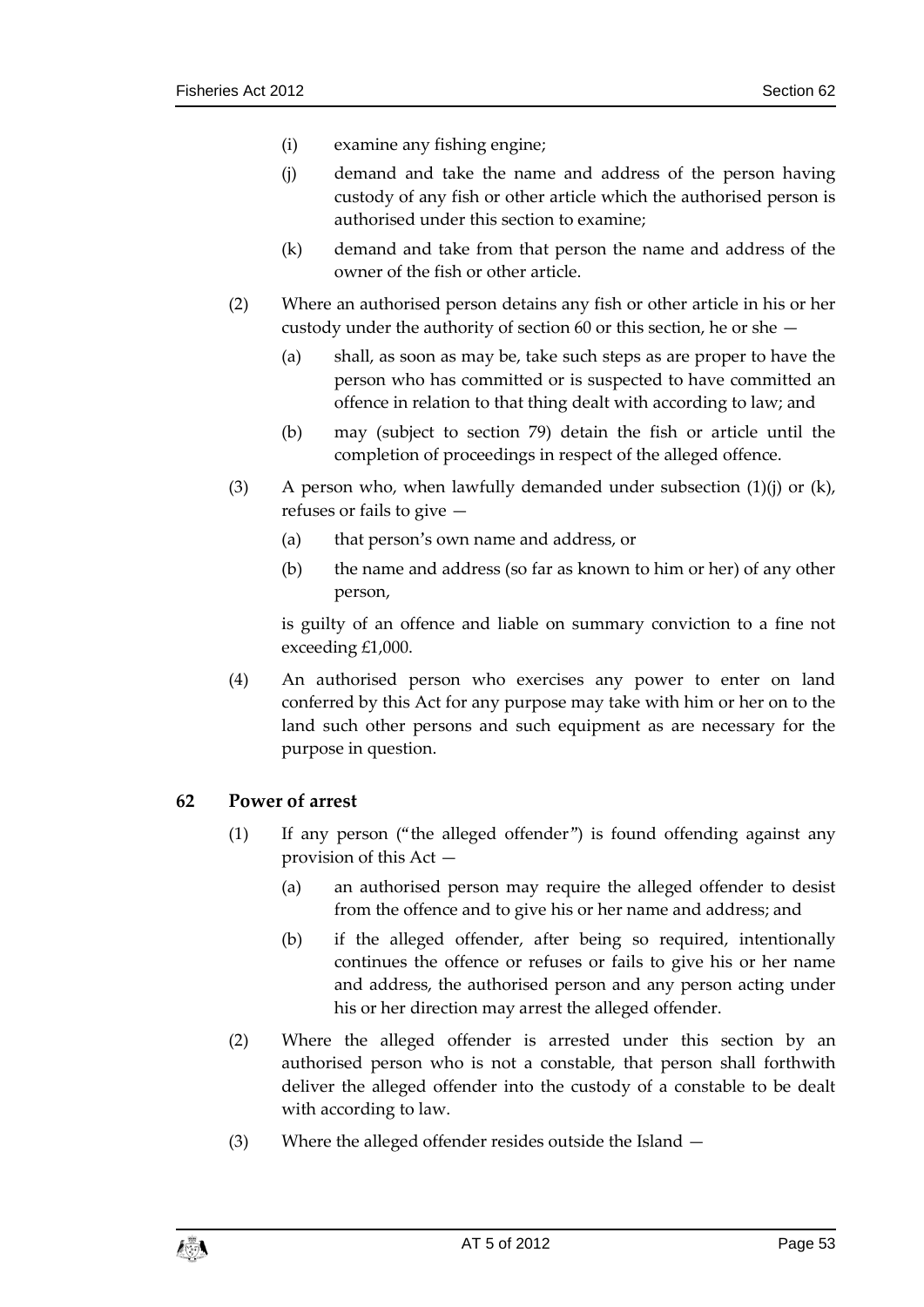- (a) the alleged offender may be detained by a constable until a summons charging him or her with the relevant offence has been served upon him or her, and,
- (b) after the service of the summons, the alleged offender may be further detained until he or she enters into a recognizance, with such sureties or other security as (subject to subsection (4)) the justice before whom the recognizance is entered into thinks fit, conditioned for his or her appearance at the time and place stated in the summons; and
- (c) any such summons may be served on a Sunday.
- (4) The amount in which any party to a recognizance taken under subsection (3) is bound, or the amount of any security required to be deposited under that subsection in lieu of sureties, shall not be greater than the amount of any fine which could be imposed on the alleged offender if he or she were convicted of the relevant offence.

#### <span id="page-53-0"></span>**63 Warrant to enter and search etc**

- (1) Where, on information on oath, a justice is satisfied
	- (a) that there are reasonable grounds for believing that an offence under any fishery legislation has been committed, and
	- (b) either
		- (i) evidence of the commission of the alleged offence is to be found in any place specified in the information, or
		- (ii) anything connected with the alleged offence and liable to be seized or forfeited under this Part is concealed in such a place,

the justice may by warrant under his or her hand empower an authorised person named in the warrant to enter that place, by force if need be, at such time in the day or night as is mentioned in the warrant.

- (2) Where an authorised person enters any place in pursuance of a warrant under this section, that person may —
	- (a) search the place, and
	- (b) exercise any power exercisable in that place by virtue of section 60 or 61.
- (3) A warrant under this section shall not continue in force for more than 7 days from the date on which it is issued.
- (4) In this section "place" means any land, premises, inland waters, pier, quay, wharf, jetty, dock, boat, aircraft or vehicle.

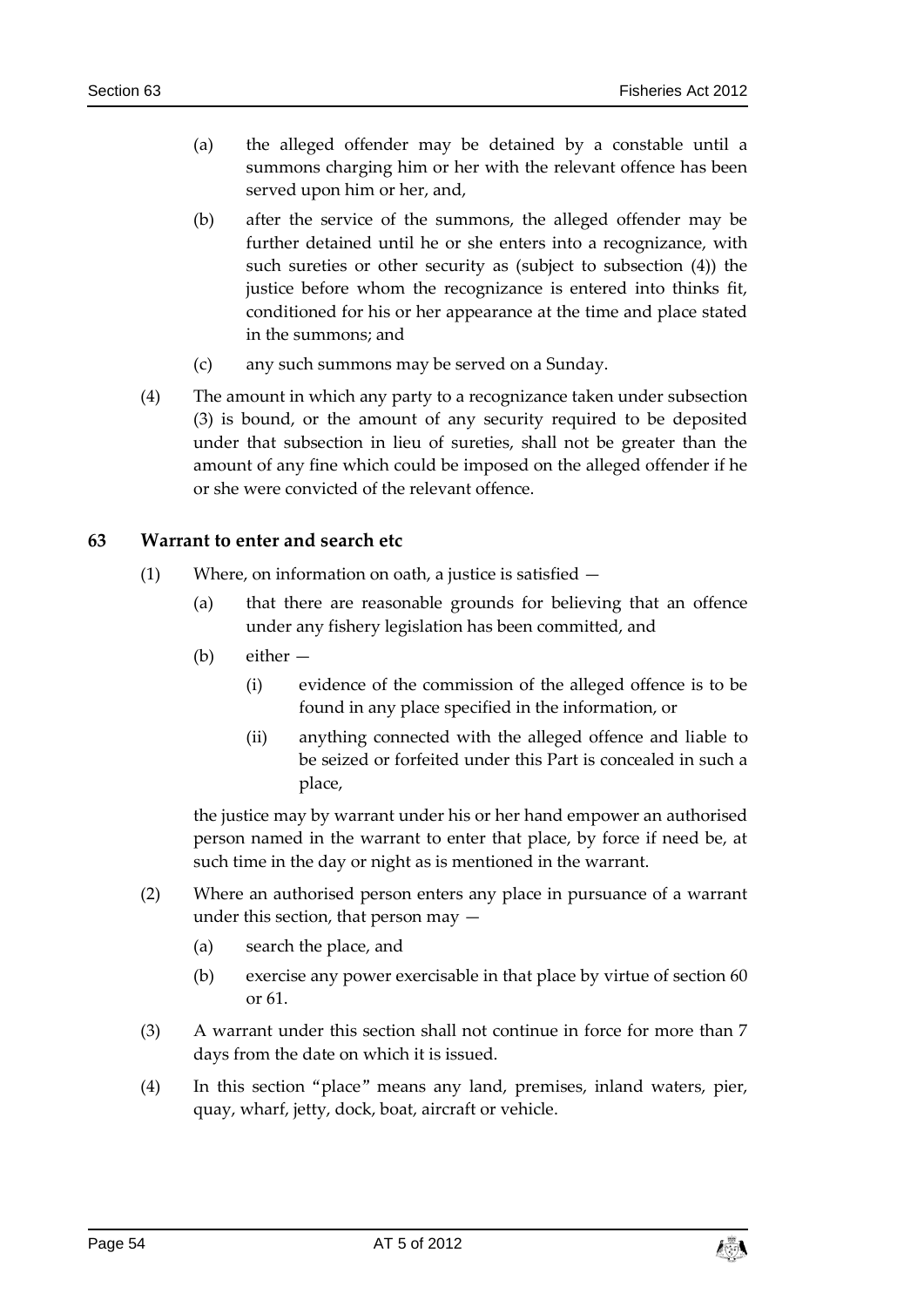# *Inland waters*

### <span id="page-54-1"></span><span id="page-54-0"></span>**64 Restrictions on powers of constables etc**

- (1) Subject to subsection (2), no constable, fishery officer or watcher may enter upon any land or inland waters for the purpose of enforcing the fishing rights of —
	- (a) any owner or occupier of the land or waters, or
	- (b) any person in whom fishing rights are vested.
- (2) Subsection (1) does not apply where
	- (a) the fishing rights in question are vested in a Department or Statutory Board, or
	- (b) the entry is made in connection with an offence or suspected offence under any statutory provision (including this Act).

# <span id="page-54-2"></span>**65 Private water bailiffs**

- (1) Any of the following persons
	- (a) any person who, by virtue of any fishing rights in any inland waters, has an interest in the preservation of the fish in those waters; or
	- (b) any persons who have united themselves into a society for the preservation of any fishery in any inland waters,

may appoint any person (other than a person disqualified under subsection (9)) to be a private water bailiff for the protection of the fisheries in those waters (which shall be specified in the instrument).

- (2) An appointment under subsection (1) shall
	- (a) be made by instrument in writing in a form prescribed by regulations made by the Department,
	- (b) name the person appointed, and
	- (c) specify the waters to which it relates.
- (3) A person appointed to be a private water bailiff shall not act in that capacity until his or her appointment is confirmed by a court of summary jurisdiction (signified by an endorsement on the instrument of appointment).
- (4) A person making an application for confirmation of an appointment under subsection (1) shall give notice of the application to the Department and to the Chief Constable not less than 14 days before the date of the hearing of the application.
- (5) The Department and the Chief Constable shall be entitled to appear, be heard and adduce evidence on the hearing of the application.

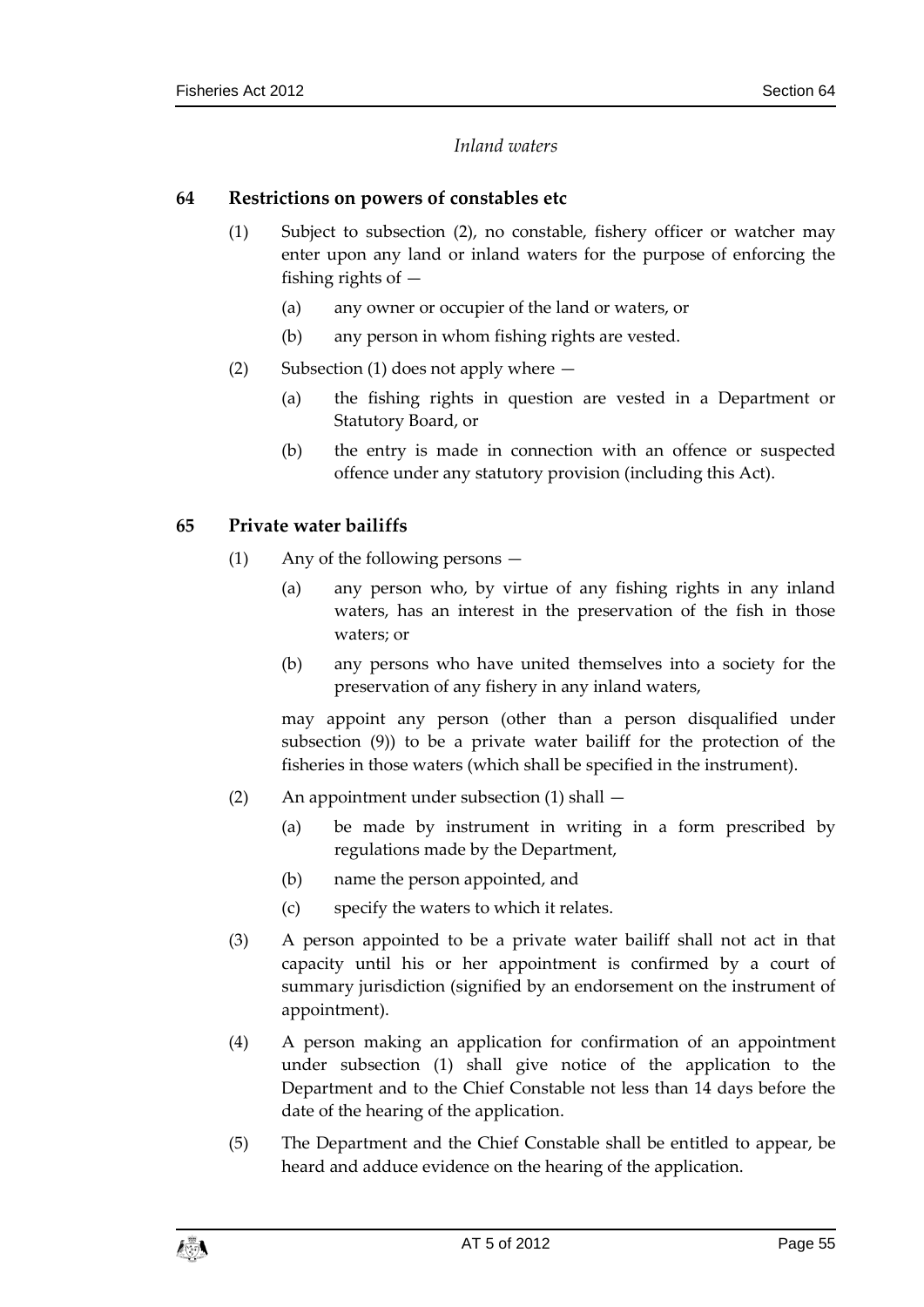- (6) The Department may appear by an officer of the Department and the Chief Constable may appear by a constable.
- (7) A court of summary jurisdiction, on complaint made to it, may revoke the appointment of a private water bailiff if it is satisfied that the person so appointed is not a fit and proper person to hold the appointment.
- (8) The Chief Registrar shall as soon as practicable notify the Department of the confirmation or revocation of an appointment under subsection (3) or (7).
- (9) The following shall be disqualified for appointment as a private water bailiff —
	- (a) an officer of the Department, and
	- (b) a person whose appointment has been revoked under subsection (7).
- (10) Any person who acts as a private water bailiff  $-$ 
	- (a) without his or her appointment being confirmed under subsection (3);
	- (b) after the appointment has been revoked either by a court under subsection (7) or by the person's employer; or
	- (c) in respect of waters other than those specified in his or her instrument of appointment,

is guilty of an offence and liable on summary conviction to a fine not exceeding £1,000.

# <span id="page-55-0"></span>**66 Additional powers of authorised persons**

- (1) An authorised person may, for the purpose of protecting inland fisheries or enforcing any inland fishery legislation, at any time —
	- (a) enter into and pass through or along, or remain on the banks or borders of, any inland waters;
	- (b) for the purpose of gaining access to any inland waters, pass and repass along any road, path or way;
	- (c) with boats or otherwise, enter upon any inland waters;
	- (d) enter upon and examine all weirs, sluices, mill dams, fish passes, mill-races and watercourses communicating with any inland waters;
	- (e) measure the flow in any inland waters; and
	- (f) seize any thing whatsoever by means of, or in relation to, which an offence under inland fishery legislation has been committed, or which the authorised person suspects has been committed.
- (2) Nothing in this section authorises any person to enter
	- (a) a dwelling; or

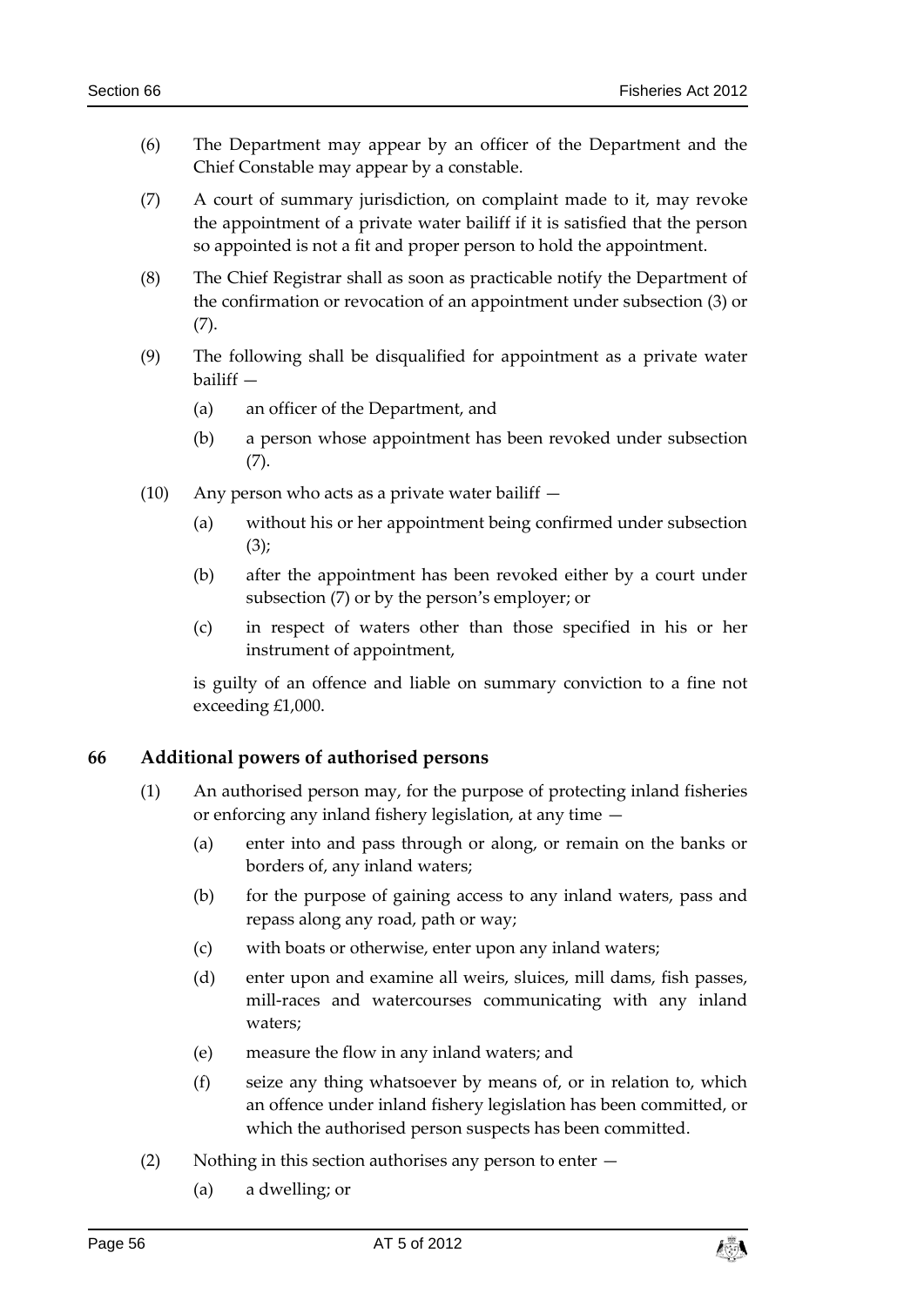(b) an enclosed garden or the curtilage of a dwelling, except where the ordinary road or passage to any weir, dam or dyke traverses the garden or curtilage.

### <span id="page-56-0"></span>**67 Warrant to enter on land or waters**

- (1) If it is shown to the satisfaction of a justice that there is reasonable ground for entry on any land or waters for a purpose mentioned in section 61(1) or 66(1), the justice may by warrant authorise an authorised person named in it to enter on that land or those waters, by force if need be.
- (2) A warrant under this section shall not continue in force for more than 7 days from the date it is issued.

#### <span id="page-56-1"></span>**68 Powers in relation to fishing engines etc**

Where an authorised person finds —

- (a) during the annual close season
	- (i) any passage in any fishing engine or contrivance closed or obstructed; or
	- (ii) any fishing engine or any contrivance whatsoever placed or used in contravention of this Act; or
- (b) at any time, any obstruction in the waste gate appurtenant to any mill or factory when it is required by law to be open,

the authorised person may open such passages and remove such obstructions, doing no unnecessary damage, and seize and remove all things so found or used in contravention of this Act.

# <span id="page-56-2"></span>**69 Requirement to produce licence or permit**

- (1) Any person who
	- (a) uses at any place a fishing engine for which a licence or permit is required under this Part, or
	- (b) has such a fishing engine erected or in fishing order in his or her possession in or near any fishing place,

and fails on demand to produce to an authorised person a licence or permit by, or by virtue of which, he or she is authorised to use that fishing engine at that place is guilty of an offence.

- (2) A person guilty of an offence under subsection (1) is liable on summary conviction to a fine not exceeding £500.
- (3) In proceedings for an offence under subsection (1) consisting of a failure to produce a licence or permit for a fishing engine in the accused's possession, it is a defence for the accused to show that he or she had the fishing engine in his or her possession as a manufacturer or seller of it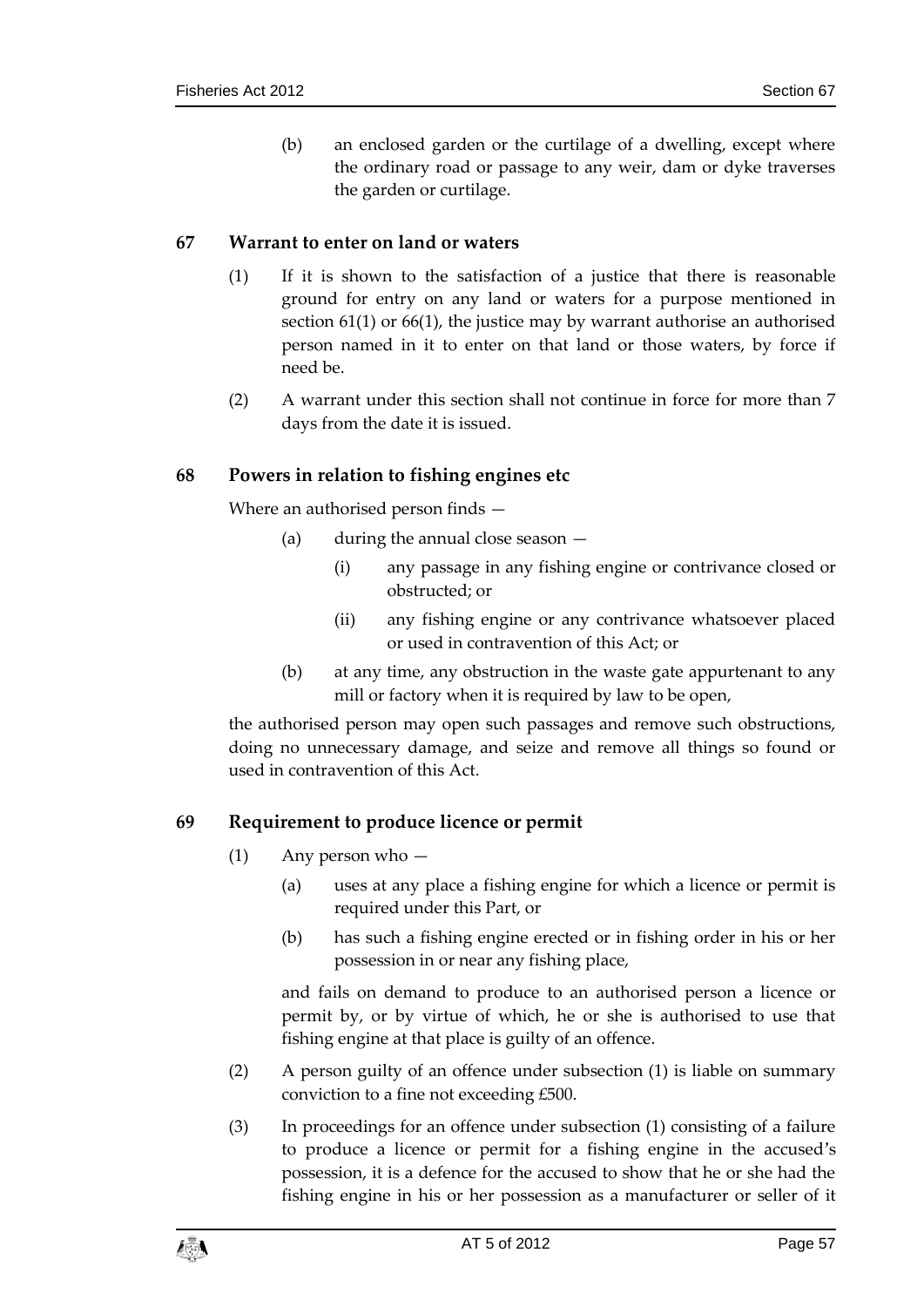and not for the purpose of using it or of permitting any other person to do so.

- (4) A person shall not be charged with an offence under subsection (1) if, on demand being made by an authorised person for the production of a licence or permit, that person —
	- (a) then and there gives to the authorised person his or her name and address and any evidence of his or her identity then available; and
	- (b) as soon as practicable thereafter, and in accordance with any reasonable requirement then communicated to him or her by the authorised person, produces to the authorised person or to any other person designated by the authorised person —
		- (i) a licence or permit authorising the first-mentioned person to use the fishing engine at that place and time; and
		- (ii) evidence of his or her identity.

*Protection of authorised persons etc*

# <span id="page-57-1"></span><span id="page-57-0"></span>**70 Assaulting or obstructing authorised person etc**

- (1) This section applies to  $-$ 
	- (a) an authorised person exercising any power conferred by this Part;
	- (b) any officer or employee of the Department while doing
		- (i) anything authorised by section 12(6) or 13(2), or
		- (ii) anything authorised by regulations under section 21 and prescribed by those regulations for the purpose of this paragraph; or
	- (c) an authorised person acting under any provision of regulations made by virtue of section  $23(4)(g)$ .
- (2) Any person who assaults a person to whom this section applies is guilty of an offence and liable on summary conviction to custody for a term not exceeding 6 months or to a fine not exceeding £5,000, or to both.
- (3) Any person who intentionally obstructs or impedes a person to whom this section applies is guilty of an offence and liable on summary conviction to a fine not exceeding £1,000.

# <span id="page-57-2"></span>**71 Giving warning to persons unlawfully fishing**

Any person who intentionally makes or causes to be made, or aids or assists in making, any signal or warning to any person engaged in fishing unlawfully of the approach of an authorised person is guilty of an offence and liable on summary conviction to a fine not exceeding £1,000.

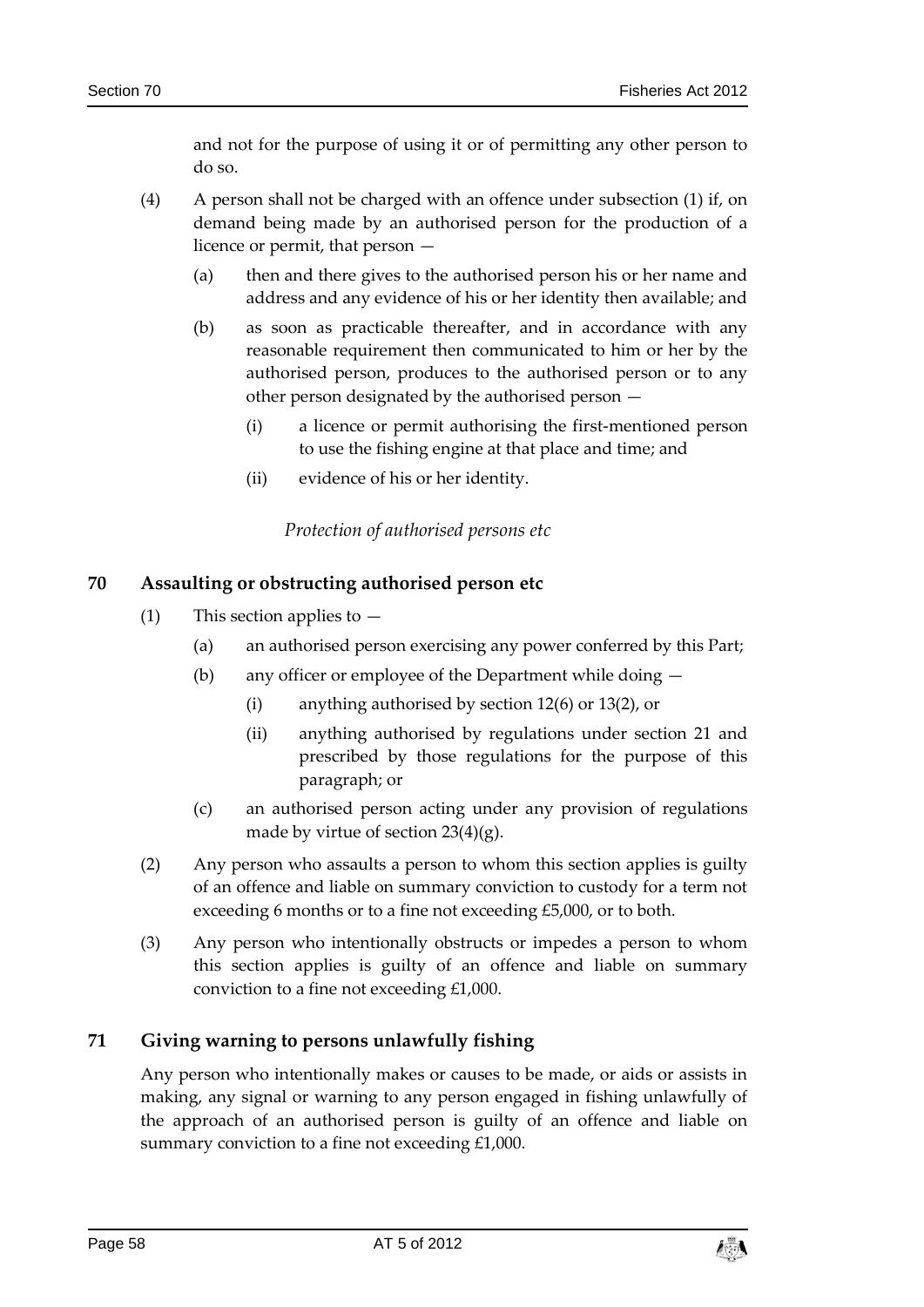# <span id="page-58-0"></span>**72 Indemnification of authorised persons**

An authorised person is not liable for any loss or damage occasioned by or in the course of the exercise of any of the powers conferred on him or her by this Act unless in causing the loss or damage the authorised person acted in bad faith.

# <span id="page-58-2"></span><span id="page-58-1"></span>**PART 9 — MISCELLANEOUS AND SUPPLEMENTAL**

# *Licence fees*

# <span id="page-58-3"></span>**73 Licence fees**

- (1) The Department may by regulations specify the fees payable for the grant or renewal of —
	- (a) fishing licences,
	- (b) sea fishing licences,
	- (c) recreational sea fishing licences, and
	- (d) permits under section 29(5).
- (2) Regulations under subsection (1) may specify different fees to be payable on the grant or renewal of —
	- (a) licences or permits of a specified description, or
	- (b) licences or permits granted to persons of a specified description;

and may in specified cases provide for the grant or renewal of a licence or permit without payment.

# *Tagging of salmon and sea trout*

# <span id="page-58-5"></span><span id="page-58-4"></span>**74 Tagging of salmon and sea trout**

- (1) The Department may by regulations provide for the gathering of information by the tagging of salmon and sea trout.
- (2) Regulations under subsection (1) may provide for  $-$ 
	- (a) the form of tags which are to be affixed to salmon and sea trout,
	- (b) the information to be contained on such tags,
	- (c) the issue and distribution of tags and records to persons fishing for salmon or sea trout,
	- (d) the affixing of tags to salmon and sea trout and the removal of such tags,
	- (e) the records to be kept by persons fishing for, selling and dealing in salmon or sea trout or providing such tags and records, and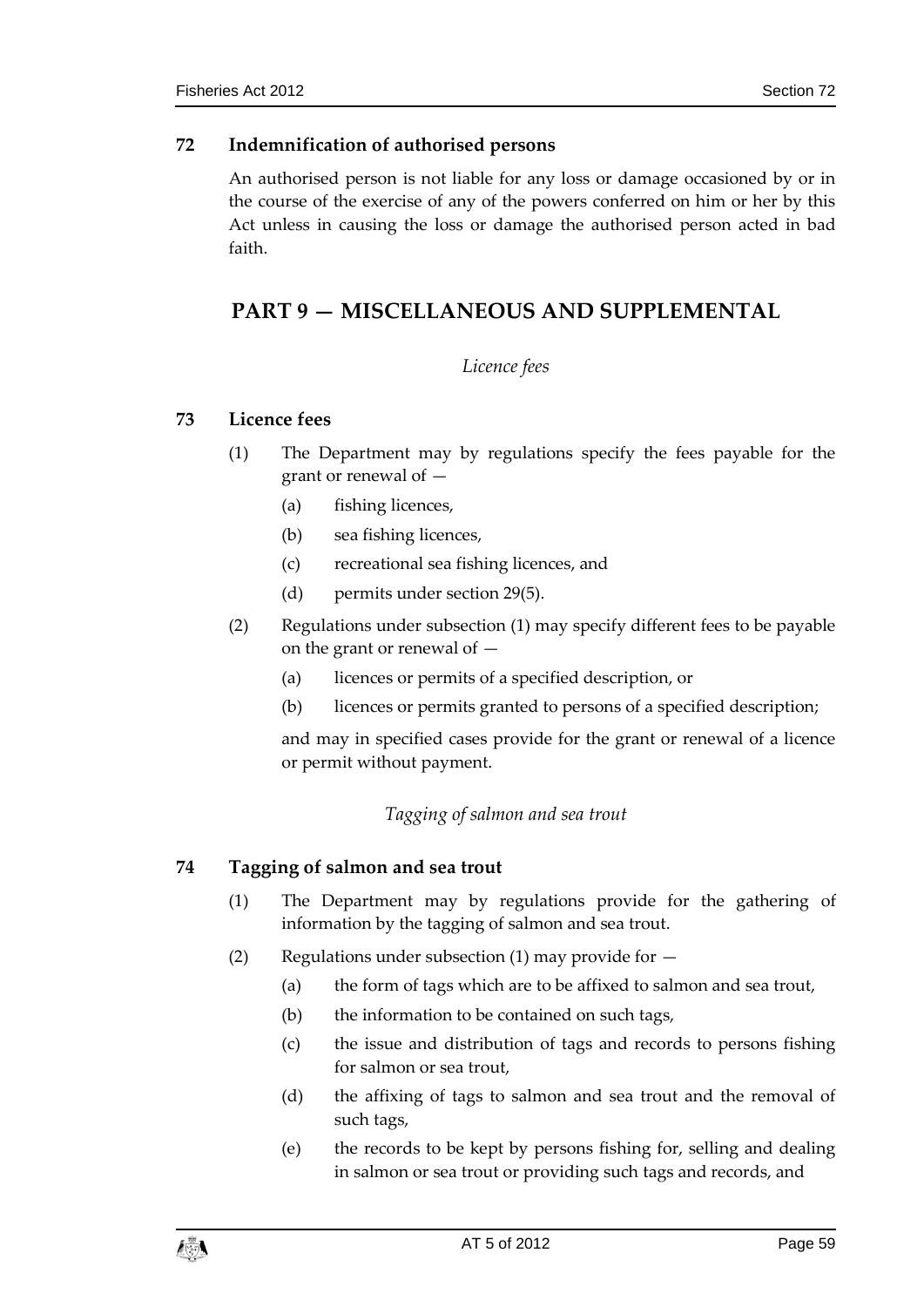- (f) the furnishing of such information on such tags and records as may be requested by an authorised person.
- (3) Regulations under subsection (1) may provide that a contravention of any provision of them shall be an offence on the part of any person of a description specified in the regulations, punishable on summary conviction by a penalty not exceeding that so specified (which shall not exceed a fine of £1,000).
- (4) In proceedings for an offence consisting of a contravention of regulations under subsection (1), it shall be a defence for the accused to show that he or she took all reasonable precautions and exercised all due diligence to avoid the commission of the offence by himself or herself or by any person under his or her control.

*Exemptions for artificial propagation and scientific purposes*

# <span id="page-59-1"></span><span id="page-59-0"></span>**75 Exemptions for artificial propagation and scientific purposes**

- (1) The Department may by a permit authorise a person named in the permit, at such times and subject to such conditions as may be specified in the permit, to do such things as are so specified —
	- (a) for the purpose of the artificial propagation or transplantation of fish,
	- (b) for the stocking, restocking or improvement of any fishery, or
	- (c) for some scientific purpose,

in or in relation to such inland waters, or such part of the sea, as may be so specified.

- (2) Without prejudice to the generality of subsection (1), a permit under that subsection may authorise the holder of it, for any of those purposes, —
	- (a) to catch fish of any kind specified in the permit;
	- (b) to have in his or her possession fish of that kind;
	- (c) for catching fish of that kind  $-$ 
		- (i) to have in his or her possession, erect and use any fishing engine of a kind specified in the permit, or
		- (ii) to have in his or her possession and use any substance of a kind so specified;
	- (d) to buy or sell fish of any kind specified in the permit; and
	- (e) to dispose of fish taken in accordance with the permit in such manner and on such terms as may be so specified.
- (3) In proceedings for an offence under this Act, it shall be a defence for the person accused to show that —

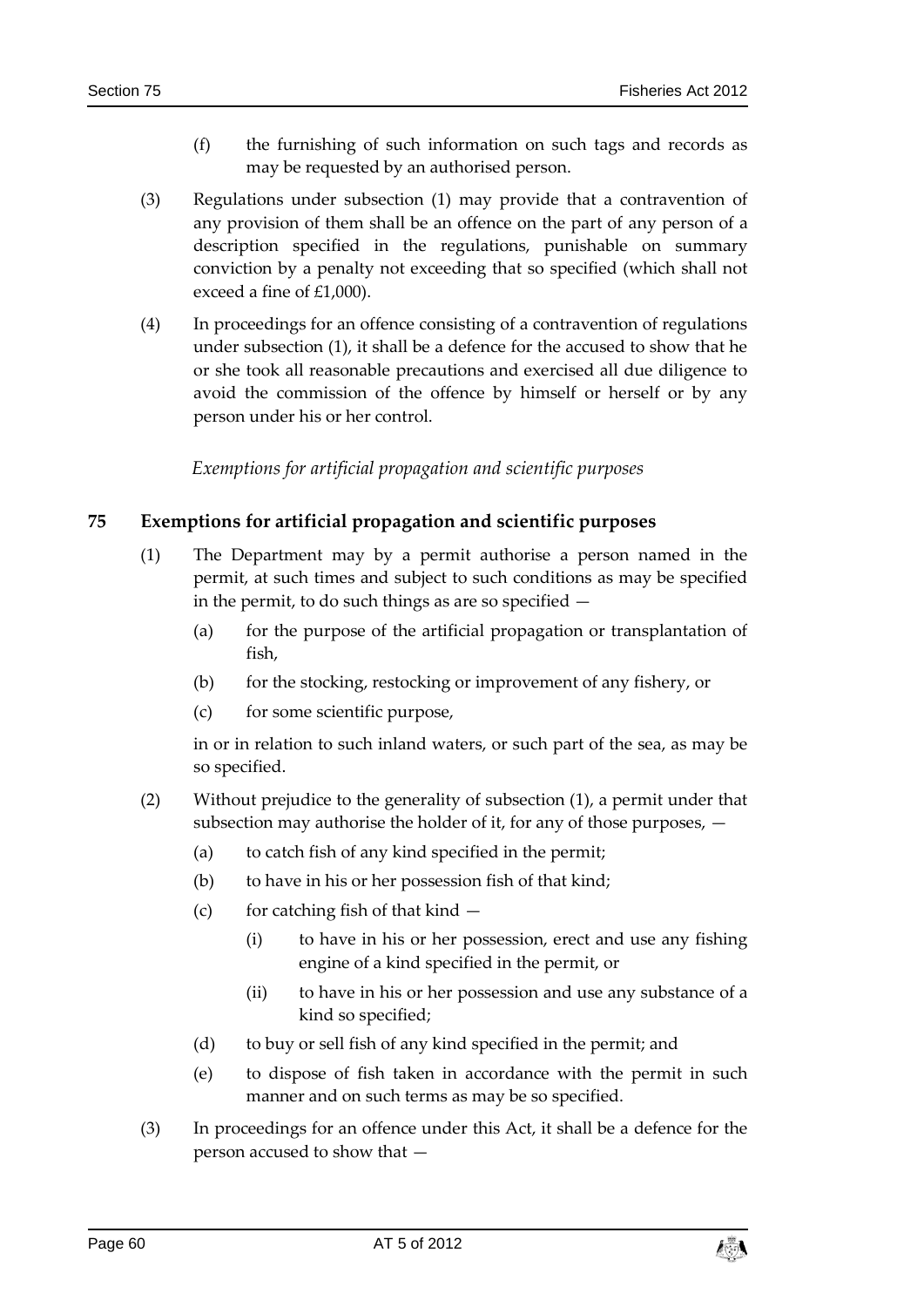- (a) the act or omission constituting the alleged offence was authorised by a permit under subsection (1); and
- (b) he or she was, or was acting under the direction of, the holder of the permit and in accordance with the conditions of the permit.

# (4) Where —

- (a) anything authorised by a permit under subsection (1) (other than a general permit) is being or has been done, and
- (b) the holder of the permit fails on demand to produce the permit to an authorised person,

the holder is guilty of an offence under subsection (1) and liable on summary conviction to a fine not exceeding £1,000.

#### *Marine nature reserves*

#### <span id="page-60-1"></span><span id="page-60-0"></span>**76 Marine nature reserves**

In section 33 (byelaws for protection of marine nature reserves) of the *Wildlife Act 1990*, after subsection (6) insert —

 $\text{13}$  (6A) A byelaw made under this section which relates to  $-$ 

- (a) fishing for, or the taking or killing of, any fish, or
- (b) the use or possession of any fishing engine,

shall be treated as sea fishery legislation for the purposes of Part 8 of the *Fisheries Act 2012.*

In this subsection "fish" and "fishing engine" have the same meanings as in that Act.

(6B) An offence under a byelaw referred to in subsection (6A) shall be treated as an offence under the *Fisheries Act 2012* for the purposes of section 78 (forfeiture) of that Act. $\mathbf{E}$ .

# *Legal proceedings*

# <span id="page-60-3"></span><span id="page-60-2"></span>**77 Legal proceedings**

- (1) Where an offence under this Act is committed by a body corporate and it is proved that the offence —
	- (a) was committed with the consent or connivance of an officer of the body; or
	- (b) was attributable to neglect on the part of an officer of the body,

the officer, as well as the body, is guilty of the offence and liable to the same penalty as the body.

(2) In subsection (1) "officer" includes —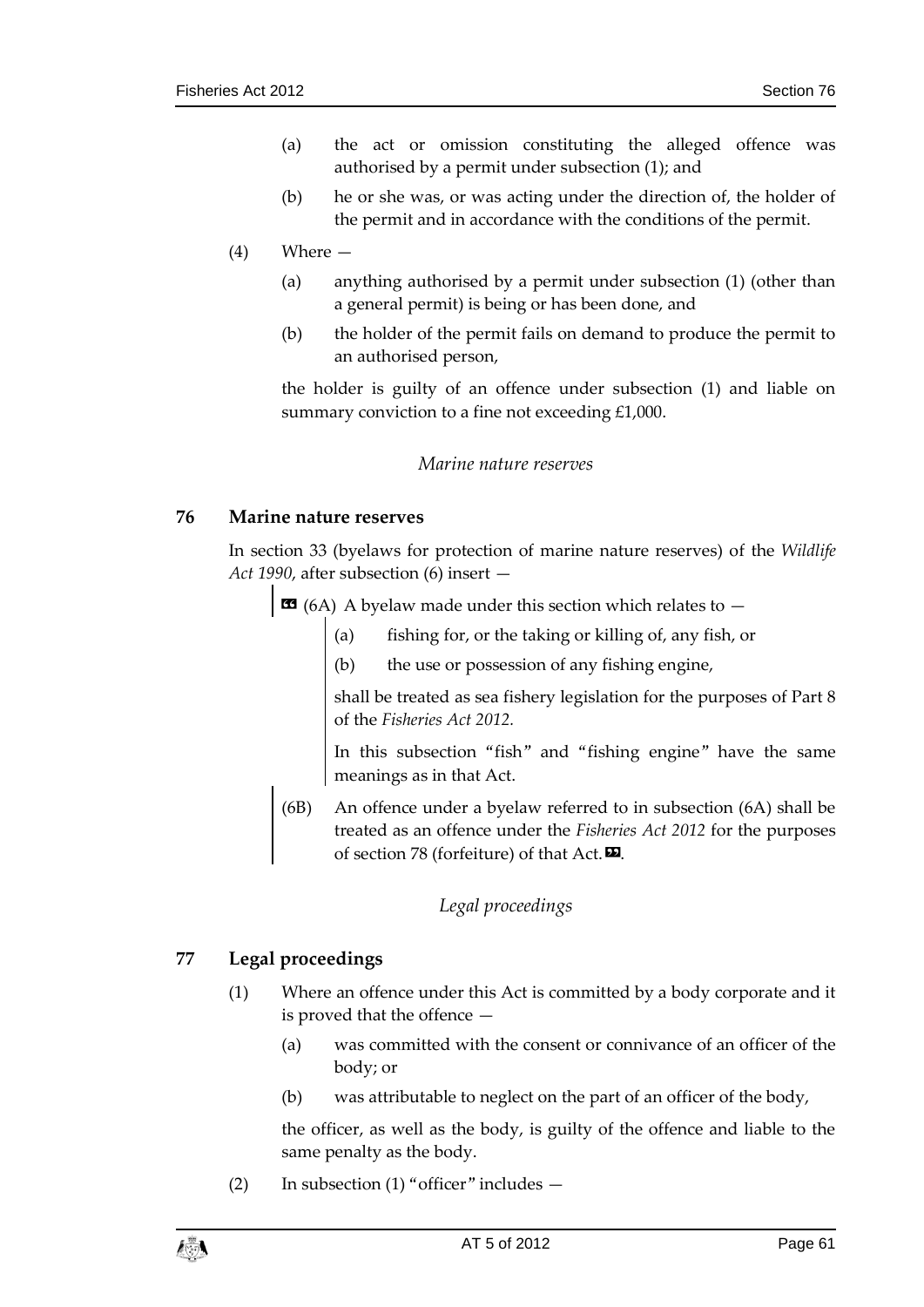- (a) a director or secretary;
- (b) a person purporting to act as a director or secretary;
- (c) if the affairs of the body are managed by its members, a member;
- (d) in relation to a limited liability company constituted under the *Limited Liability Companies Act 1996*, a member, the company's manager and its registered agent.
- (3) A complaint charging the commission of a summary offence under any provision of this Act may be heard and determined by a court of summary jurisdiction whether or not the complainant is an authorised person.

#### *Forfeitures etc*

# <span id="page-61-1"></span><span id="page-61-0"></span>**78 Forfeiture of fish, boat, vehicle, fishing engine, etc**

Where a person is convicted of an offence under this Act, the court may, on an application by or on behalf of the Department, order that any of the following shall be forfeited —

- (a) any fish illegally taken by him or her;
- (b) any fish illegally in his or her possession at the time of the offence; and
- (c) any boat, vehicle, fishing gear, fishing engine or other thing whatsoever by means or in respect of which the offence was committed.

# <span id="page-61-2"></span>**79 Disposal of fish seized or detained**

- (1) This section applies where
	- (a) in the exercise of any power under this Act an authorised person seizes or detains any fish, and
	- (b) the fish is likely to become unfit for human consumption before the matter can conveniently be dealt with by a court.
- (2) In this section "lawful fish" means a fish that may for the time being be lawfully taken, or bought and sold, having regard to its kind, size and condition and the season of the year.
- (3) If the fish is lawful fish, the authorised person shall, in accordance with any directions given by the Department, sell the fish, unless by virtue of an instruction given to him or her by the Department on any occasion, or in accordance with the terms of any general authorisation given to him or her by the Department, he or she is permitted or required to dispose of it in some other manner.

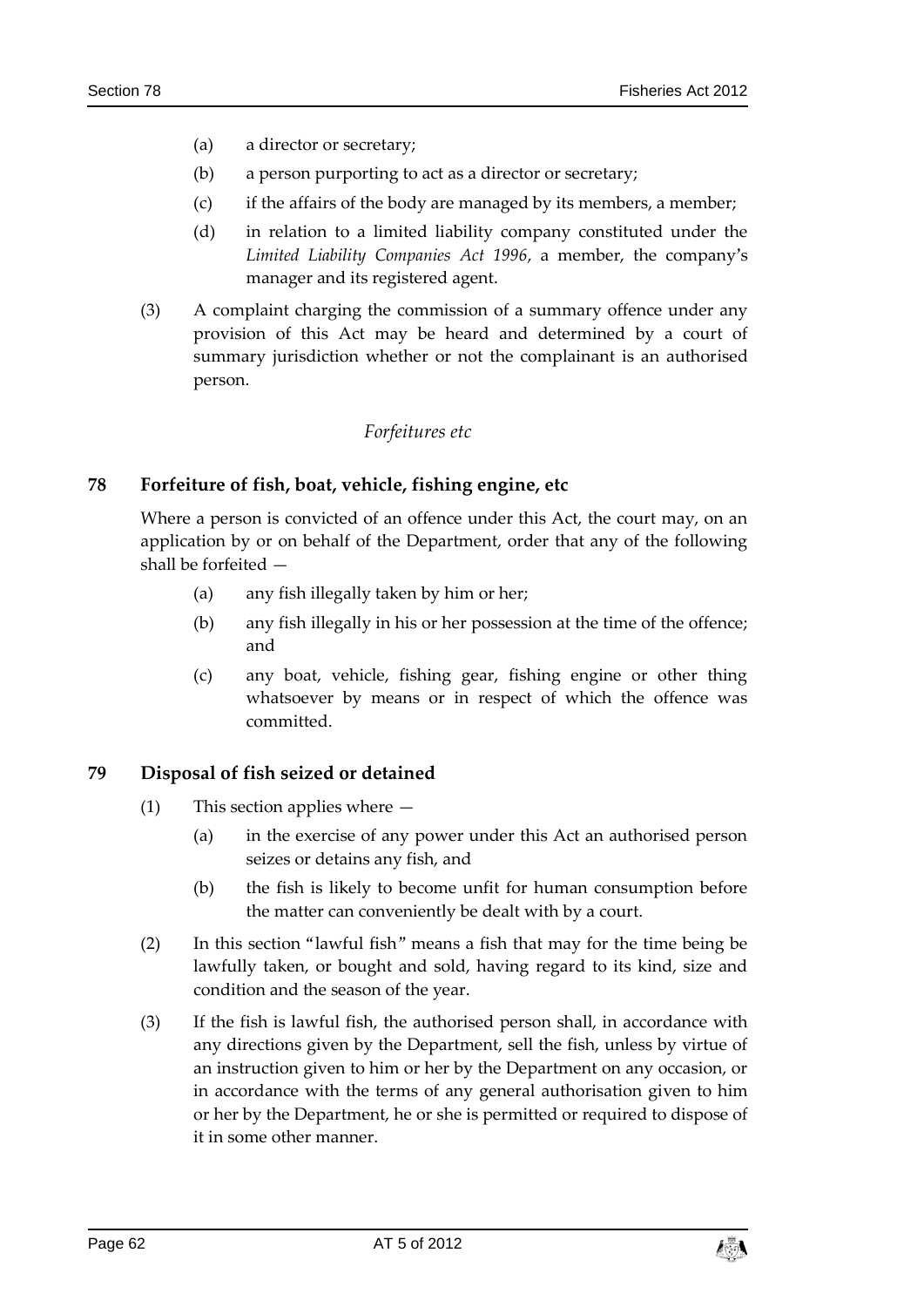- (4) If the fish is not lawful fish, the authorised person shall destroy or otherwise dispose of it in accordance with any instruction or authorisation such as is referred to in subsection (3).
- (5) Any sum of money representing the proceeds of sale of fish sold by a person under subsection (3) shall forthwith be paid by that person to the Department, and —
	- (a) where no person is charged with an offence under this Act in relation to the fish, the sum shall be disposed of as the Department may direct;
	- (b) where a person is charged with such an offence and is acquitted, a sum equal to the net proceeds of sale of the fish shall be paid to that person by the Department;
	- (c) where a person is convicted of such an offence, a sum equal in amount to the net proceeds of sale of the fish shall be applied by the Department in accordance with section 81, as if the fish had been sold under that section.

# <span id="page-62-0"></span>**80 Disposal of boat or fishing gear etc seized in certain cases**

- (1) This section applies where
	- (a) an authorised person, in exercise of powers conferred by this Act, seizes any boat or any fishing gear or fishing engine, and
	- (b) no person is charged with an offence under this Act in relation to it.
- (2) The authorised person may apply to a court of summary jurisdiction for an order for the disposal of the boat, fishing gear or fishing engine.
- (3) In the case of a boat, if the court finds that, at the time of its seizure, it had been, was being or was about to be used for a purpose which under this Act is unlawful, the court may order it to be forfeited.
- (4) In the case of fishing gear or a fishing engine  $-$ 
	- (a) if the court finds that it is fishing gear or a fishing engine the use of which is prohibited by law, the court may order it to be forfeited and destroyed;
	- (b) if the court finds that it is lawful fishing gear or a lawful fishing engine which, at the time of its seizure, had been, was being or was about to be unlawfully used, the court may order it to be forfeited.
- (5) Where the court does not make an order of forfeiture, it shall order the boat, fishing gear or fishing engine to be returned to the person who appears to the court to be its owner.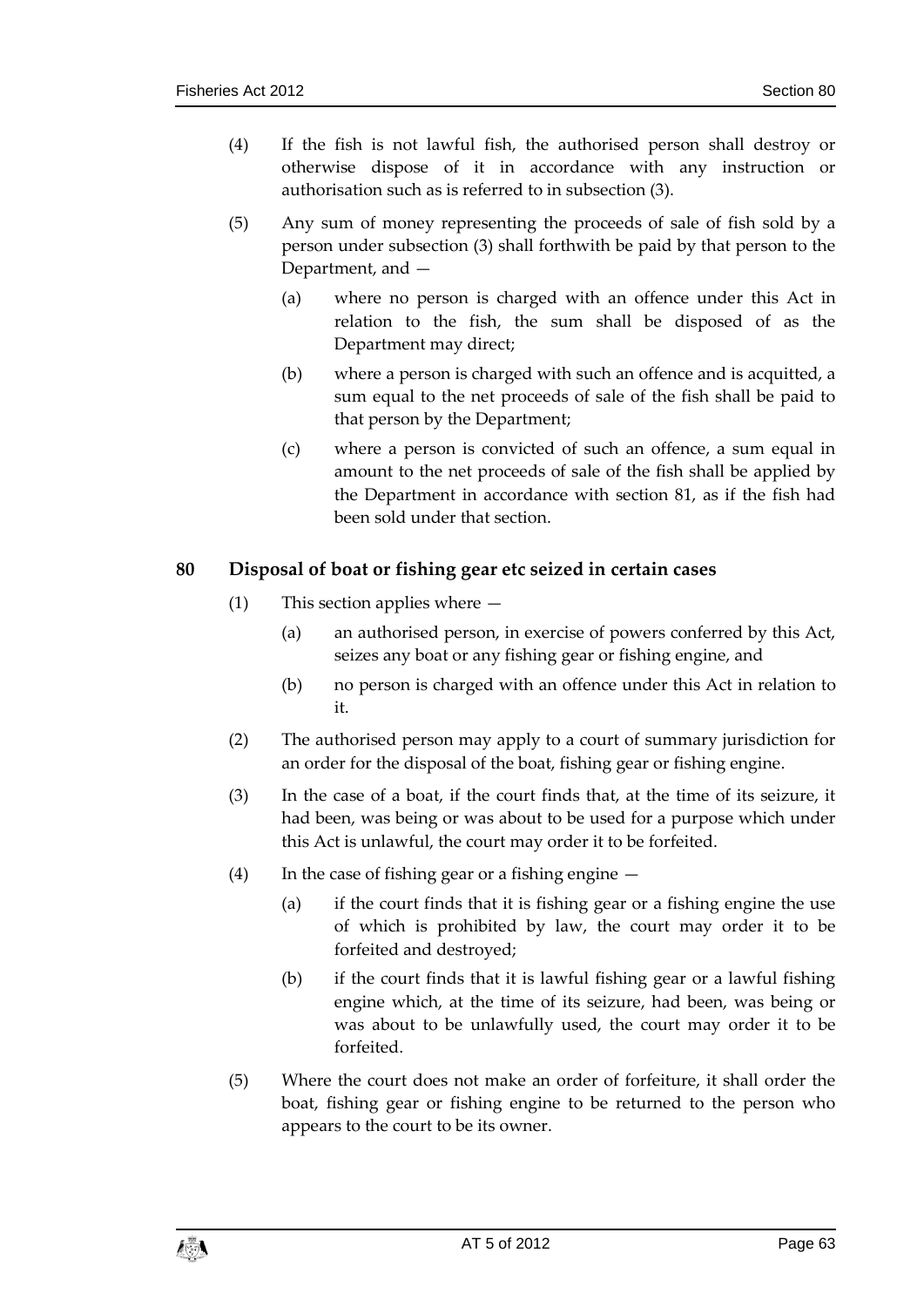# <span id="page-63-0"></span>**81 Disposal of forfeitures**

- (1) This section applies to anything forfeited under this Act, except where an order for destruction is made under section 80(4)(a).
- (2) The person by whom the thing was seized or any other person in whose custody it is shall, before the expiration of a period of 14 days from the date of the order by, or the conviction in consequence of, which it was forfeited, apply to the Department for a direction as to its disposal.
- (3) Whether or not an application is made under subsection (2), the Department may direct that the thing be —
	- (a) sold or otherwise disposed of in such manner as the Department thinks fit, or
	- (b) returned to the person who appears to the Department to be the owner.

# <span id="page-63-1"></span>**82 Cancellation etc of licences and disqualification**

- (1) If the holder of a licence is convicted of an offence under this Act, the court may make either or both of the following orders —
	- (a) an order that the licence be
		- (i) cancelled, or
		- (ii) suspended for such period as is specified in the order;
	- (b) an order that the convicted person be disqualified for holding a licence of the same class for a period not exceeding —
		- (i) one year in the case of a first conviction, or
		- (ii) 5 years in the case of a second or subsequent conviction.
- (2) If a person who is not the holder of a licence is convicted of an offence under this Act, the court may order that he or she be disqualified for holding a licence of a class specified in the order for a period not exceeding —
	- (a) one year in the case of a first conviction, or
	- (b) 5 years in the case of a second or subsequent conviction.
- (3) If any person is convicted of an offence under Part 5 or subsection (4), the court may order that that, notwithstanding any sea fishing licence, no person shall, for a period not exceeding 4 weeks specified in the order, engage in operations to take or kill fish from a boat specified in the order, being a boat by means or in respect of which the offence was committed.
- (4) Any person who contravenes an order under subsection (3) is guilty of an offence and liable —
	- (a) on conviction on information, to custody for a term not exceeding 3 months or to a fine, or to both;

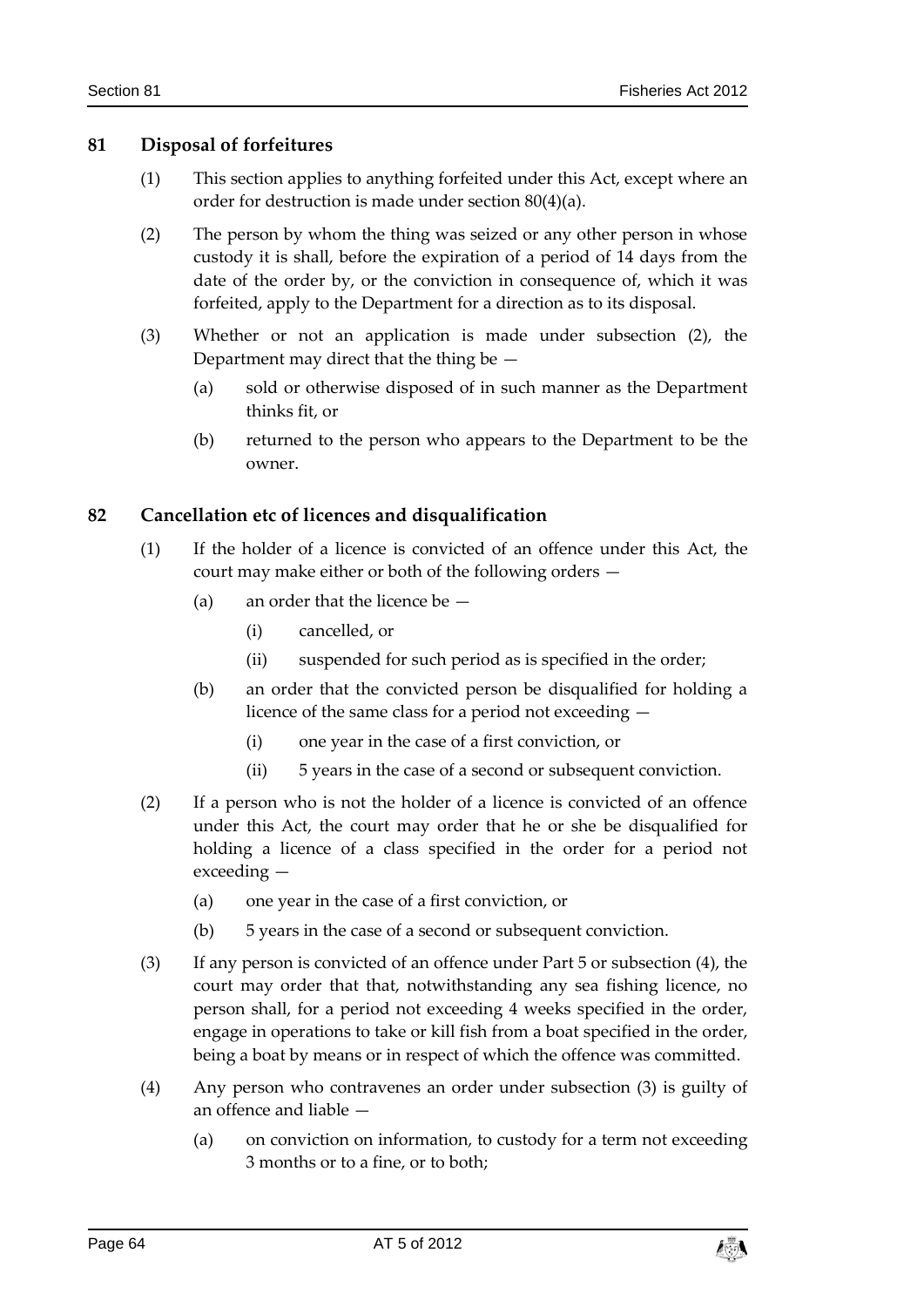- (b) on summary conviction, to custody for a term not exceeding 3 months or to a fine not exceeding £10,000, or to both.
- (5) Where a person is convicted of an offence under this Act, the clerk of the court shall, as soon as may be, send to the Department a certificate of the conviction and of any order under this section.
- (6) Regulations under section 23, 37 and 45 may specify classes of licence for the purposes of subsections  $(1)(b)$  and  $(2)$ .
- (7) In this section "licence" means
	- (a) a fishing licence,
	- (b) a sea fishing licence, or
	- (c) a recreational sea fishing licence;

but does not include a general licence.

# *Supplemental*

# <span id="page-64-1"></span><span id="page-64-0"></span>**83 Orders and regulations — general**

- (1) Subsections (2) and (3) apply to  $-$ 
	- (a) orders under section 4(1); and
	- (b) regulations under any provision of this Act.
- (2) Before making any instrument to which this subsection applies the Department shall consult —
	- (a) such organisations in the Island as appear to it to be representative of interests substantially affected by the regulations; and
	- (b) such scientific authorities as it thinks fit.
- (3) An instrument to which this subsection applies shall be laid before Tynwald as soon as practicable after it is made, and if Tynwald at the sitting at which it is laid or at the next following sitting resolves that it shall be annulled, the instrument shall cease to have effect.
- (4) An order under section 46 or 58 shall not have effect unless it is approved by Tynwald.
- (5) Before making any regulations under Part 5 or an order under section 46 or 58 the Department shall —
	- (a) consult the Secretary of State (except in the case of regulations under section 45);
	- (b) satisfy itself that the regulations will not operate so as to contravene —
		- (i) any Community instrument which applies as part of the law of the Island (whether under section 2(1) of the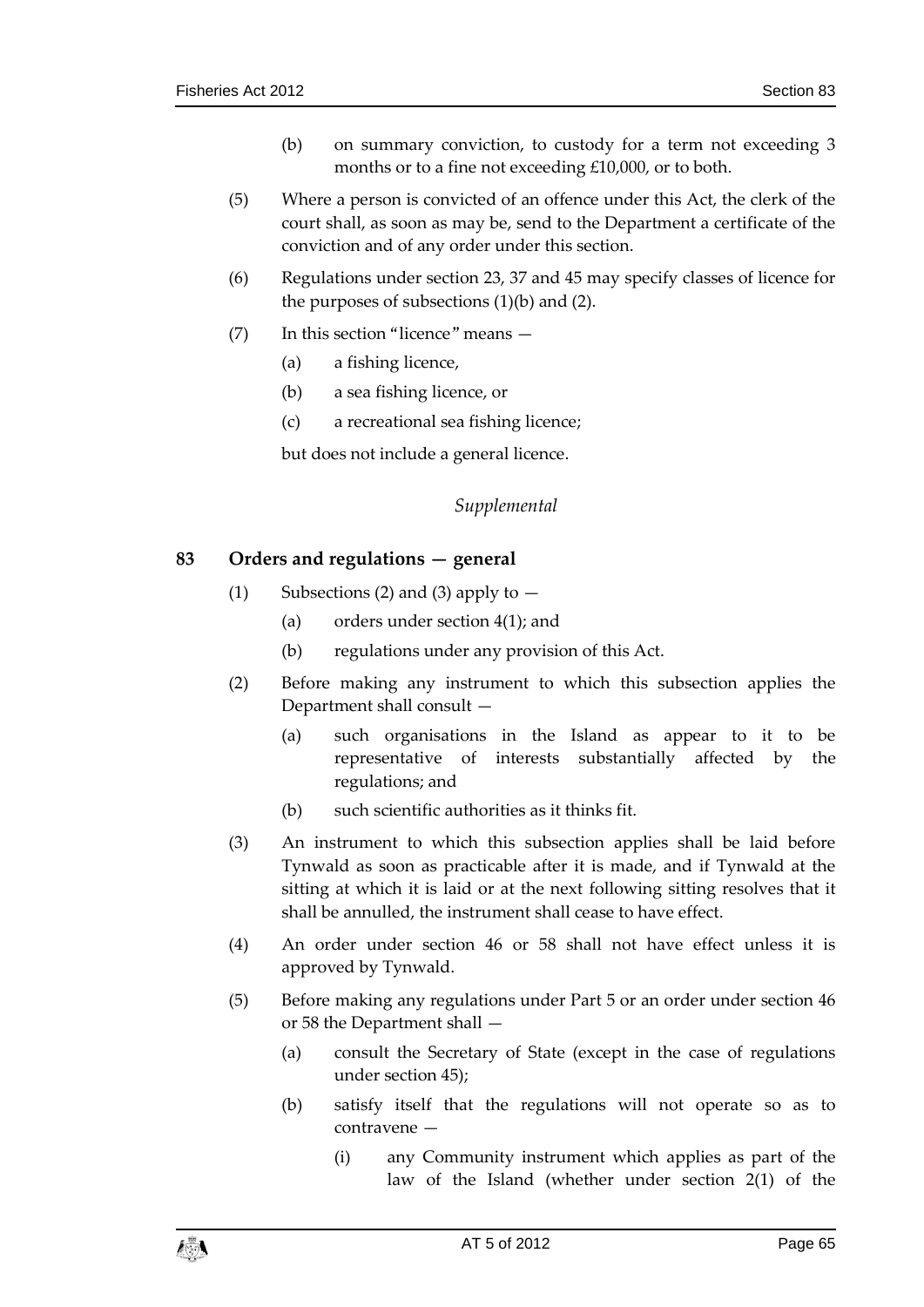*European Communities (Island) Act 1973*, under section 46 or otherwise);

- (ii) any international agreement which extends to the Island, or
- (iii) any agreement between the Government of the Island and the sea-fisheries administration of any part of the United Kingdom.

# <span id="page-65-0"></span>**84 Transitional provisions and repeals**

- (1) The transitional provisions in Schedule 2 have effect.
- (2) The enactments specified in Schedule 3 are repealed to the extent specified in column 3 of that Schedule.

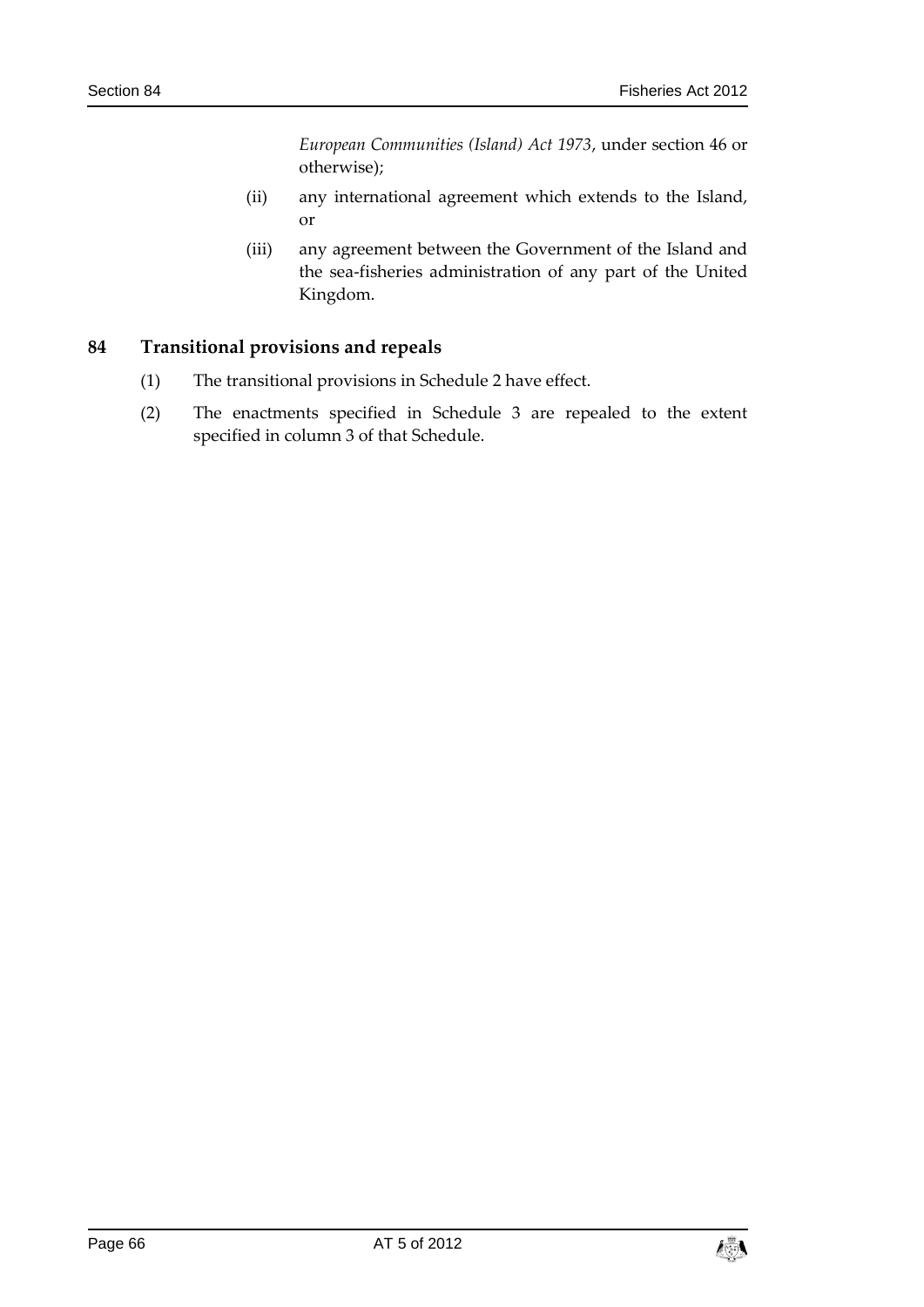#### **SCHEDULE 1**

[Section 15]

#### **MILLS ETC.**

### *Taking fish in mill pools, leats etc.*

<span id="page-66-2"></span><span id="page-66-1"></span><span id="page-66-0"></span>1. (1) Subject to sub-paragraph (2), any person who at any time in any pool, work or watercourse appurtenant to a mill —

- (a) intentionally takes or kills any fish, or
- (b) uses a fishing engine for the purpose of taking or obstructing fish,

is guilty of an offence and liable on summary conviction to custody for a term not exceeding 6 months or to a fine not exceeding £5,000, or to both.

Sub-paragraph (1) does not apply to fishing with rod and line by authority of and in accordance with the conditions of a fishing licence.

# *Sluices etc. of mills deriving water from rivers*

2. (1) The occupier of any mill (whether or not it is for the time being used or capable of being used as such) which derives its supply of water from a river shall comply with the requirements of sub-paragraph (2) or (3), as the case may be.

(2) If there is a fish pass in the dam belonging to the mill, or if the dam is a weir and is not provided with a channel suitable for the passage of fish, the mill sluices and the waste gates or over-falls shall be kept shut during the periods specified in subparagraph (4).

(3) If there is no fish pass in the dam belonging to the mill and the waste gate on the upstream side of the mill sluices is erected in a channel suitable for the passage of fish, the mill sluices shall be kept shut and the waste gate kept open during the periods specified in subsection (4).

- (4) The periods referred to in sub-paragraphs (2) and (3) are  $-$ 
	- (a) 24 consecutive hours in each week between 6.00 pm on Saturday and 6.00 am on the following Monday; and
	- (b) any other period when the mill is not being worked.

(5) If the occupier of a mill fails without reasonable excuse to comply with sub-paragraph (1), he or she is guilty of an offence and liable on summary conviction to a fine not exceeding £5,000.

(6) In proceedings for an offence under sub-paragraph (5), it is a defence for the accused to show that compliance with sub-paragraph (2) or (3), as the case may be, would have injuriously interfered with the machinery or water power of the mill.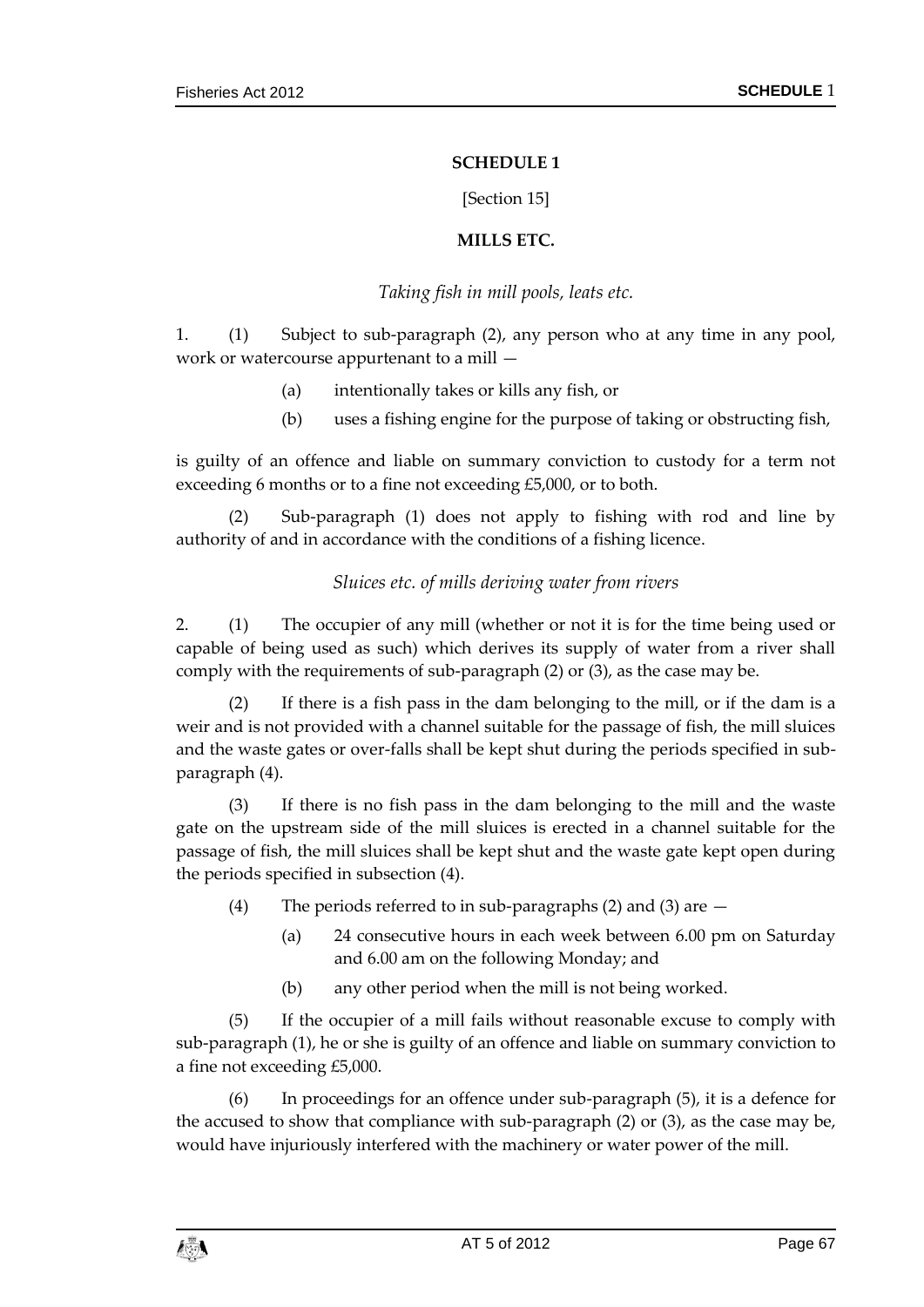# *Exemptions*

- 3. (1) Where the Department is satisfied with respect to a mill that—
	- (a) having regard to the nature of the dam or of the river or of the kinds of fish frequenting or likely to frequent the river, it is unnecessary or unreasonable to insist upon compliance with the requirements of paragraph 2(2) or (3), as the case may be; or
	- (b) alternative arrangements are provided to protect and facilitate the free passage of fish,

it may by notice to the occupier of the mill grant exemption from those requirements with respect to that dam, subject to such conditions may be specified in the notice.

- (2) The Department may at any time by notice to the occupier of the mill
	- (a) withdraw a notice given under sub-paragraph (1),
	- (b) amend the notice by imposing a further condition, or
	- (c) amend or cancel any condition imposed under sub-paragraph (1) or this sub-paragraph (including such a condition as varied under this sub-paragraph).

(3) Where the Department proposes to withdraw or amend a notice given under sub-paragraph (1), it shall —

- (a) give to the occupier of the mill at least 28 days' notice of its proposal and the grounds for it; and
- (b) consider any representations made by the occupier in relation to the proposal before the expiration of the notice.

#### *Default powers*

- 4. Where—
	- (a) it appears to the Department that a mill has fallen into disuse, and
	- (b) the Department is unable, after making reasonable enquiries, to ascertain the identity of the owner or occupier of the mill,

<span id="page-67-0"></span>it may take such steps as it considers necessary to ensure that the mill sluices and the waste gates or over-falls of the mill are kept shut.

#### *Interpretation*

5. In this Schedule "**mill sluices**" means the sluices which admit water to a mill.

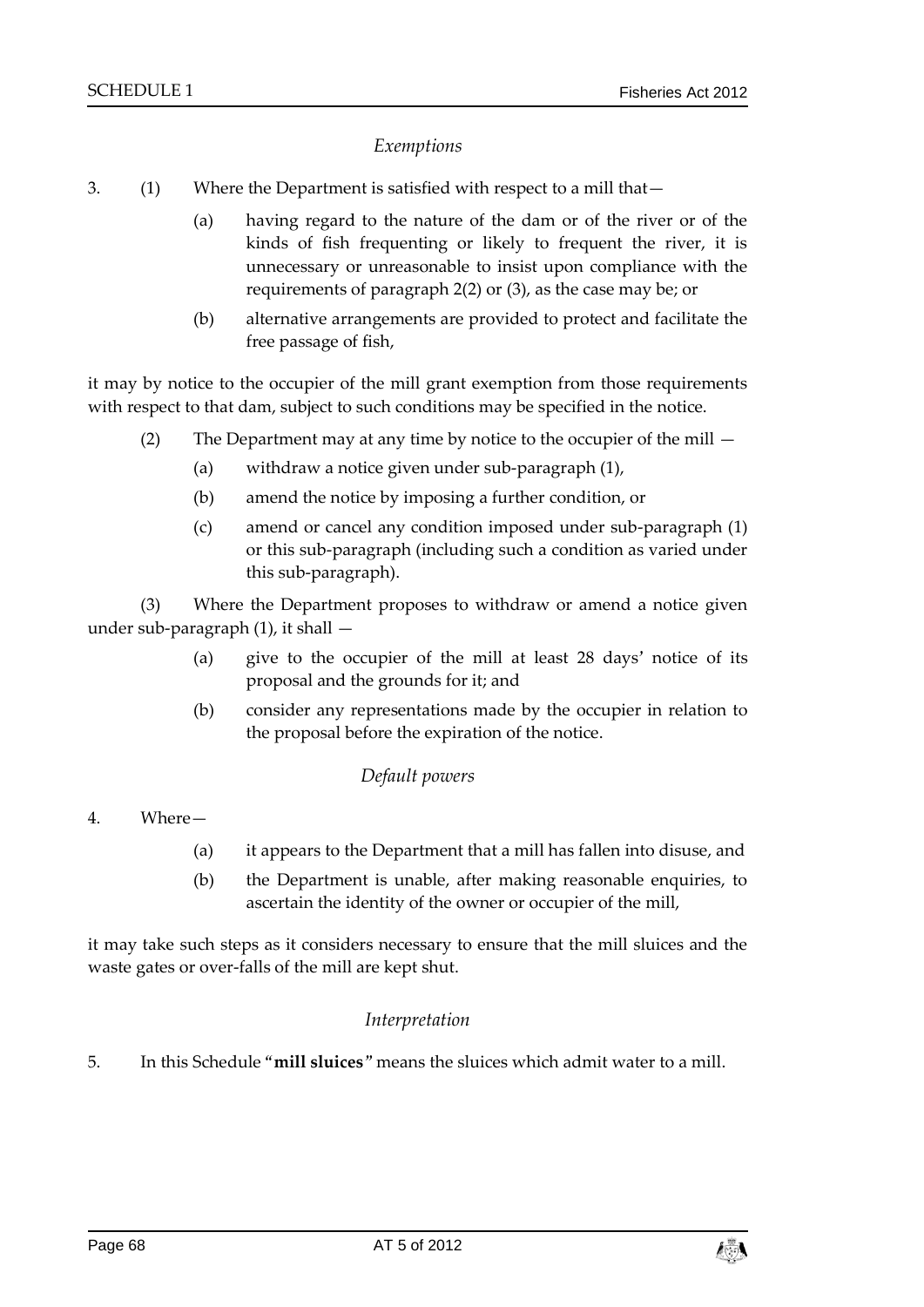#### **SCHEDULE 2**

#### [Section 84(1)]

#### **TRANSITIONAL PROVISIONS**

#### *Interpretation*

<span id="page-68-1"></span><span id="page-68-0"></span>1. In this Schedule —

- (a) "**the 1971 Act**" means the *Sea-Fisheries Act 1971*;
- (b) "**the 1976 Act**" means the *Inland Fisheries Act 1976*.

#### *Fishery officers etc*

2. (1) The following shall be deemed to have been appointed as a fishery officer under section  $6(1)$  –

- (a) an inspector of inland fisheries appointed under section 2 of the 1976 Act;
- (b) any sea-fishery officer appointed under section 4 of the 1971 Act.

(2) A river watcher appointed under section 3 of the 1976 Act shall be deemed to have been appointed as a watcher under section 6(2).

#### *Fish passes*

3. (1) Section 12 does not apply to a dam constructed before 10th March 1977.

(2) Section 12 applies to a dam constructed before the commencement of that section with the substitution —

- (a) of "river" for "waters", and
- (b) of "salmon, sea trout and trout" for "migratory fish of any species";

and with the omission of subsection (8).

(3) Section 19 does not apply to a cut, leat or channel opened before  $10<sup>th</sup>$ March 1977.

#### *Aquaculture*

4. (1) Any fish farm established pursuant to section 7 of the 1976 Act shall be deemed to have been established under section 53.

(2) Any fish culture licence granted under section 8 of the 1976 Act shall be deemed to be an aquaculture licence granted under section 55.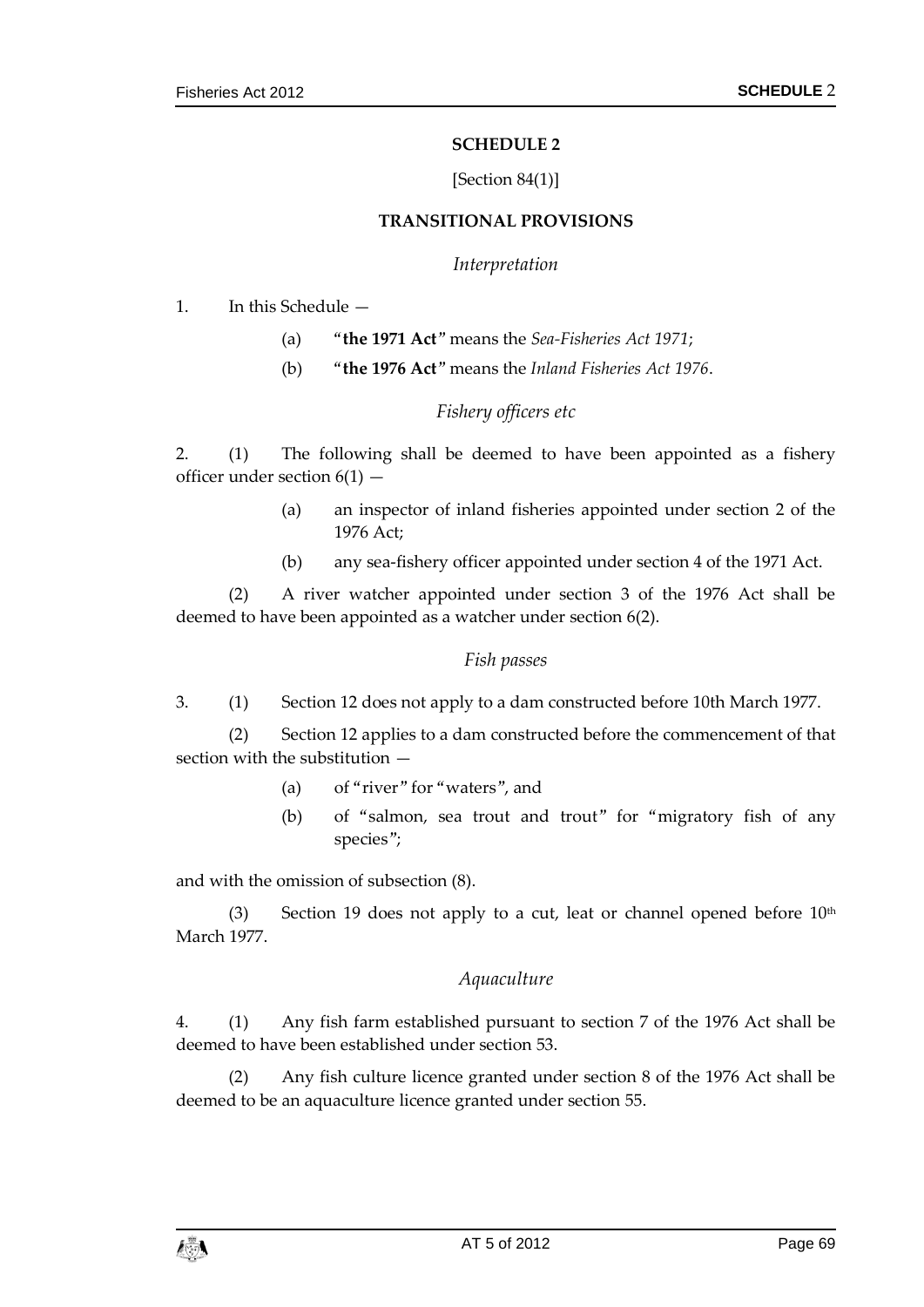#### *Byelaws*

5. (1) Subject to sub-paragraph (2), any provision of byelaws made under section 2 of the 1971 Act and in force immediately before the coming into operation of Part 5 shall have effect as if contained in regulations under section 36, 37 or 40 , as the case may be.

(2) No provision referred to in sub-paragraph (1) which is contained in byelaws made before 4th September 1991 applies to the extended territorial sea (as defined by section 5(1) of the *Territorial Sea (Consequential Provisions) Act 1991*).

#### *Sea fishing licences*

<span id="page-69-0"></span>6. Any licence granted under section 2AA of the 1971 Act and in force immediately before the coming into operation of section 38 shall have effect as a sea fishing licence.

#### **SCHEDULE 3**

#### [Section 84(2)]

#### **REPEALS**

<span id="page-69-1"></span>

| Reference | <b>Short title</b>                   | <b>Extent of repeal</b>                     |
|-----------|--------------------------------------|---------------------------------------------|
| 1971 c.18 | Sea-Fisheries Act 1971               | The whole Act.                              |
| 1976 c.26 | Inland Fisheries Act 1976            | The whole Act.                              |
| 1983 c.1  | Fisheries Act 1983                   | Section 1.                                  |
|           |                                      | The Schedule.                               |
| 1985 c.25 | Treasury Act 1985.                   | In Schedule 2, paragraphs 217, 218 and 307. |
| 1986 c.1  | Fines Act 1986                       | In Schedule 2, paragraphs 103 and 104.      |
| 1986 c.6  | <b>Statute Law Revision Act 1986</b> | In Schedule 1, paragraph 14.                |
| 1989 c.15 | Summary Jurisdiction Act 1989        | In Schedule 5, paragraph 14.                |
| 1991 c.7  | Territorial Sea (Consequential       | Section 4.                                  |
|           | Provisions) Act 1991.                | In Schedule 1, paragraphs 3 and 4.          |
| 1991 c.22 | Sea-Fisheries (Amendment) Act        | The whole Act.                              |
|           | 1991                                 |                                             |
| 1991 c.24 | Water Act 1991                       | In Schedule 8, paragraph 3.                 |
| 1998 c.7  | Agriculture and Fisheries            | Section 3.                                  |
|           | (Miscellaneous Provisions) Act       |                                             |
|           | 1998                                 |                                             |
| 2000 c.10 | Agriculture (Miscellaneous           | Section 5.                                  |
|           | Provisions) Act 2000                 |                                             |
| 2003 c.6  | Anti-Terrorism and Crime Act         | In Schedule 10, the entry relating to the   |
|           | 2003                                 | Sea-Fisheries Act 1971.                     |
| 2008 c.11 | Agricultural (Miscellaneous          | Section 1.                                  |
|           | Provisions) Act 2008                 | Part 1 of the Schedule.                     |

#### *Printed (by Authority) by the Isle of Man Post Office*